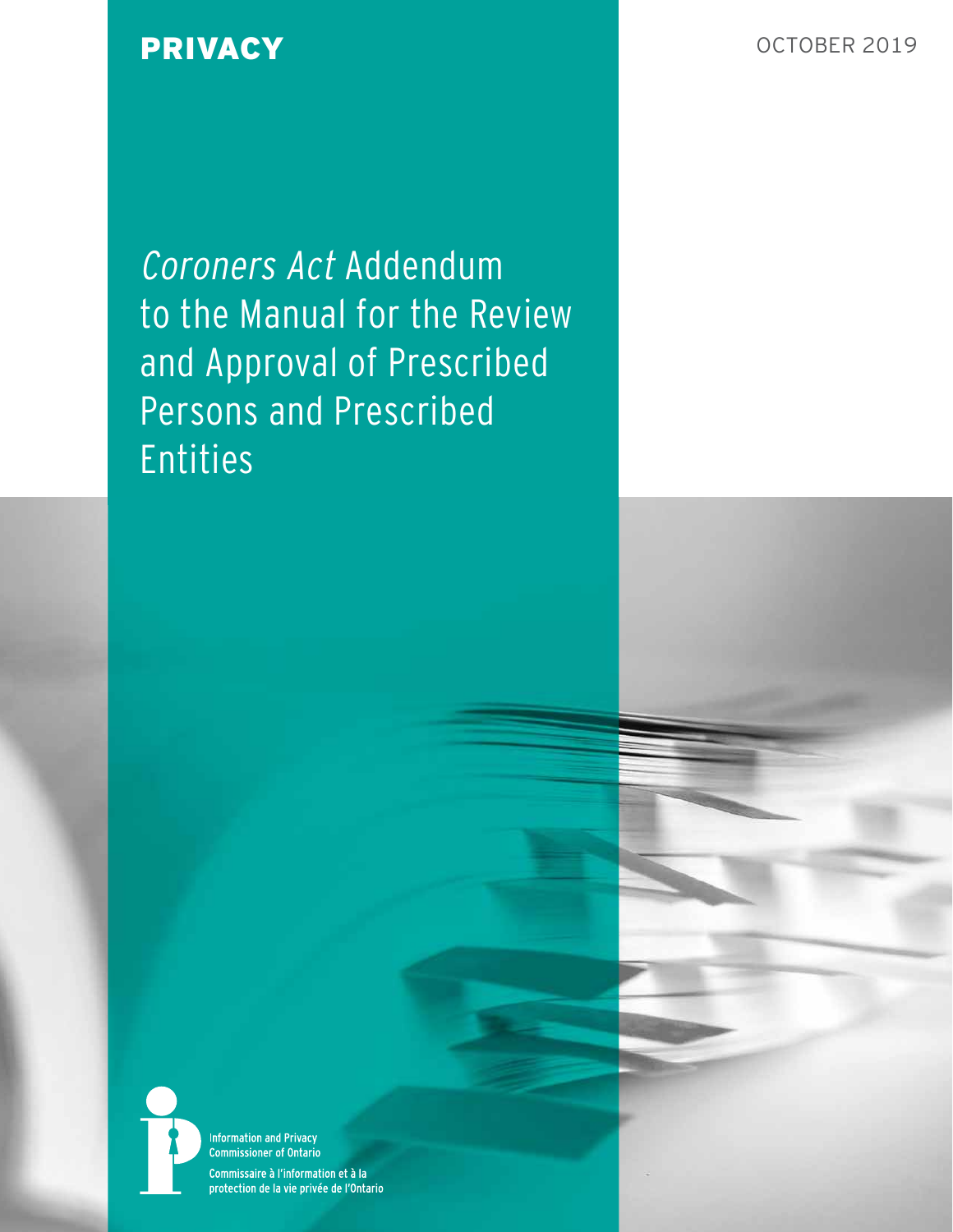# CONTENTS

| PROCESS FOR THE REVIEW AND APPROVAL<br>OF PRESCRIBED ENTITIES UNDER THE                                    |  |
|------------------------------------------------------------------------------------------------------------|--|
|                                                                                                            |  |
| PART 1 - PRIVACY DOCUMENTATION 6                                                                           |  |
| PART 2 - ADDITIONAL REQUIREMENTS 7                                                                         |  |
| <u>APPENDIX "B" ……………………………………………… 8</u>                                                                   |  |
| PART 1 - PRIVACY DOCUMENTATION 8                                                                           |  |
| 1. PRIVACY POLICY IN RESPECT OF ITS STATUS                                                                 |  |
| 2. POLICY AND PROCEDURES FOR ONGOING<br>REVIEW OF PRIVACY POLICIES AND                                     |  |
| 3. POLICY ON THE TRANSPARENCY OF PRIVACY<br>POLICIES AND PROCEDURES 11                                     |  |
| 4. POLICY AND PROCEDURES FOR THE<br><b>COLLECTION OF PERSONAL INFORMATION 12</b>                           |  |
| 5. POLICY AND PROCEDURES FOR THE<br>SEGREGATION OF PERSONAL INFORMATION14                                  |  |
| <b>6. LIST OF DATA HOLDINGS CONTAINING</b>                                                                 |  |
| 7. POLICY AND PROCEDURES FOR STATEMENTS<br>OF PURPOSE FOR DATA HOLDINGS CONTAINING                         |  |
| 8. STATEMENTS OF PURPOSE FOR DATA<br>HOLDINGS CONTAINING PERSONAL                                          |  |
| 9. POLICY AND PROCEDURES FOR LIMITING<br>AGENT ACCESS TO AND USE OF PERSONAL                               |  |
| 10. LOG OF AGENTS GRANTED APPROVAL TO<br>ACCESS AND USE PERSONAL INFORMATION18                             |  |
| 11. POLICY AND PROCEDURES FOR THE<br><b>EXECUTION OF A SECTION 52.1(1)</b><br><b>AGREEMENT</b>             |  |
| 12. TEMPLATE SECTION 52.1(1)                                                                               |  |
| 13. LOG OF SECTION 52.1(1) AGREEMENTS22                                                                    |  |
| 14. POLICY AND PROCEDURES FOR THE USE<br>OF PERSONAL INFORMATION FOR<br>. 22<br>RESEARCH<br>               |  |
| 15. LOG OF APPROVED USES OF PERSONAL                                                                       |  |
| 16. POLICY AND PROCEDURES FOR<br>DISCLOSURE OF PERSONAL INFORMATION FOR<br>PURPOSES OTHER THAN RESEARCH 27 |  |

| 17. POLICY AND PROCEDURES FOR<br>DISCLOSURE OF PERSONAL INFORMATION<br>FOR RESEARCH PURPOSES AND THE<br><b>EXECUTION OF RESEARCH AGREEMENTS30</b>     |                  |
|-------------------------------------------------------------------------------------------------------------------------------------------------------|------------------|
| 18. TEMPLATE RESEARCH AGREEMENT33                                                                                                                     |                  |
| 19. LOG OF RESEARCH AGREEMENTS36                                                                                                                      |                  |
| <b>20. POLICY AND PROCEDURES FOR EXECUTING</b><br><b>AGREEMENTS WITH THIRD PARTY SERVICE</b><br>PROVIDERS IN RESPECT OF PERSONAL<br>37<br>INFORMATION |                  |
| 21. TEMPLATE AGREEMENT FOR ALL THIRD<br>PARTY SERVICE PROVIDERS                                                                                       | $\overline{}$ 38 |
| 22. LOG OF AGREEMENTS WITH THIRD PARTY                                                                                                                |                  |
| 23. POLICY AND PROCEDURES FOR THE<br>LINKAGE OF RECORDS OF PERSONAL<br>INFORMATION                                                                    | .43              |
| 24. LOG OF APPROVED LINKAGES OF RECORDS<br>OF PERSONAL INFORMATION                                                                                    | 45               |
| 25. POLICY AND PROCEDURES WITH RESPECT<br>TO DE-IDENTIFICATION AND AGGREGATION45                                                                      |                  |
| <b>26. PRIVACY IMPACT ASSESSMENT POLICY</b><br><b>AND PROCEDURES</b>                                                                                  | …46              |
| 27. LOG OF PRIVACY IMPACT ASSESSMENTS  48                                                                                                             |                  |
| 28. POLICY AND PROCEDURES IN RESPECT OF<br><b>PRIVACY AUDITS </b>                                                                                     |                  |
|                                                                                                                                                       |                  |
| 30. POLICY AND PROCEDURES FOR PRIVACY                                                                                                                 |                  |
| 31. LOG OF PRIVACY BREACHES53                                                                                                                         |                  |
| 32. POLICY AND PROCEDURES FOR PRIVACY<br>COMPLAINTS                                                                                                   | 53               |
| 33. LOG OF PRIVACY COMPLAINTS 55                                                                                                                      |                  |
| 34. POLICY AND PROCEDURES FOR PRIVACY<br><u>INQUIRIES</u>                                                                                             | 56               |
| PART 2 - ADDITIONAL REQUIREMENTS 57                                                                                                                   |                  |
|                                                                                                                                                       |                  |
| PART 1 - PRIVACY INDICATORS 58                                                                                                                        |                  |
| PART 2 - SECURITY INDICATORS  62                                                                                                                      |                  |
| PART 3 - HUMAN RESOURCES INDICATORS  64                                                                                                               |                  |
| PART 4 - ORGANIZATIONAL INDICATORS  65                                                                                                                |                  |
| <u>APPENDIX "D" …………………………………………… 66</u>                                                                                                              |                  |
|                                                                                                                                                       |                  |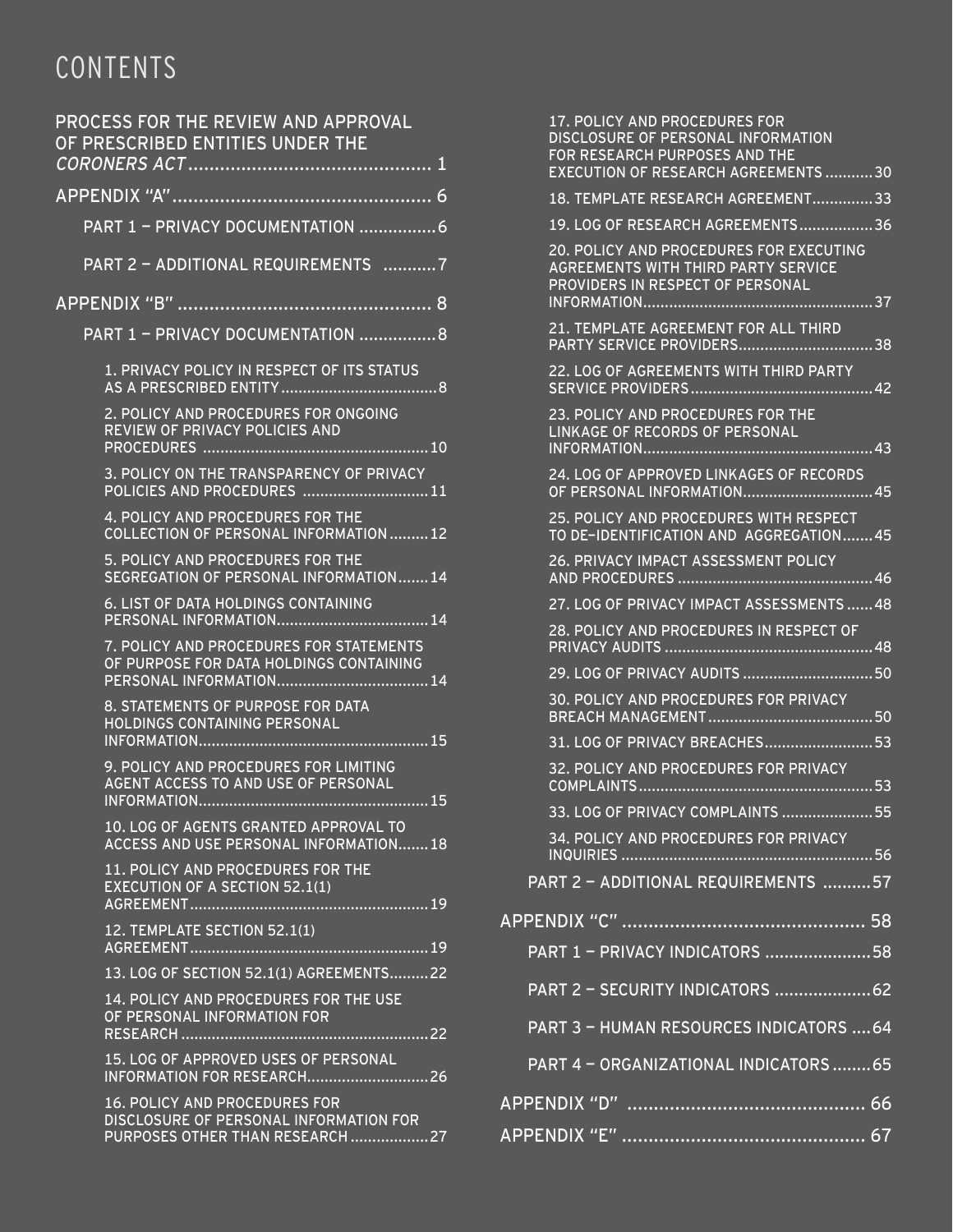# <span id="page-2-0"></span>PROCESS FOR THE REVIEW AND APPROVAL OF PRESCRIBED ENTITIES UNDER THE CORONERS ACT

The Office of the Chief Coroner (the "Chief Coroner") is responsible for conducting death investigations and inquests in Ontario. The findings are used to generate recommendations to help improve public safety and prevent deaths in similar circumstances. The Chief Coroner's mandate is set out in the *Coroners Act*.

Amendments to the *Coroners Act*, which came into force on January 1, 2019*,* permit the Chief Coroner to disclose personal information to prescribed entities for the purpose of research, data analysis, or the compilation of statistical information related to the health or safety of the public, or any segment of the public, pursuant to section 52.1 of the *Coroners Act*. The entities prescribed under section 52.1 of the *Coroners Act* are set out in section 2 of Regulation 523/18 to the *Coroners Act* ("regulation")*.*

These disclosures are permitted provided that the prescribed entities comply with the requirements set out in the *Coroners Act* and its regulation.

## REQUIREMENTS FOR DISCLOSURE TO PRESCRIBED ENTITIES

In order for the Chief Coroner to be permitted to disclose personal information to a prescribed entity under section 52.1(1) of the *Coroners Act*, the following must occur:

- 1. The Chief Coroner must enter into an agreement in writing with the prescribed entity.
- 2. The prescribed entity must have in place practices and procedures ("policies and procedures") approved by the Information and Privacy Commissioner of Ontario ("IPC") to protect the privacy of individuals whose personal information is received and to maintain the confidentiality of that information.

These policies and procedures must also be reviewed by the IPC every three years from the date of their initial approval in order for the Chief Coroner to be able to continue to disclose personal information to a prescribed entity and in order for the prescribed entity to be able to continue to collect, use, and disclose personal information as permitted by the *Coroners Act* and its regulation. This requirement is set out in section 52.1(3) of the *Coroners Act*.

## THE PHIPA MANUAL

The entities prescribed under the *Coroners Act* are entities that are also prescribed under the *Personal Health Information Protection Act* (*PHIPA*). The *Manual for the Review and Approval of Prescribed Persons and Prescribed Entities* (the "*PHIPA* Manual") outlines the process followed by the IPC in reviewing the policies and procedures implemented by persons and entities prescribed under *PHIPA*. These policies and procedures are implemented to protect the privacy of individuals whose personal health information the prescribed persons and prescribed entities receive and to maintain the confidentiality of that information. The *PHIPA* Manual also sets out obligations imposed on prescribed entities under *PHIPA*.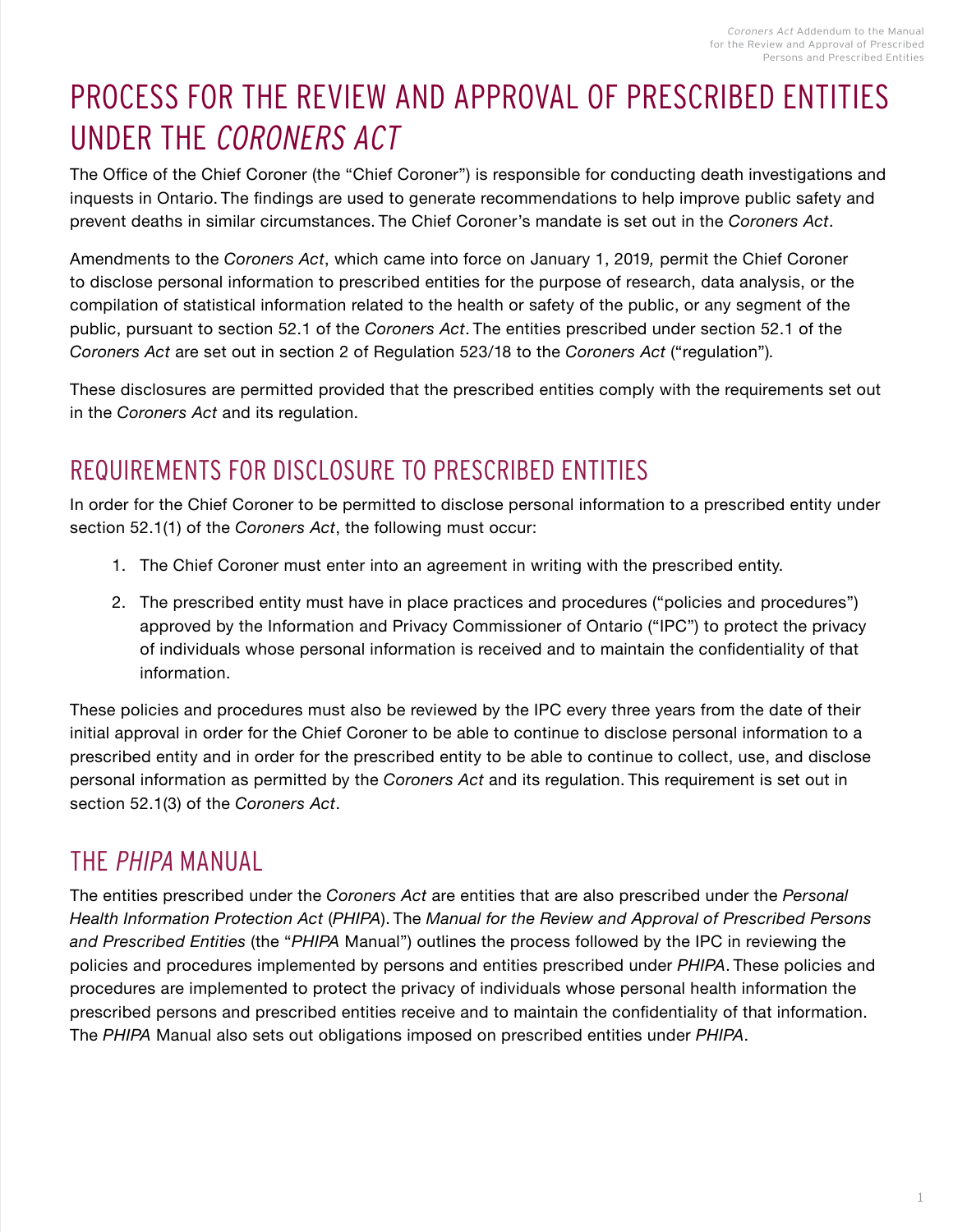## PURPOSE OF THIS CORONERS ACT ADDENDUM

This document is an addendum to the *PHIPA* Manual (the "*Coroners Act* Addendum"). It sets out the requirements that apply to entities prescribed under the *Coroners Act* that are different or supplemental to the requirements set out in the *PHIPA* Manual. It also outlines the process that will be followed by the IPC in reviewing the policies and procedures implemented by such prescribed entities to protect the privacy of individuals whose personal information they receive under the *Coroners Act* and to maintain the confidentiality of that information.

While this document draws on the content and requirements set out in the *PHIPA* Manual, its requirements and process for the review and approval of prescribed entities under the *Coroners Act* are separate from the review and approval of prescribed entities under *PHIPA.* The *Coroners Act* Addendum does not govern the policies and procedures implemented by prescribed entities when collecting, using, or disclosing personal health information under *PHIPA*.

The *Coroners Act* Addendum may be amended from time to time by the IPC. It is the responsibility of the prescribed entities to ensure continued compliance with it as amended.

Note that this *Coroners Act* Addendum is not intended for use by any entity that might be prescribed under the *Coroners Act* that is not also an entity prescribed under *PHIPA*.

## REVIEW PROCESS FOR PRESCRIBED ENTITIES

Each prescribed entity will be required to have in place policies and procedures to protect the privacy of individuals whose personal information is received under the *Coroners Act* and to maintain the confidentiality of that information. At a minimum, these policies and procedures must include the policies, procedures, agreements, and documentation set out in Appendix "A" and must contain the minimum content set out in Appendix "B."

The process that will be followed by the IPC in conducting its review will depend on whether the review relates to the initial review of the policies and procedures implemented by the prescribed entity or relates to the ongoing review of these policies and procedures, which is conducted every three years from the date of the initial approval.

## INITIAL CORONERS ACT REVIEW OF THE PRESCRIBED ENTITIES

Each prescribed entity seeking the initial approval of the IPC under the *Coroners Act* must submit the following to the IPC:

- 1. The policies and procedures described in Appendix "A" and containing the minimum content set out in "Part 1 – Privacy Documentation" of Appendix "B" to the *Coroners Act* Addendum.
- 2. A sworn affidavit in the form set out in Appendix "D" regarding the policies and procedures required under "Part 2 – Additional Requirements" of Appendix "B" to the *Coroners Act* Addendum.
- 3. A random selection specified by the IPC of the policies and procedures required under "Part 2 Additional Requirements" of Appendix "B" to the *Coroners Act* Addendum.

The policies, procedures, and sworn affidavit must be submitted to the IPC on a date to be determined by the IPC in consultation with the prescribed entity.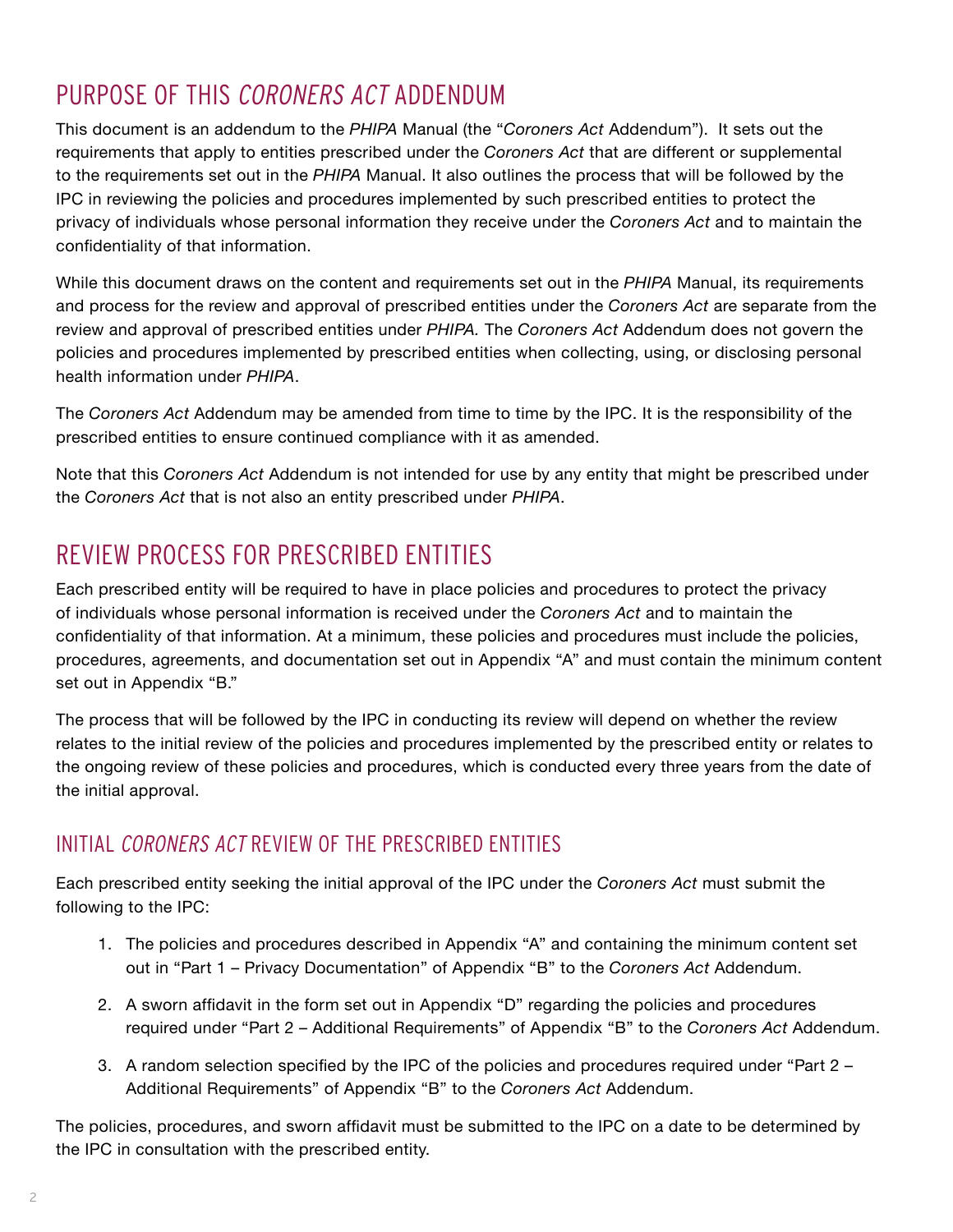Upon receipt, the IPC will review the policies and procedures implemented by the prescribed entity and will request any additional documentation and clarifications deemed necessary.

Once any additional documentation and necessary clarifications are received, the IPC may schedule an onsite meeting with representatives of the prescribed entity to discuss the policies and procedures and to ask questions arising from the review.

Following the review, the prescribed entity will be informed of the actions that are required to be taken by the prescribed entity prior to the approval of its policies and procedures. Once all necessary actions have been taken, the IPC will prepare a draft report and submit the draft report to the prescribed entity for review and comment prior to the report being finalized. Once the report is finalized, it will be posted on the IPC's website, along with a letter of approval. The prescribed entity will also be required to post the report and letter of approval on its website.

A person or organization may not operate as a prescribed entity unless it has submitted its policies and procedures to the IPC and the IPC has reviewed and approved these policies and procedures and has issued a letter and accompanying report to this effect.

## THREE-YEAR REVIEW OF THE PRESCRIBED ENTITIES

Following the initial approval, the IPC will conduct reviews of the policies and procedures every three years. Each prescribed entity seeking the continued approval of the policies and procedures must submit a detailed written report and sworn affidavit to the IPC one year prior to the date that the continued approval is required.

The written report must demonstrate that the prescribed entity has developed and implemented policies and procedures to protect the privacy of individuals whose personal information is received and to maintain the confidentiality of that information, including the policies and procedures set out in Appendix "A," and is adhering to these policies and procedures. It must also demonstrate that these policies and procedures, at a minimum, contain the content set out in Appendix "B."

If compliance with the requirements in Appendix "A" or Appendix "B" has not been achieved, the written report must provide a rationale for why compliance has not been achieved and must outline a strategy for achieving compliance. The strategy must set out the milestones for achieving compliance, the relevant time frames for achieving compliance, and the individual(s) responsible for achieving compliance.

If, in the opinion of the prescribed entity, there is a clear rationale for not complying with one or more of the requirements in Appendix "A" or Appendix "B," this must be identified in the written report. The written report must also provide detailed information in support of this opinion. For example, if a prescribed entity does not use personal information for research purposes, the prescribed entity would not be required to implement policies and procedures with respect to the use of personal information for research purposes or a log of approved uses of personal information for research purposes.

The written report must also report on, provide information concerning, and assess the performance of the prescribed entity with respect to each of the privacy, security, and other indicators set out in Appendix "C."

The sworn affidavit must be in the form set out in Appendix "E" and must be executed by the Chief Executive Officer or the Executive Director, as the case may be, who is ultimately accountable for ensuring that the prescribed entity complies with the *Coroners Act*. The sworn affidavit requires the Chief Executive Officer or the Executive Director, among other things, to attest that the policies and procedures of the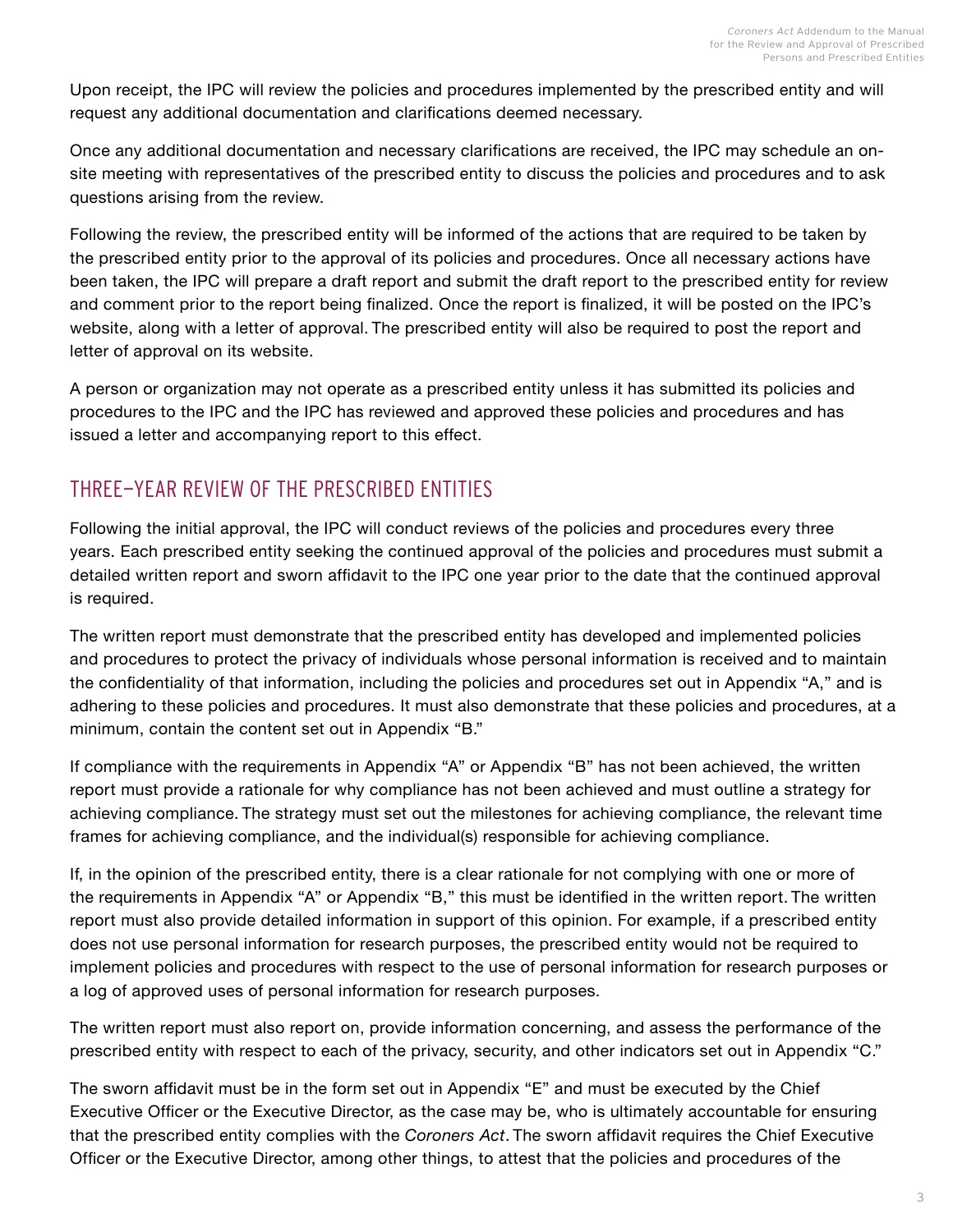prescribed entity comply with the *Coroners Act* and its regulation and with the requirements in this Addendum and that the prescribed entity has taken steps that are reasonable in the circumstances to ensure compliance with the policies and procedures that it has implemented.

Upon receipt, the IPC will review the written report and accompanying sworn affidavit and decide, in its sole and absolute discretion, whether further action is required on the part of the prescribed entity. The further action may include one or more of the following:

- a full detailed review by the IPC of all the policies and procedures implemented by the prescribed entity;
- a partial detailed review by the IPC of one or more of the policies and procedures implemented by the prescribed entity;
- a request for further information from the prescribed entity with respect to one, more, or all of its policies and procedures;
- an on-site meeting between the IPC and representatives of the prescribed entity;
- requiring the prescribed entity to amend, implement, or adhere to one or more of its policies and procedures or to develop and implement one or more additional policies or procedures;
- requiring the prescribed entity to amend the written report or sworn affidavit submitted; and/or
- any other action by the prescribed entity deemed appropriate in the sole and absolute discretion of the IPC.

If further action is warranted, the prescribed entity will be informed of the further action(s) it is required to take prior to the continued approval of its policies and procedures. The prescribed entity must comply with such further action(s) as required by the IPC in order to obtain continued approval.

Provided all further actions have been taken in a timely manner and to the satisfaction of the IPC, or in the event that no further action is warranted, the IPC will advise the prescribed entity, in writing, that it continues to meet the requirements of the *Coroners Act* and its regulation. This is subject to any further actions that the IPC may require the prescribed entity to take prior to the next scheduled review of its policies and procedures.

The IPC will then make the letter advising the prescribed entity that it continues to meet the requirements of the *Coroners Act* and its regulation, and the detailed written report and sworn affidavit submitted by the prescribed entity, publicly available on its website at **[www.ipc.on.ca](http://www.ipc.on.ca/)**. The prescribed entity will also be required to make this documentation publicly available on its website.

A person or organization may not continue to operate as a prescribed entity unless it has submitted a detailed written report and accompanying sworn affidavit to the IPC and the IPC has advised the prescribed entity, in writing, that it continues to meet the requirements of the *Coroners Act* and its regulation.

## OVERVIEW OF THE CORONERS ACT ADDENDUM

Prescribed entities must develop policies and procedures in accordance with "Part 1 – Privacy Documentation" of Appendix "B" that are separate from the prescribed entity's policies and procedures developed under the *PHIPA* Manual.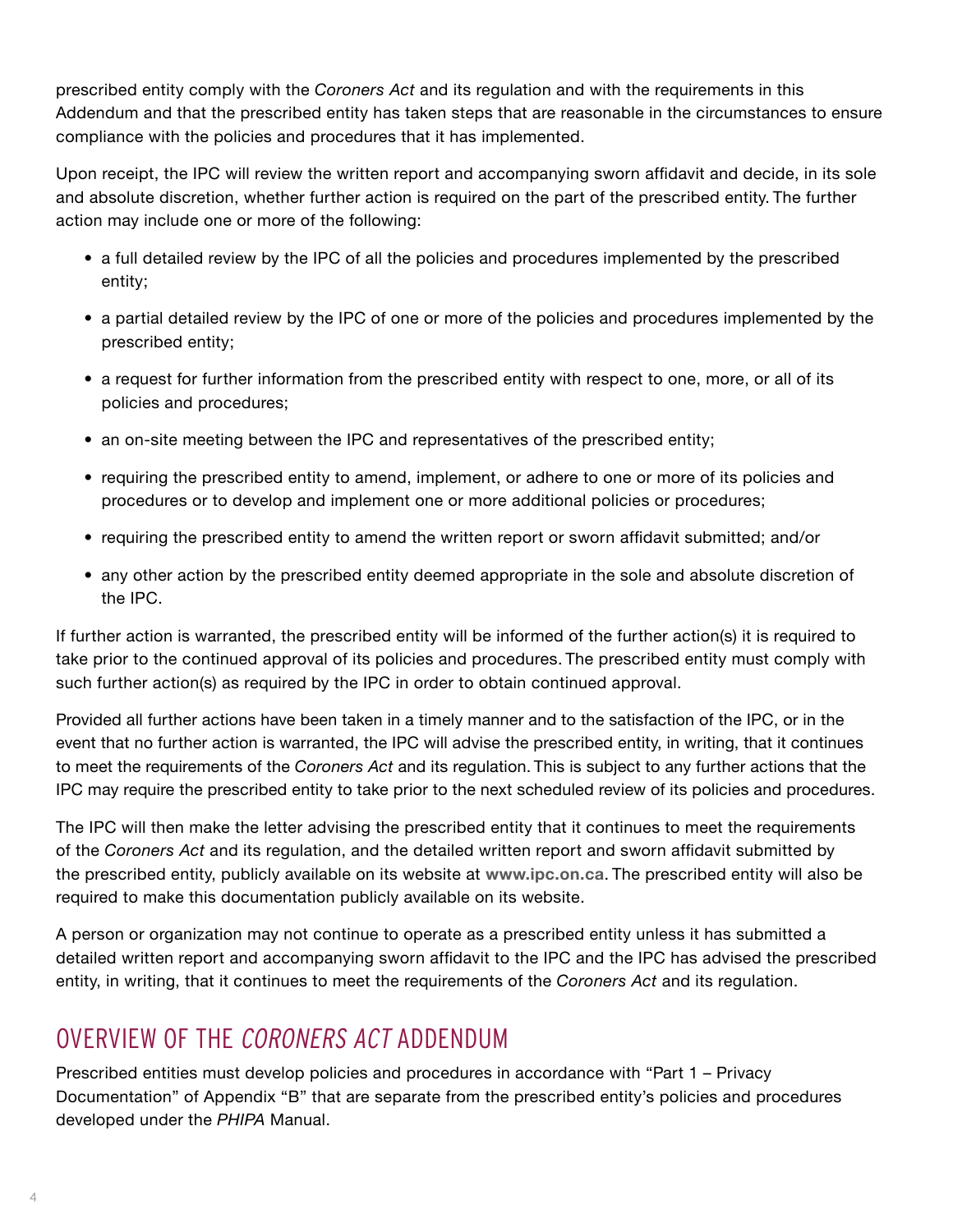Separate *Coroners Act* policies and procedures may not be necessary under "Part 2 – Additional Requirements" of Appendix "B" to the *Coroners Act* Addendum, as its requirements correspond with those set out in parts 2, 3, and 4 of Appendix "B" of the *PHIPA* Manual. Instead, a prescribed entity may create *Coroners Act* addenda to policies and procedures developed in accordance with parts 2, 3, and 4 of Appendix "B" of the *PHIPA* Manual.

Whichever approach is taken, a prescribed entity must have the necessary policies and procedures in place to ensure compliance.

## **DEFINITIONS**

- **• Addendum** refers to this document
- **• Agent** means a person that acts for or on behalf of a prescribed entity, service provider, or other organization and includes an employee of a prescribed entity, service provider, or other organization
- **• Agreement or Section 52.1(1) Agreement** refers to an agreement under section 52.1(1) of the *Coroners Act* between the Chief Coroner and a prescribed entity
- *• FIPPA* refers to the *Freedom of Information and Protection of Privacy Act*
- **• IPC** refers to the Information and Privacy Commissioner of Ontario
- **• Personal information** has the same meaning as it does under section 2 of *FIPPA*
- *• PHIPA* refers to the *Personal Health Information Protection Act*
- *• PHIPA* **Manual** refers to the IPC *Manual for the Review and Approval of Prescribed Persons and Prescribed Entities*
- **• Policy and procedures** include policies, procedures, and practices unless specified otherwise
- **• Regulation** refers to Ontario Regulation 523/18 to the *Coroners Act*
- **• Research Agreement** refers to a research agreement under section 5 of the regulation to the *Coroners Act* between a prescribed entity and a researcher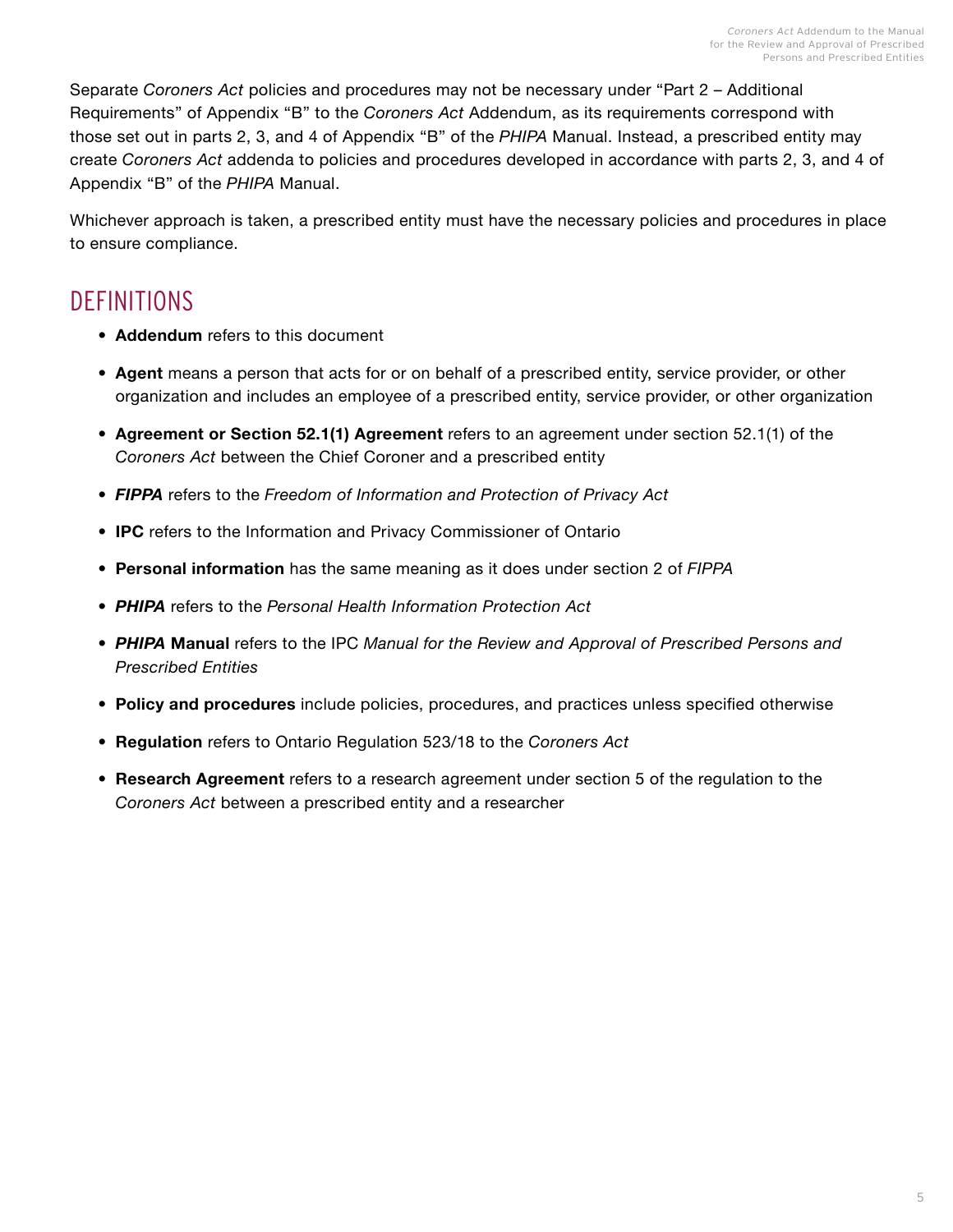# <span id="page-7-0"></span>APPENDIX "A"

## LIST OF REQUIRED DOCUMENTATION

## PART 1 - PRIVACY DOCUMENTATION

| <b>Categories</b>                                           | <b>Required Documentation</b>                                                                              | Page No.<br><b>Appendix</b><br>"B" |
|-------------------------------------------------------------|------------------------------------------------------------------------------------------------------------|------------------------------------|
| <b>General Privacy</b><br>Policies and<br><b>Procedures</b> | Privacy policy in respect of its status as a prescribed entity<br>1.                                       | 8                                  |
|                                                             | Policy and procedures for ongoing review of privacy policies and<br>2.<br>procedures                       | 10                                 |
| Transparency                                                | Policy on the transparency of privacy policies and procedures<br>3.                                        | 11                                 |
| <b>Collection of Personal</b><br>Information                | Policy and procedures for the collection of personal information<br>4.                                     | 12                                 |
|                                                             | Policy and procedures for the segregation of personal<br>5.<br>information                                 | 14                                 |
|                                                             | 6. List of data holdings containing personal information                                                   | 14                                 |
|                                                             | Policy and procedures for statements of purpose for data<br>7.<br>holdings containing personal information | 14                                 |
|                                                             | 8. Statements of purpose for data holdings containing personal<br>information                              | 15                                 |
| Use of Personal<br>Information                              | 9. Policy and procedures for limiting agent access to and use of<br>personal information                   | 15                                 |
|                                                             | 10. Log of agents granted approval to access and use personal<br>information                               | 18                                 |
|                                                             | 11. Policy and procedures for the execution of a section 52.1(1)<br>agreement                              | 19                                 |
|                                                             | 12. Template section 52.1(1) agreement                                                                     | 19                                 |
|                                                             | 13. Log of section 52.1(1) agreements                                                                      | 22                                 |
|                                                             | 14. Policy and procedures for the use of personal information for<br>research                              | 22                                 |
|                                                             | 15. Log of approved uses of personal information for research                                              | 26                                 |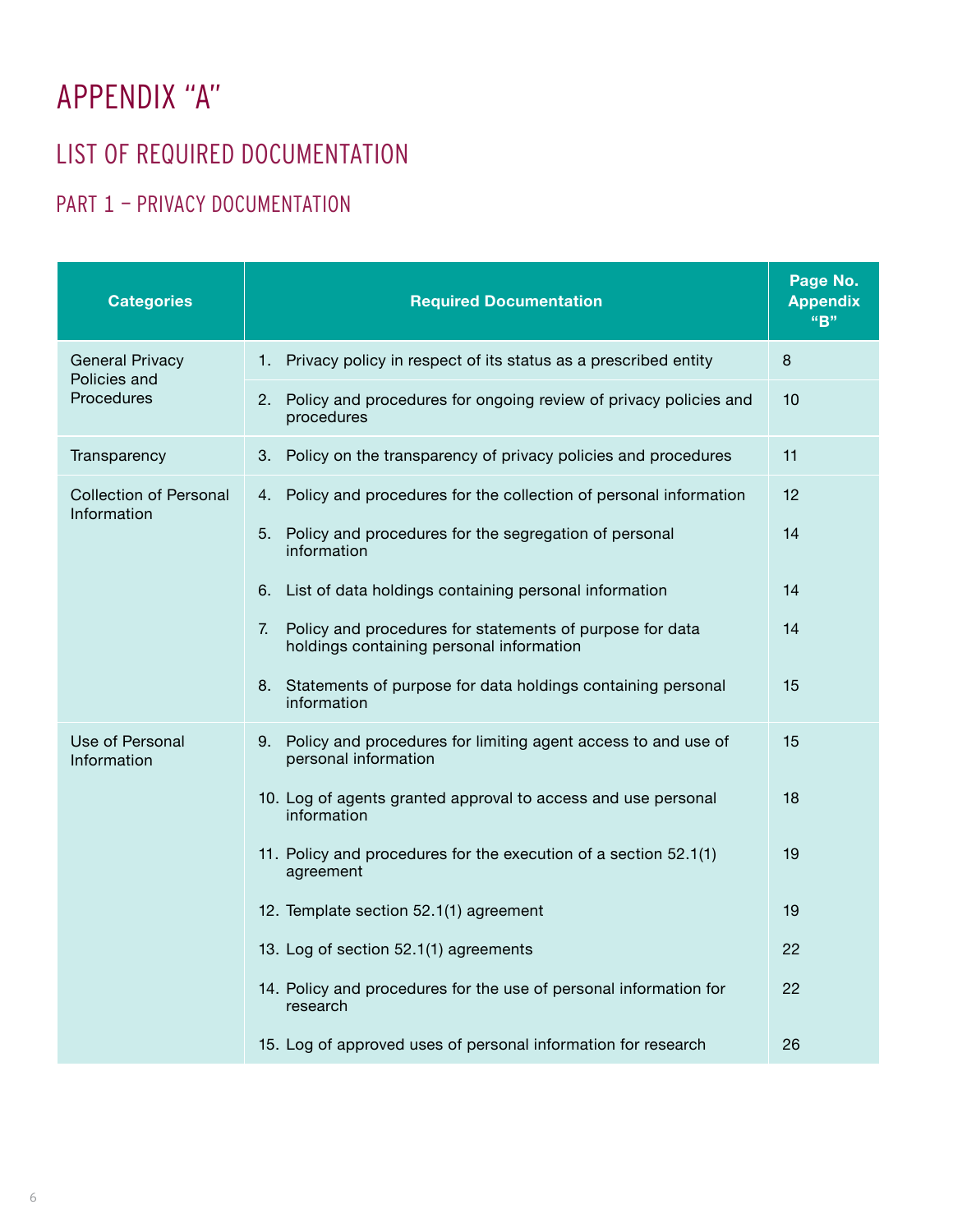<span id="page-8-0"></span>

| <b>Categories</b>                                          | <b>Required Documentation</b>                                                                                                      | Page No.<br><b>Appendix</b><br>"B" |
|------------------------------------------------------------|------------------------------------------------------------------------------------------------------------------------------------|------------------------------------|
| Disclosure of<br>Personal Information                      | 16. Policy and procedures for disclosure of personal information for<br>purposes other than research                               | 27                                 |
|                                                            | 17. Policy and procedures for disclosure of personal information for<br>research purposes and the execution of research agreements | 30                                 |
|                                                            | 18. Template research agreement                                                                                                    | 33                                 |
|                                                            | 19. Log of research agreements                                                                                                     | 36                                 |
| Agreements with<br><b>Third Party Service</b><br>Providers | 20. Policy and procedures for executing agreements with third party<br>service providers in respect of personal information        | 37                                 |
|                                                            | 21. Template agreement for all third party service providers                                                                       | 38                                 |
|                                                            | 22. Log of agreements with third party service providers                                                                           | 42                                 |
| Data Linkage and<br>Data De-Identification                 | 23. Policy and procedures for the linkage of records of personal<br>information                                                    | 43                                 |
|                                                            | 24. Log of approved linkages of records of personal information                                                                    | 45                                 |
|                                                            | 25. Policy and procedures with respect to de-identification and<br>aggregation                                                     | 45                                 |
| Privacy                                                    | 26. Privacy impact assessment policy and procedures                                                                                | 46                                 |
| <b>Impact Assessments</b>                                  | 27. Log of privacy impact assessments                                                                                              | 48                                 |
| Privacy Audit<br>Program                                   | 28. Policy and procedures in respect of privacy audits                                                                             | 48                                 |
|                                                            | 29. Log of privacy audits                                                                                                          | 50                                 |
| Privacy Breaches,<br>Inquiries, and                        | 30. Policy and procedures for privacy breach management                                                                            | 50                                 |
| Complaints                                                 | 31. Log of privacy breaches                                                                                                        | 53                                 |
|                                                            | 32. Policy and procedures for privacy complaints                                                                                   | 53                                 |
|                                                            | 33. Log of privacy complaints                                                                                                      | 55                                 |
|                                                            | 34. Policy and procedures for privacy inquiries                                                                                    | 56                                 |

## PART 2 — ADDITIONAL REQUIREMENTS

For the list of required documentation under Part 2, see parts 2, 3, and 4 of Appendix "A" of the *PHIPA* Manual.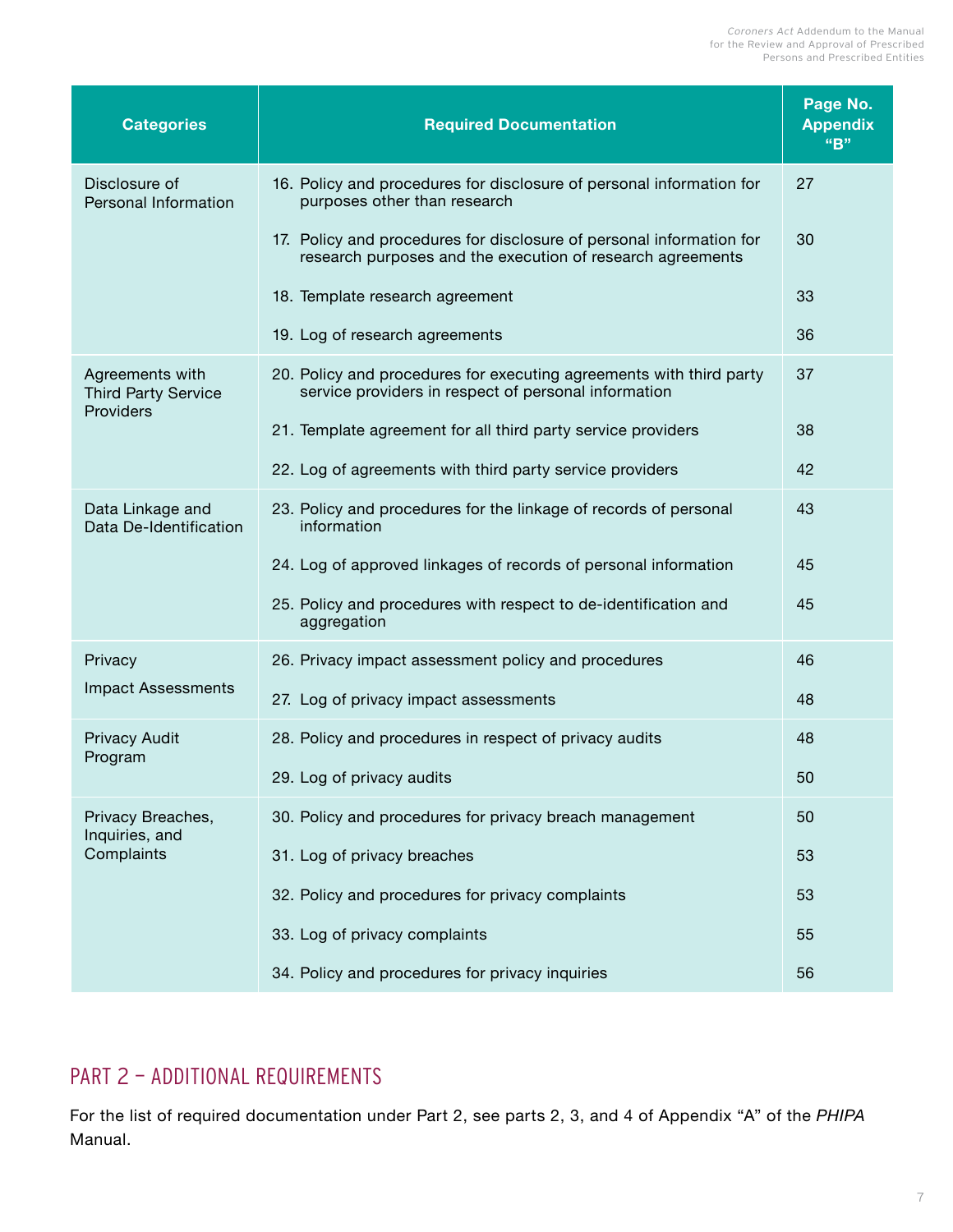# <span id="page-9-0"></span>APPENDIX "B"

## MINIMUM CONTENT OF REQUIRED DOCUMENTATION

## PART 1 — PRIVACY DOCUMENTATION

## 1. PRIVACY POLICY IN RESPECT OF ITS STATUS AS A PRESCRIBED ENTITY

An overarching privacy policy, or equivalent, must be developed and implemented in relation to personal information received by the organization as a prescribed entity under the *Coroners Act* ("the Privacy Policy"). At a minimum, the Privacy Policy must address the matters outlined below.

#### **STATUS UNDER THE CORONERS ACT**

The Privacy Policy must describe the status of the organization as a prescribed entity under the *Coroners Act* and the duties and responsibilities that arise as a result of this status. In particular, the Privacy Policy must indicate that the prescribed entity has implemented policies and procedures to protect the privacy of individuals whose personal information it receives and to maintain the confidentiality of that information and that these policies and procedures are subject to review by the IPC every three years.

The Privacy Policy must also articulate a commitment by the prescribed entity to comply with the *Coroners Act* and its regulation.

#### **PRIVACY AND SECURITY ACCOUNTABILITY FRAMEWORK**

The accountability framework for ensuring compliance with the *Coroners Act* and its regulation and for ensuring compliance with the privacy and security policies and procedures implemented by the prescribed entity must also be articulated. In particular, the Privacy Policy must indicate that the Chief Executive Officer or the Executive Director, as the case may be, is ultimately accountable for ensuring compliance with the *Coroners Act* and its regulation and for ensuring compliance with the privacy and security policies and procedures implemented.

The Privacy Policy must also identify the position(s) that have been delegated day-to-day authority to manage the privacy program and the security program and to whom these positions report. It must further identify the duties and responsibilities of the position(s) that have been delegated day-to-day authority to manage the privacy program and the security program and some of the key activities of these programs. The Privacy Policy should also identify other positions or committees that support the privacy program and/or the security program and their role in respect of these programs.

### **COLLECTION OF PERSONAL INFORMATION**

The Privacy Policy must identify the specific purposes for which personal information is collected, the types of personal information collected, and the Chief Coroner and any other persons or organizations from which personal information is typically collected under the *Coroners Act*. In identifying the purposes for which personal information is collected, the prescribed entity must ensure that each collection identified in the Privacy Policy is consistent with the collections of personal information permitted by the *Coroners Act* and its regulation.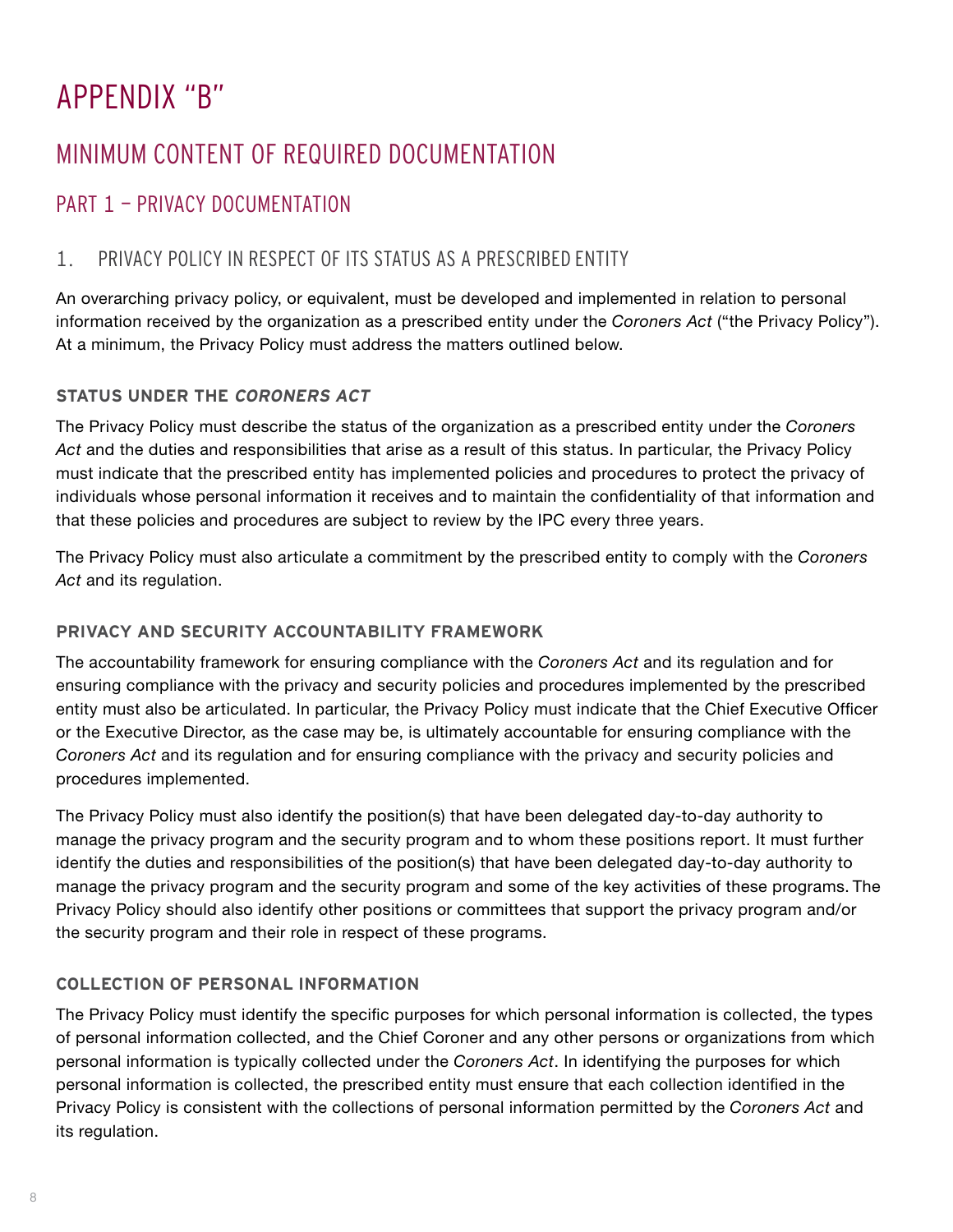The Privacy Policy must also articulate a commitment by the prescribed entity not to collect personal information if other information will serve the purpose and not to collect more personal information than is reasonably necessary to meet the purpose. In this regard, the Privacy Policy must outline the policies and procedures implemented by the prescribed entity to ensure that both the amount and the type of personal information collected is limited to that which is reasonably necessary for its purpose.

The Privacy Policy must also contain a list of the data holdings of personal information maintained by the prescribed entity and must identify where an individual may obtain further information in relation to the purposes, data elements, and data sources for each data holding of personal information.

#### **USE OF PERSONAL INFORMATION**

The specific purposes for which the prescribed entity uses personal information must be identified. In identifying these purposes, the prescribed entity must clearly distinguish between the use of personal information and the use of de-identified and/or aggregate information. The prescribed entity must also distinguish between the use of personal information for purposes of data analysis or the compilation of statistical information, the use of personal information for research purposes under section 52.1(1) and the use of personal information for other research purposes under section 4 of the regulation. The prescribed entity must also ensure that each use of personal information identified in the Privacy Policy is consistent with the uses of personal information permitted by the *Coroners Act* and its regulation.

The Privacy Policy must further articulate a commitment by the prescribed entity not to use personal information if other information will serve the purpose and not to use more personal information than is reasonably necessary to meet the purpose and must identify some of the policies and procedures implemented by the prescribed entity in this regard, including limits on the use of personal information by agents.

The Privacy Policy should also state that the prescribed entity remains responsible for personal information used by its agents and should identify the policies and procedures implemented to ensure that its agents only collect, use, disclose, retain, and dispose of personal information in compliance with the *Coroners Act*  and its regulation, and in compliance with the privacy and security policies and procedures implemented.

#### **DISCLOSURE OF PERSONAL INFORMATION**

The Privacy Policy must identify the specific purposes for which and the circumstances in which personal information is disclosed, to whom such disclosures are typically made, and the statutory or other requirements that must be satisfied prior to such disclosures. The prescribed entity must ensure that each disclosure identified in the Privacy Policy is consistent with the disclosures of personal information permitted by the *Coroners Act* and its regulation.

The Privacy Policy must also clearly distinguish between the purposes for which and the circumstances in which personal information is disclosed and the circumstances in which and the purposes for which deidentified and/or aggregate information is disclosed. It must further indicate that the prescribed entity will review all de-identified and/or aggregate information prior to its disclosure in order to ensure that it is not reasonably foreseeable in the circumstances that the information could be utilized, either alone or with other information, to identify an individual.

Additionally, the Privacy Policy must articulate a commitment by the prescribed entity not to disclose personal information if other information will serve the purpose and not to disclose more personal information than is reasonably necessary to meet the purpose and must identify some of the policies and procedures implemented by the prescribed entity in this regard.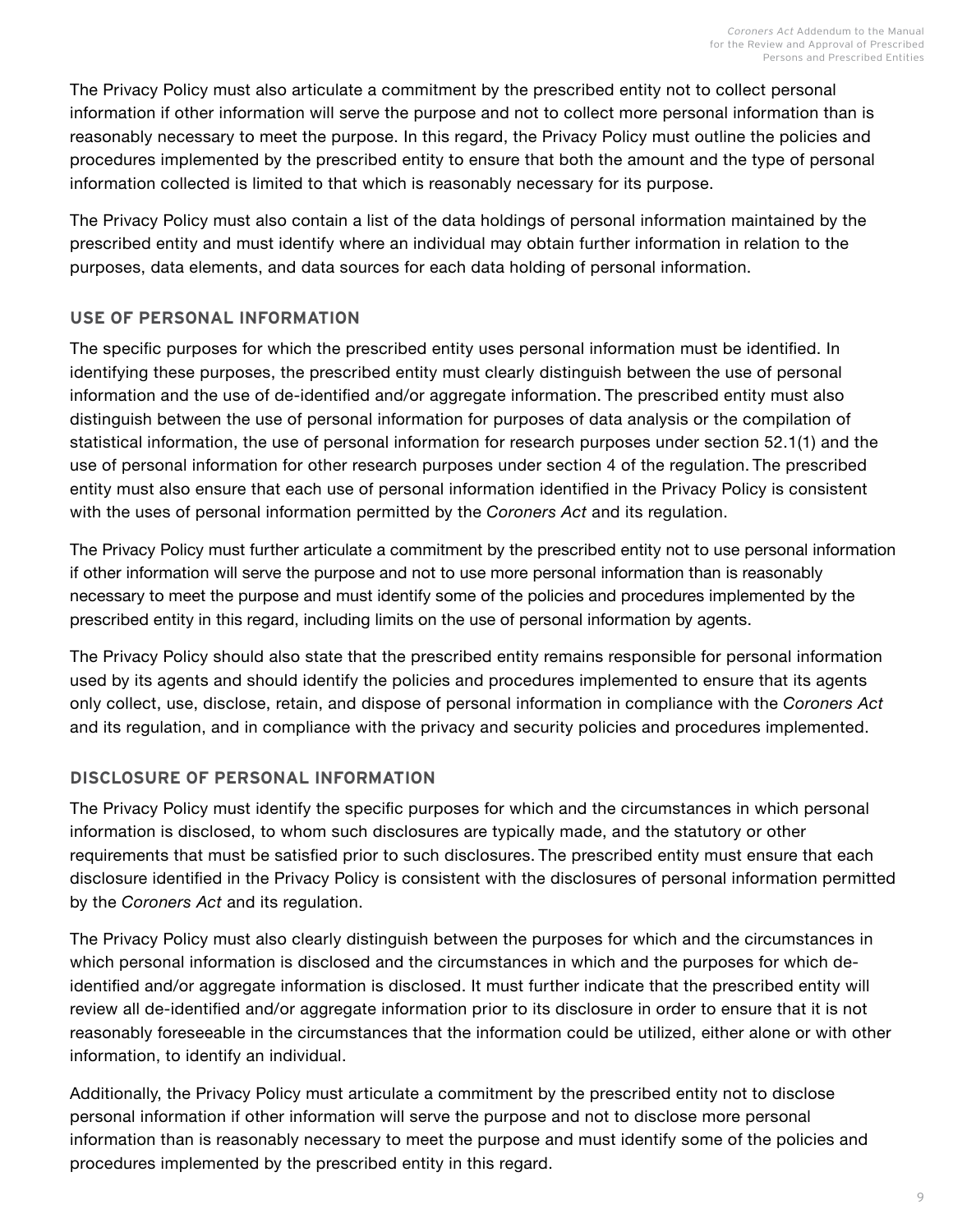#### <span id="page-11-0"></span>**SECURE RETENTION, TRANSFER, AND DISPOSAL OF RECORDS OF PERSONAL INFORMATION**

The Privacy Policy must address the secure retention of records of personal information in both paper and electronic format, including how long records of personal information are retained, whether the records are retained in identifiable form, and the secure manner in which they are retained. It must also address the manner in which records of personal information in both electronic and paper format will be securely transferred and disposed of.

#### **IMPLEMENTATION OF ADMINISTRATIVE, TECHNICAL, AND PHYSICAL SAFEGUARDS**

The Privacy Policy must outline some of the administrative, technical, and physical safeguards implemented to protect the privacy of individuals whose personal information is received and to maintain the confidentiality of that information, including the steps taken to protect personal information against theft, loss, and unauthorized use or disclosure and to protect records of personal information against unauthorized copying, modification, or disposal.

#### **INQUIRIES, CONCERNS, OR COMPLAINTS RELATED TO INFORMATION PRACTICES**

The Privacy Policy is required to identify the agent(s) to whom and the manner in which individuals may direct inquiries, concerns, or complaints related to the privacy policies and procedures of the prescribed entity and related to the compliance of the prescribed entity with the *Coroners Act* and its regulation.

The information provided must include the name and/or title, mailing address, and contact information for the agent(s) to whom inquiries, concerns, or complaints may be directed and the manner and format in which these inquiries, concerns, or complaints may be made. It should also state that individuals may direct complaints regarding the compliance of a prescribed entity with section 52.1 of the *Coroners Act* and its regulation to the IPC and provide the IPC's mailing address and contact information.

#### **TRANSPARENCY OF PRACTICES IN RESPECT OF PERSONAL INFORMATION**

The Privacy Policy must identify where individuals may obtain further information in relation to the privacy policies and procedures of the prescribed entity.

## 2. POLICY AND PROCEDURES FOR ONGOING REVIEW OF PRIVACY POLICIES AND PROCEDURES

A policy and associated procedures must be developed and implemented for the ongoing review of the privacy policies and procedures put in place by the prescribed entity. The purpose of the review is to determine whether amendments are needed or whether new privacy policies and procedures are required.

The policy and procedures must identify the frequency of the review, the agent(s) responsible for undertaking the review, the procedure to be followed in undertaking the review, and the time frame in which the review will be undertaken. At a minimum, the privacy policies and procedures implemented by the prescribed entity must be reviewed on an annual basis. The policy and procedures must also identify the agent(s) responsible and the procedure to be followed in amending and/or drafting new privacy policies and procedures if deemed necessary as a result of the review, and the agent(s) responsible and the procedure that must be followed in obtaining approval of any amended or newly developed privacy policies and procedures.

In undertaking the review and determining whether amendments and/or new privacy policies and procedures are necessary, the prescribed entity must have regard to any orders, guidelines, fact sheets, and best practices issued by the IPC under the *Coroners Act* and its regulation; evolving industry privacy standards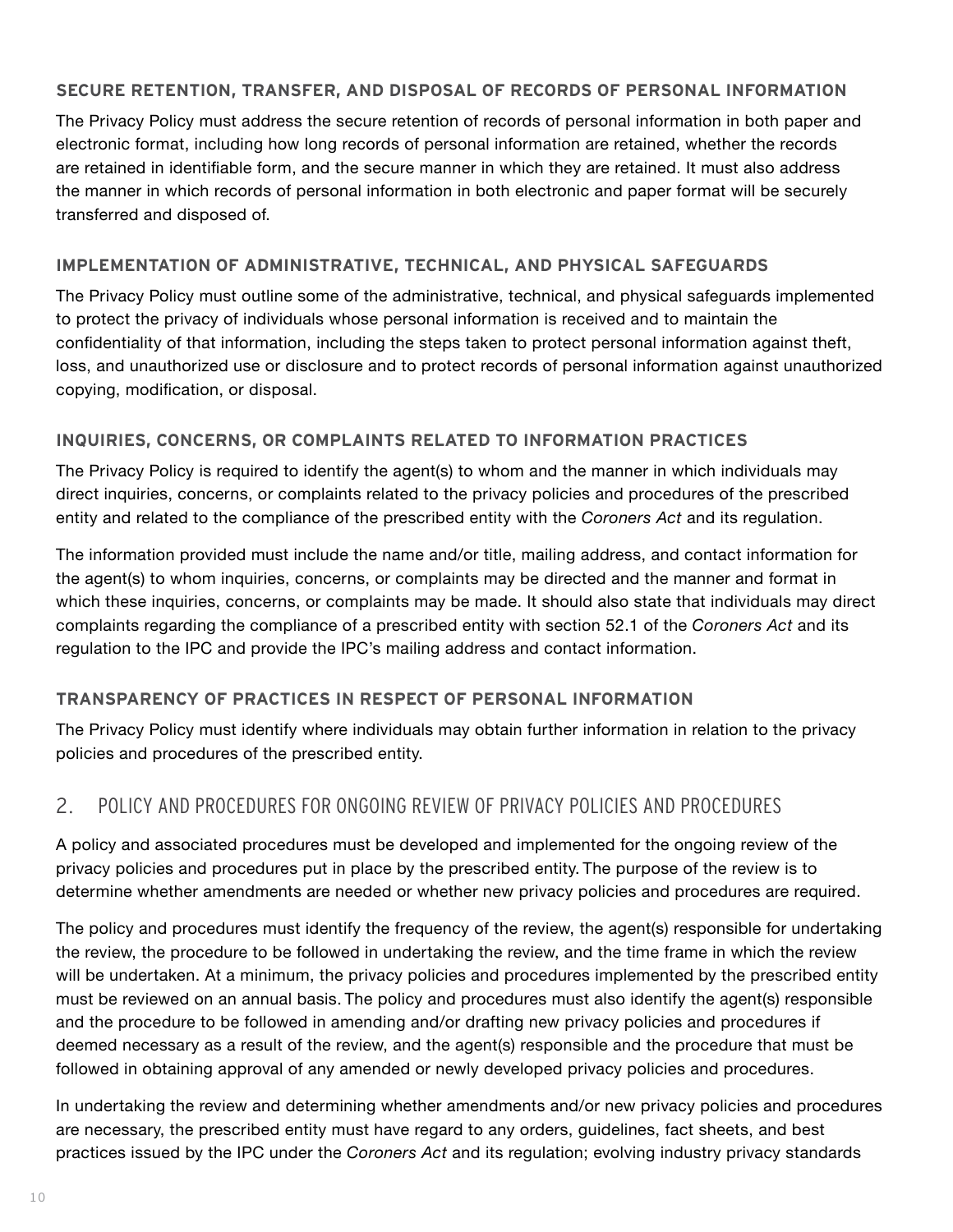<span id="page-12-0"></span>and best practices; amendments to the *Coroners Act* and its regulation relevant to the prescribed entity; and recommendations arising from privacy and security audits, privacy impact assessments, and investigations into privacy complaints, privacy breaches, and information security breaches. Helpful guidance may also be found in other IPC orders, reports, and decisions.

The policy and procedures must also take into account whether the privacy policies and procedures of the prescribed entity continue to be consistent with its actual practices and whether there is consistency between and among the privacy and security policies and procedures implemented.

The policy and its associated procedures must further identify the agent(s) responsible and the procedure to be followed in communicating the amended or newly developed privacy policies and procedures, including the method and nature of the communication. It shall also identify the agent(s) responsible for and the procedure to be followed in reviewing and amending the communication materials available to the public and other stakeholders as a result of the amended or newly developed privacy policies and procedures.

The prescribed entity must require agents to comply with the policy and its procedures and must address how and by whom compliance will be enforced and the consequences of breach. The policy and procedures must also stipulate that compliance will be audited in accordance with the *Policy and Procedures In Respect of Privacy Audits*, must set out the frequency with which the policy and procedures will be audited, and must identify the agent(s) responsible for conducting the audit and for ensuring compliance with the policy and its procedures.

This policy and its associated procedures may either be a stand-alone document or may be combined with the *Policy and Procedures for Ongoing Review of Security Policies Procedures*.

## 3. POLICY ON THE TRANSPARENCY OF PRIVACY POLICIES AND PROCEDURES

A policy must be developed and implemented that identifies the information made available to the public and other stakeholders relating to the privacy policies and procedures implemented by the prescribed entity and that identifies the means by which such information is made available. At a minimum, the policy must require the prescribed entity to make the following information available:

- its Privacy Policy;
- brochures or frequently asked questions related to the privacy policies and procedures implemented by the prescribed entity;
- documentation related to the review by the IPC of the policies and procedures;
- a list of the data holdings of personal information maintained by the prescribed entity; and
- the name and/or title, mailing address, and contact information of the agent(s) to whom inquiries, concerns, or complaints regarding compliance with the privacy policies and procedures implemented and regarding compliance with the *Coroners Act* and its regulation may be directed.

We recommend that privacy impact assessments or a summary of the privacy impact assessments conducted also be made available.

The policy must also set out the minimum content of the brochures or frequently asked questions described above. In particular, the brochures or frequently asked questions must describe the status of the prescribed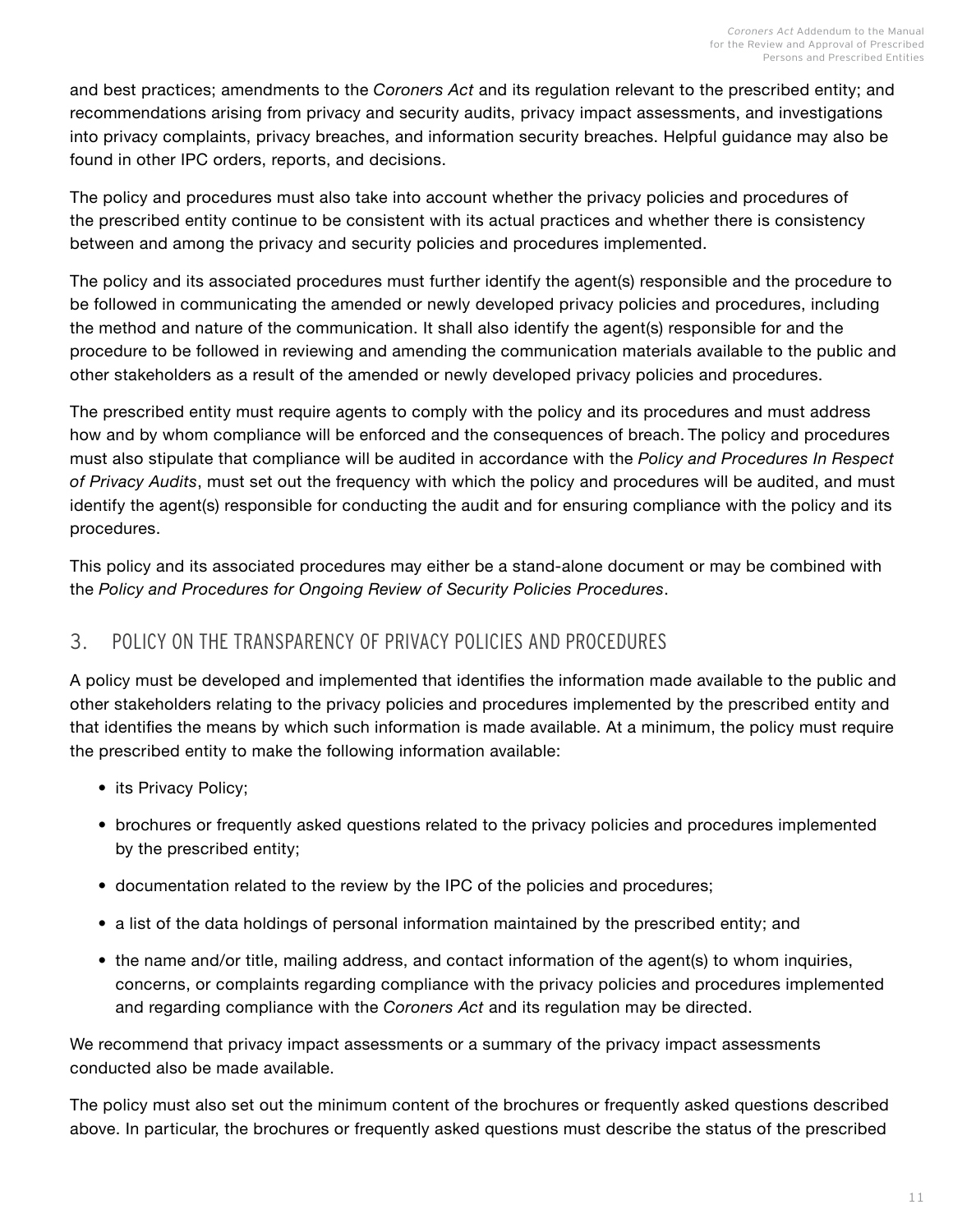<span id="page-13-0"></span>entity under the *Coroners Act*, the duties and responsibilities arising from this status, and the privacy policies and procedures implemented in respect of personal information, including:

- the types of personal information collected from the Chief Coroner;
- the specific purposes for which the personal information is collected;
- the specific purposes for which the personal information is used, and if identifiable information is not routinely used, the nature of the information that is used;
- the data linkages of the personal information, including the specific purposes for which the personal information is linked, the personal information used for linking, and the processes used to link the personal information; and
- the circumstances in which and the specific purposes for which the personal information is disclosed and the persons or organizations to which it is typically disclosed.

The brochures or frequently asked questions must also identify some of the administrative, technical, and physical safeguards implemented to protect the privacy of individuals whose personal information is received and to maintain the confidentiality of that information, including the steps taken to protect personal information against theft, loss, and unauthorized use or disclosure and to protect records of personal information against unauthorized copying, modification, or disposal.

We also recommend that the brochures or frequently asked questions provide the name and/or title, mailing address, and contact information of the agent(s) to whom inquiries, concerns, or complaints regarding compliance with the privacy policies and procedures, and compliance with the *Coroners Act* and its regulation, may be directed.

## 4. POLICY AND PROCEDURES FOR THE COLLECTION OF PERSONAL INFORMATION

A policy and procedures must be developed and implemented to identify the specific purposes for which personal information will be collected by the prescribed entity from the Chief Coroner, the nature of the personal information that will be collected, and the secure manner in which the personal information will be collected.

The policy and procedures must articulate a commitment by the prescribed entity not to collect personal information unless the collection is permitted by the *Coroners Act* and its regulation, not to collect personal information if other information will serve the purpose, and not to collect more personal information than is reasonably necessary to meet the purpose.

The prescribed entity must require agents to comply with the policy and its procedures and must address how and by whom compliance will be enforced and the consequences of breach. The policy and procedures must also stipulate that compliance will be audited in accordance with the *Policy and Procedures In Respect of Privacy Audits*, must set out the frequency with which the policy and procedures will be audited, and must identify the agent(s) responsible for conducting the audit and for ensuring compliance with the policy and its procedures.

The policy and procedures must also require agents to notify the prescribed entity at the first reasonable opportunity, in accordance with the *Policy and Procedures for Privacy Breach Management*, if an agent breaches or believes there may have been a breach of this policy or its procedures.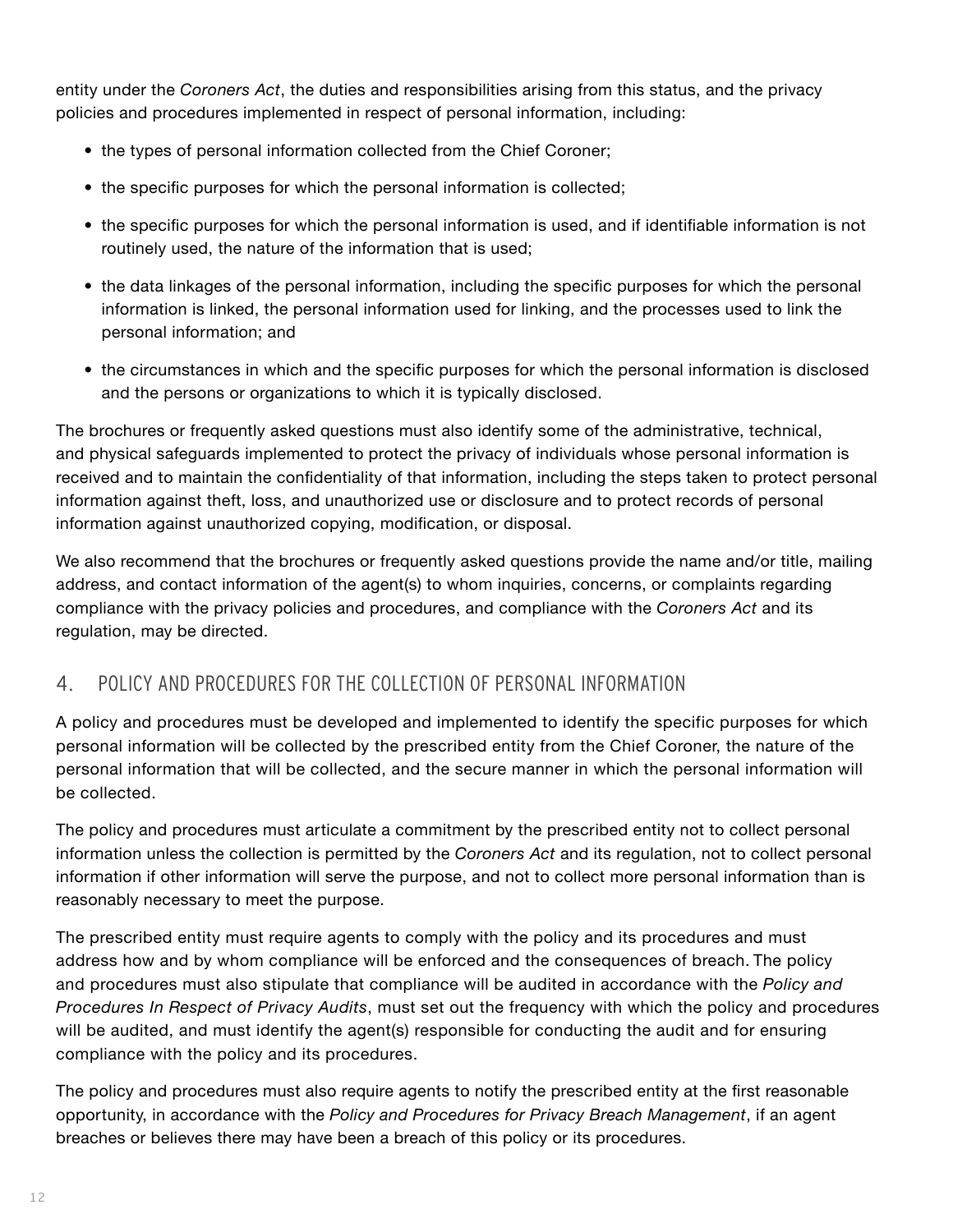#### **REVIEW AND APPROVAL PROCESS**

The policy and procedures must identify the agent(s) responsible for reviewing and determining whether to approve the collection of personal information and the process that must be followed and the requirements that must be satisfied in this regard.

The policy and procedures must further set out the criteria that must be considered by the agent(s) responsible for determining whether to approve the collection of personal information. At a minimum, the criteria must require the agent(s) responsible for determining whether to approve the collection of personal information to ensure that the collection is permitted by the *Coroners Act* and its regulation and that any and all conditions or restrictions set out in the *Coroners Act* and its regulation have been satisfied. This must include the requirement under section 52.1(1) of the *Coroners Act* that an agreement be in place between the Chief Coroner and the prescribed entity. The policy must also include a requirement to develop an agreement in accordance with the *Policy and Procedures for the Execution of a Section 52.1(1) Agreement*  and the *Template Section 52.1(1) Agreement.* 

The criteria must also require the agent(s) responsible for determining whether to approve the collection of personal information to ensure that other information, namely de-identified and/or aggregate information, will not serve the identified purpose and that no more personal information is collected from the Chief Coroner and retained by the prescribed entity than is reasonably necessary to meet the identified purpose.

The policy and procedures should also set out the manner in which the decision approving or denying the collection of personal information and the reasons for the decision are documented; the method by which and the format in which the decision will be communicated; and to whom the decision will be communicated.

#### **CONDITIONS OR RESTRICTIONS ON THE APPROVAL**

The policy and procedures must identify the conditions or restrictions that are required to be satisfied prior to the collection of personal information, including any documentation and/or agreements that must be completed, provided, or executed and the agent(s) or other persons or organizations responsible for completing, providing, or executing the documentation and/or agreements. The conditions or restrictions identified in the policy and procedures, including the documentation and agreements that must be completed, provided, or executed, shall have regard to the requirements of the *Coroners Act* and its regulation.

The policy and procedures must also identify the agent(s) responsible for ensuring that any conditions or restrictions have, in fact been satisfied.

#### **SECURE RETENTION**

The policy and procedures must require that the records of personal information collected by the prescribed entity be retained in a secure manner in compliance with the *Policy and Procedures for Secure Retention of Records of Personal Information*.

#### **SECURE TRANSFER**

If the personal information is being collected by an agent of the prescribed entity, such as a chart abstractor, the policy and procedures shall require the records of personal information to be transferred in a secure manner in compliance with the *Policy and Procedures for Secure Transfer of Records of Personal Information*.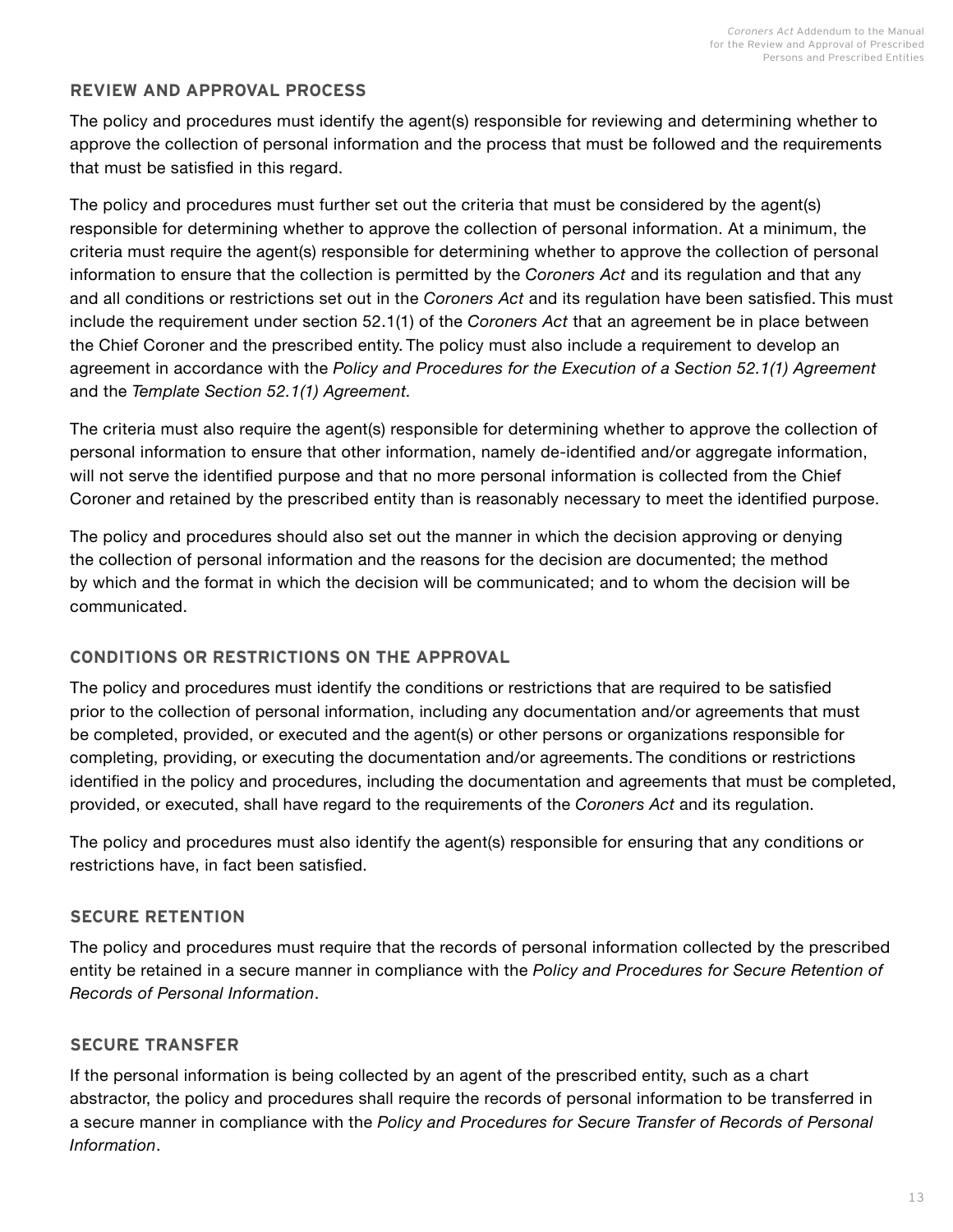#### <span id="page-15-0"></span>**SECURE RETURN OR DISPOSAL**

The policy and procedures must identify the agent(s) responsible for ensuring that the records of personal information that have been collected are either securely returned or securely disposed of, as the case may be, following the retention period or the date of termination set out in any documentation and/or agreements executed prior to the collection of the personal information.

If the records of personal information are to be returned to the Chief Coroner, the policy and procedures must require the records to be transferred in a secure manner and in compliance with the *Policy and Procedures for Secure Transfer of Records of Personal Information*. If the records are to be disposed of, the policy and procedures must require the records to be disposed of in a secure manner and in compliance with the *Policy and Procedures for Secure Disposal of Records of Personal Information.*

## 5. POLICY AND PROCEDURES FOR THE SEGREGATION OF PERSONAL INFORMATION

A policy and procedures must be developed and implemented with respect to the segregation of personal information collected from the Chief Coroner under the *Coroners Act*. The policy and procedures must require that personal information collected or used for *Coroners Act* purposes be segregated from other personal information and personal health information held by the prescribed entity. The policy and procedures must also set out the precise manner in which the records of personal information will be securely segregated from other records containing other personal information or personal health information. The secure manner of segregation must be consistent with the *Coroners Act, PHIPA*, and other legal requirements, as well as orders, guidelines, fact sheets, and best practices issued by the IPC.

The prescribed entity shall require agents to comply with the policy and its procedures and must address how and by whom compliance will be enforced and the consequences of breach. The policy and procedures must also stipulate that compliance will be audited in accordance with the *Policy and Procedures in Respect of Privacy Audits*, must set out the frequency with which the policy and procedures will be audited, and must identify the agent(s) responsible for conducting the audit and for ensuring compliance with the policy and its procedures.

The policy and procedures must also require agents to notify the prescribed entity at the first reasonable opportunity, in accordance with the *Policy and Procedures for Privacy Breach Management*, if an agent breaches or believes there may have been a breach of this policy or its procedures.

## 6. LIST OF DATA HOLDINGS CONTAINING PERSONAL INFORMATION

The prescribed entity shall develop and retain an up-to-date list and brief description of the data holdings of personal information maintained by the prescribed entity under the *Coroners Act*.

## 7. POLICY AND PROCEDURES FOR STATEMENTS OF PURPOSE FOR DATA HOLDINGS CONTAINING PERSONAL INFORMATION

A policy and procedures must be developed and implemented with respect to the creation, review, amendment, and approval of statements of purpose for data holdings containing personal information. The policy and procedures shall require the statements of purpose to set out the specific purpose of the data holding, the personal information contained in the data holding, the Chief Coroner and any other source(s) of the personal information, and the need for the personal information in relation to the identified purpose.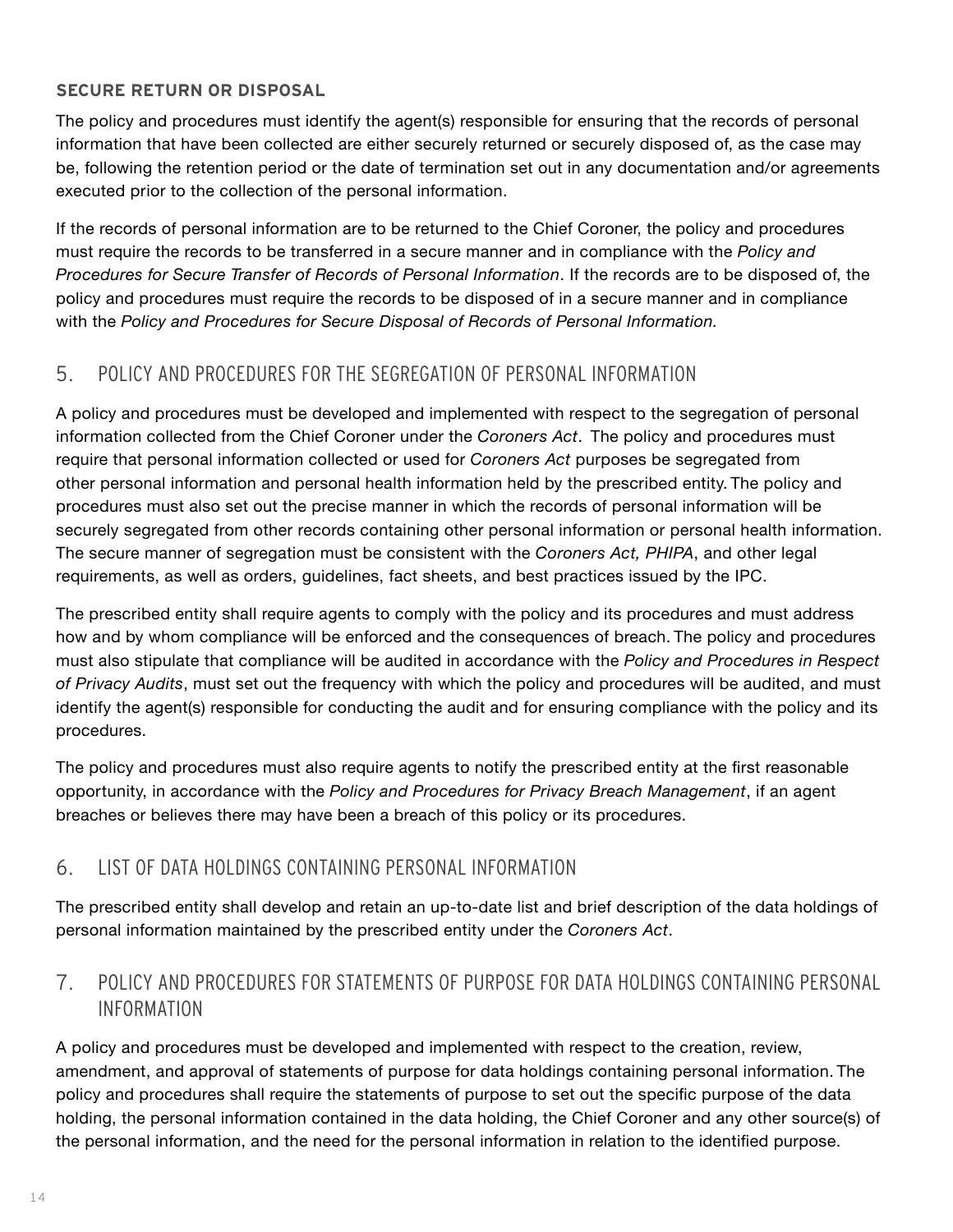<span id="page-16-0"></span>The policy and procedures must also identify the agent(s) responsible and the process that must be followed in completing the statements of purpose, including the agent(s) or other persons or organizations that must be consulted in completing the statements of purpose and the agent(s) responsible for approving the statements of purpose. The role of the agent(s) that have been delegated day-to-day authority to manage the privacy program in respect of the statements of purpose shall also be specified.

The persons and organizations that will be provided with the statements of purpose shall also be identified. At a minimum, this should include the Chief Coroner.

The policy and procedures shall further require that the statements of purpose be reviewed on an ongoing basis in order to ensure their continued accuracy and in order to ensure that the personal information collected for purposes of the data holding is still necessary for the identified purposes. In this regard, the frequency with which and the circumstances in which the statements of purpose are required to be reviewed must be identified.

The agent(s) responsible and the process that must be followed in reviewing the statements of purpose and in amending the statements of purpose, if necessary, shall also be documented. This shall include the agent(s) or other persons or organizations that must be consulted in reviewing, and if necessary, amending the statements of purpose and the agent(s) responsible for approving the amended statements of purpose. The policy and procedures must further identify the persons and organizations that will be provided amended statements of purpose upon approval, including the Chief Coroner or other persons or organizations from whom the personal information in the data holding is collected.

The prescribed entity shall require agents to comply with the policy and its procedures and must address how and by whom compliance will be enforced and the consequences of breach. The policy and procedures must also stipulate that compliance will be audited in accordance with the *Policy and Procedures in Respect of Privacy Audits*, must set out the frequency with which the policy and procedures will be audited, and must identify the agent(s) responsible for conducting the audit and for ensuring compliance with the policy and its procedures.

The policy and procedures must also require agents to notify the prescribed entity at the first reasonable opportunity, in accordance with the *Policy and Procedures for Privacy Breach Management*, if an agent breaches or believes there may have been a breach of this policy or its procedures.

## 8. STATEMENTS OF PURPOSE FOR DATA HOLDINGS CONTAINING PERSONAL INFORMATION

For each data holding containing personal information, the prescribed entity must draft a statement identifying the specific purpose of the data holding, the personal information contained in the data holding, the Chief Coroner and any other source(s) of the personal information, and the need for the personal information in relation to the identified purpose.

## 9. POLICY AND PROCEDURES FOR LIMITING AGENT ACCESS TO AND USE OF PERSONAL INFORMATION

A policy and procedures must be developed and implemented to limit access to and use of personal information by agents based on the "need to know" principle. The purpose of this policy and its procedures is to ensure that agents of the prescribed entity access and use both the least identifiable information and the minimum amount of identifiable information necessary for carrying out their day-to-day employment, contractual, or other responsibilities.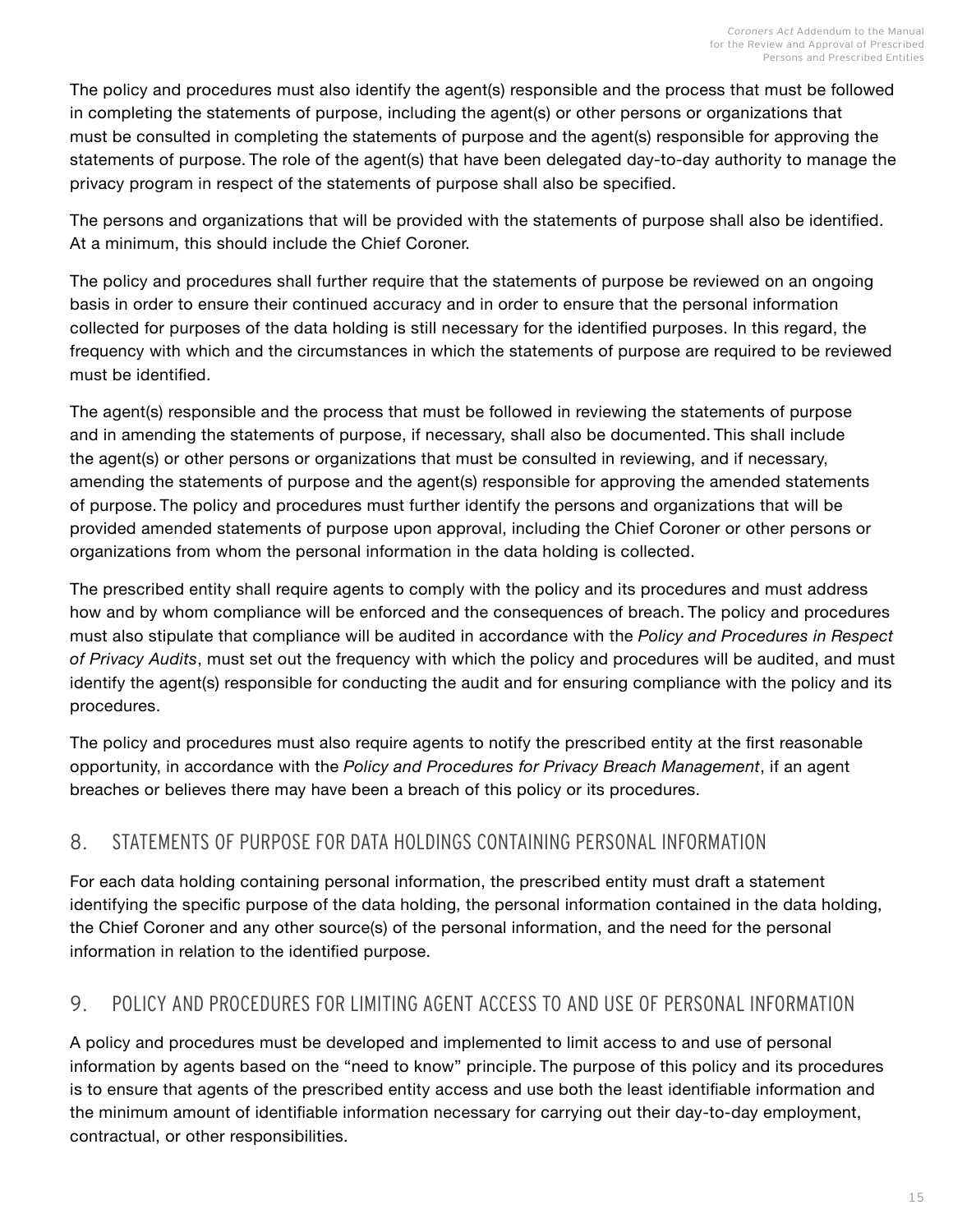The policy and procedures must identify the limited and narrowly defined purposes for which and circumstances in which agents are permitted to access and use personal information and the levels of access to personal information that may be granted. The prescribed entity must ensure that the duties of agents with access to personal information are segregated in order to avoid a concentration of privileges that would enable a single agent to compromise personal information.

For all other purposes and in all other circumstances, the policy and procedures must require agents to access and use de-identified and/or aggregate information, as defined in the *Policy and Procedures with Respect to De-Identification and Aggregation*.

In this regard, the policy and procedures must explicitly prohibit access to and use of personal information if other information, such as de-identified and/or aggregate information, will serve the identified purpose and must prohibit access to or use of more personal information than is reasonably necessary to meet the identified purpose.

The policy and procedures must also prohibit agents from using de-identified and/or aggregate information, either alone or with other information, to identify an individual. This includes attempting to decrypt information that is encrypted, attempting to identify an individual based on unencrypted information, and attempting to identify an individual based on prior knowledge.

#### **REVIEW AND APPROVAL PROCESS**

The agent(s) responsible and the process to be followed in receiving, reviewing, and determining whether to approve or deny a request by an agent for access to and use of personal information shall be set out in the policy and procedures, along with the various level(s) of access that may be granted by the prescribed entity.

In outlining the process to be followed, the policy and procedures must set out the requirements to be satisfied in requesting, reviewing, and determining whether to approve or deny a request by an agent for access to and use of personal information; the documentation that must be completed, provided, and/ or executed; the agent(s) responsible for completing, providing, and/or executing the documentation; the agent(s) to whom the documentation must be provided; and the required content of the documentation.

The policy and procedures must also set out the criteria that must be considered by the agent(s) responsible for determining whether to approve or deny a request for access to and use of personal information and, if the request is approved, the criteria that must be considered in determining the appropriate level of access. At a minimum, the agent(s) responsible for determining whether to approve or deny the request must be satisfied that:

- the agent making the request routinely requires access to and use of personal information on an ongoing basis or for a specified period for his or her employment, contractual, or other responsibilities;
- the identified purpose for which access to and use of personal information is requested is permitted by the *Coroners Act* and its regulation;
- the identified purpose for which access to and use of personal information is requested cannot reasonably be accomplished without personal information;
- de-identified and/or aggregate information will not serve the identified purpose; and
- in approving the request, no more personal information will be accessed and used than is reasonably necessary to meet the identified purpose.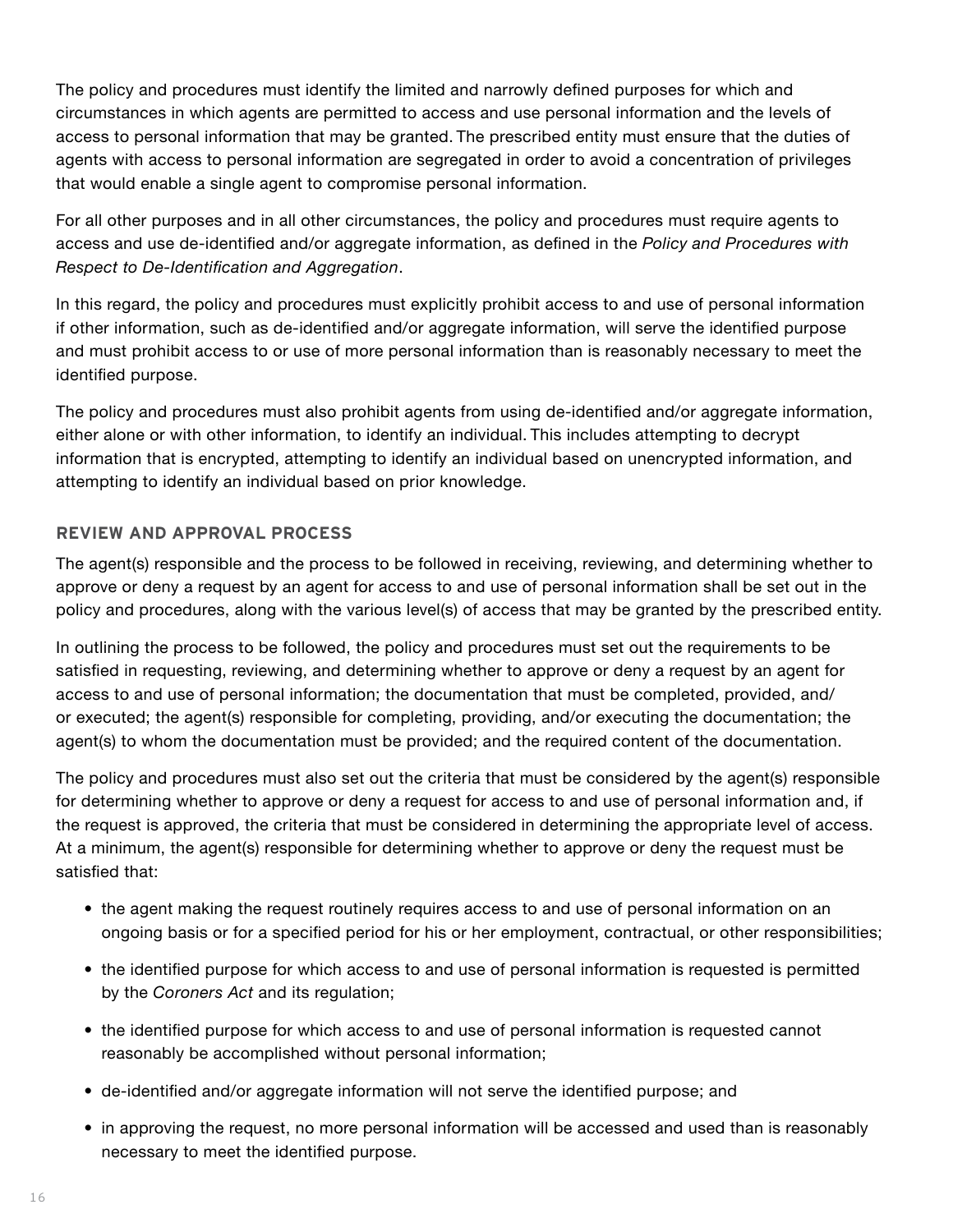The policy and procedures should also set out the manner in which the decision approving or denying the request for access to and use of personal information and the reasons for the decision are documented; the method by which and the format in which the decision will be communicated; to whom the decision will be communicated; any documentation that must be completed, provided, and/or executed upon rendering the decision; the agent(s) responsible for completing, providing, and/or executing the documentation; and the required content of the documentation.

#### **CONDITIONS OR RESTRICTIONS ON THE APPROVAL**

The policy and procedures must identify the conditions or restrictions imposed on an agent granted approval to access and use personal information, such as read, create, update, or delete limitations, and the circumstances in which the conditions or restrictions will be imposed.

In the event that an agent only requires access to and use of personal information for a specified period, the policy and procedures must set out the process to be followed in ensuring that access to and use of the personal information is permitted only for that specified time period.

We recommend that all approved accesses and uses of personal information be subject to an automatic expiry, following which an agent is again required to request approval to access and use personal information in accordance with the policy and its procedures. At a minimum, we recommend that the expiry date be one year from the date approval is granted.

The policy and procedures must also prohibit an agent granted approval to access and use personal information from accessing and using personal information except as necessary for his or her employment, contractual, or other responsibilities; from accessing and using personal information if other information will serve the identified purpose; and from accessing and using more personal information than is reasonably necessary to meet the identified purpose. The prescribed entity must also ensure that all accesses to and uses of personal information are permitted by the *Coroners Act* and its regulation.

Further, the policy and procedures must impose conditions or restrictions on the purposes for which and the circumstances in which an agent granted approval to access and use personal information is permitted to disclose that personal information. The prescribed entity must ensure that any such disclosures are permitted by the *Coroners Act* and its regulation.

#### **NOTIFICATION AND TERMINATION OF ACCESS AND USE**

The policy and procedures must require an agent granted approval to access and use personal information, as well as his or her supervisor, to notify the prescribed entity when the agent is no longer employed or retained by the prescribed entity or no longer requires access to or use of the personal information.

The procedure to be followed in providing the notification must also be identified. In particular, the policy and procedures must identify the agent(s) to whom this notification must be provided; the time frame within which this notification must be provided; the format of the notification; the documentation that must be completed, provided, and/or executed, if any; the agent(s) responsible for completing, providing, and/or executing the documentation; the agent(s) to whom the documentation must be provided; and the required content of the documentation.

The policy and procedures must also identify the agent(s) responsible for terminating access to and use of the personal information, the procedure to be followed in terminating access to and use of the personal information and the time frame within which access to and use of the personal information must be terminated.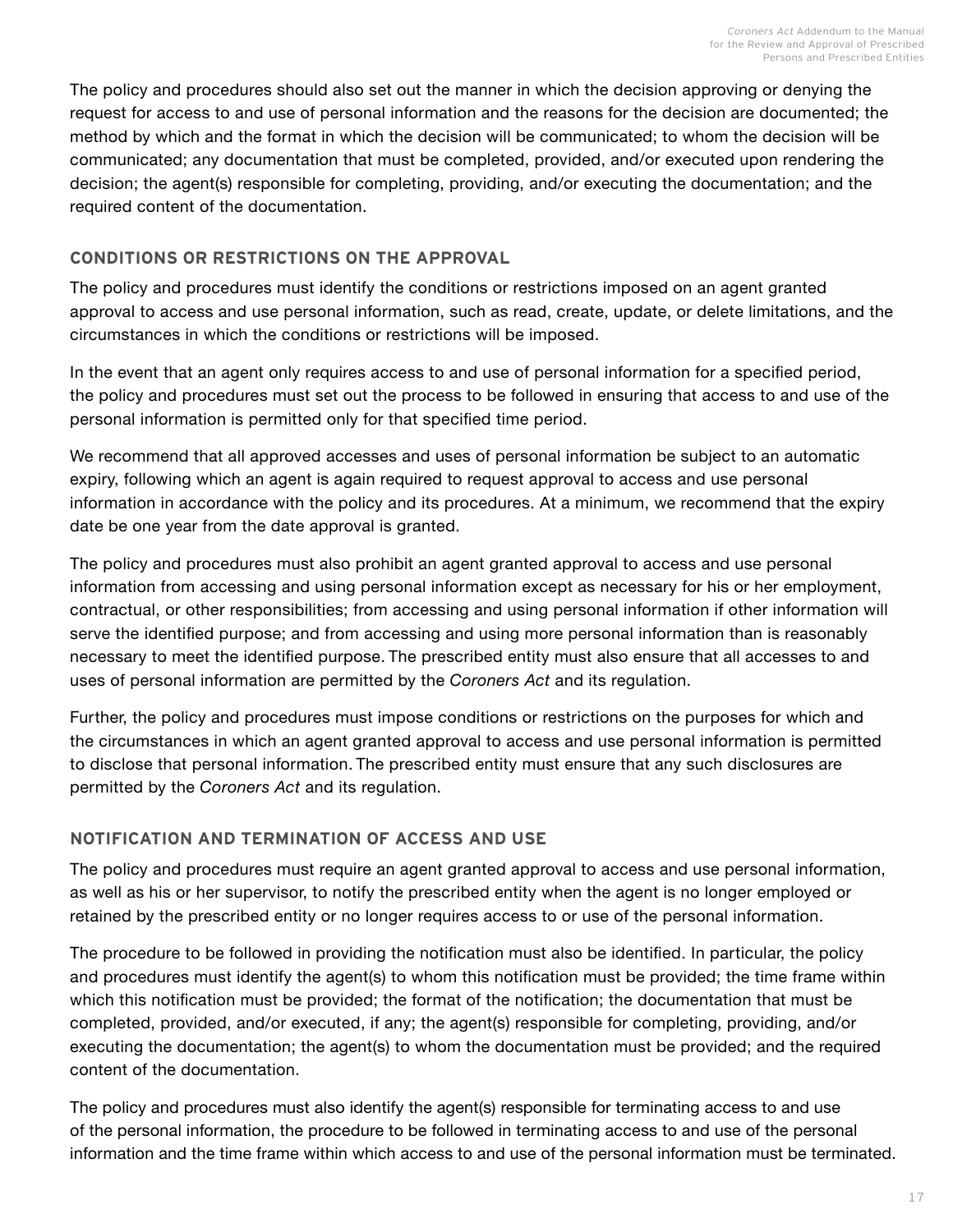<span id="page-19-0"></span>The prescribed entity must ensure that the procedures implemented in this regard are consistent with the *Policy and Procedures for Termination or Cessation of the Employment or Contractual Relationship*.

#### **SECURE RETENTION**

The policy and procedures must require an agent granted approval to access and use personal information to securely retain the records of personal information in compliance with the *Policy and Procedures for Secure Retention of Records of Personal Information*.

#### **SECURE DISPOSAL**

The policy and procedures must require an agent granted approval to access and use personal information to securely dispose of the records of personal information in compliance with the *Policy and Procedures for Secure Disposal of Records of Personal Information*.

#### **TRACKING APPROVED ACCESS TO AND USE OF PERSONAL INFORMATION**

The policy and procedures must require that a log be maintained of agents granted approval to access and use personal information and must identify the agent(s) responsible for maintaining such a log. We also recommend that the policy and procedures address where documentation related to the receipt, review, approval, denial, or termination of access to and use of personal information is to be retained and the agent(s) responsible for retaining this documentation.

#### **COMPLIANCE, AUDIT, AND ENFORCEMENT**

The prescribed entity must also require agents to comply with the policy and its procedures and must address how and by whom compliance will be enforced and the consequences of breach.

In the event that there is no automatic expiry date on the approval to access and use personal information, regular audits of agents granted approval to access and use personal information must be conducted in accordance with the *Policy and Procedures in Respect of Privacy Audits*. The purpose of the audit is to ensure that agents granted such approval continue to be employed or retained by the prescribed entity and continue to require access to the same amount and type of personal information. In this regard, the policy and procedures must identify the agent(s) responsible for conducting the audits and for ensuring compliance and the frequency with which the audits must be conducted. At a minimum, audits must be conducted on an annual basis.

The policy and procedures must also require agents to notify the prescribed entity at the first reasonable opportunity, in accordance with the *Policy and Procedures for Privacy Breach Management*, if an agent breaches or believes there may have been a breach of this policy or its procedures.

## 10. LOG OF AGENTS GRANTED APPROVAL TO ACCESS AND USE PERSONAL INFORMATION

A prescribed entity must maintain a log of agents granted approval to access and use personal information. At a minimum, the log must include the name of the agent granted approval to access and use personal information; the data holdings of personal information to which the agent has been granted approval to access and use; the level or type of access and use granted; the date that access and use was granted; and the termination date or the date of the next audit of access to and use of the personal information.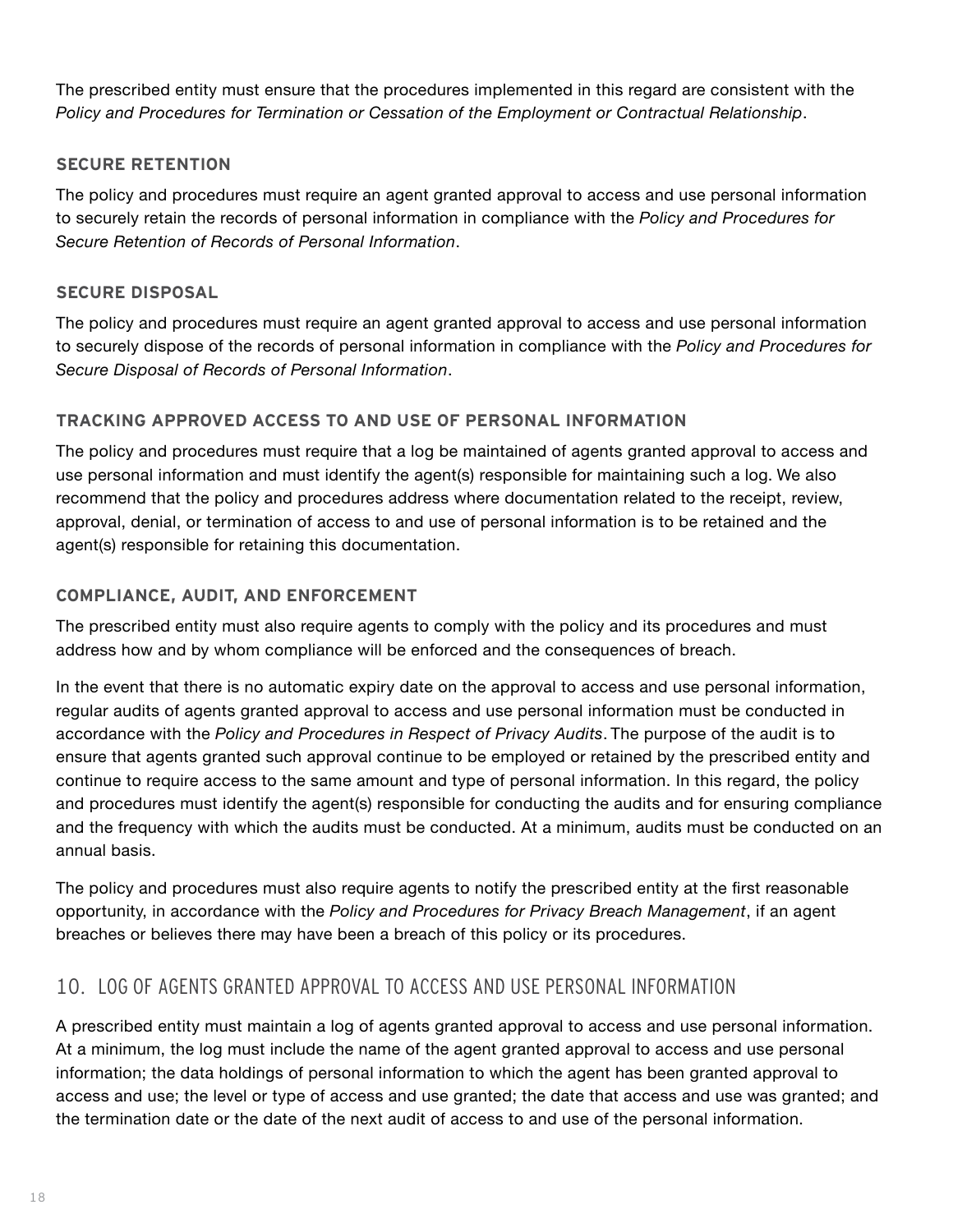## <span id="page-20-0"></span>11. POLICY AND PROCEDURES FOR THE EXECUTION OF A SECTION 52.1(1) AGREEMENT

A policy and procedures must be developed and implemented to identify the circumstances requiring the execution of an Agreement under section 52.1(1) of the *Coroners Act* and the process that must be followed and the requirements that must be satisfied prior to the execution of an Agreement.

The policy and procedures must further identify the agent(s) responsible for ensuring that an Agreement is executed, as well as the process that must be followed and the requirements that must be satisfied in this regard. This shall include a discussion of the documentation that must be completed, provided, and/ or executed; the agent(s) or other persons or organizations responsible for completing, providing, and/or executing the documentation; the agent(s) to whom the documentation must be provided; and the required content of the documentation.

The agent(s) responsible for ensuring that an Agreement is executed must be satisfied that the collection was approved in accordance with the *Policy and Procedures for the Collection of Personal Information*.

The policy and procedures must also require that a log of Agreements be maintained and must identify the agent(s) responsible for maintaining such a log. In addition, we recommend that the policy and procedures address where documentation related to the execution of Agreements will be retained and the agent(s) responsible for retention.

The prescribed entity must also require agents to comply with the policy and its procedures and must address how and by whom compliance will be enforced and the consequences of breach. The policy and procedures must stipulate that compliance will be audited in accordance with the *Policy and Procedures in Respect of Privacy Audits*, must set out the frequency with which the policy and procedures will be audited, and must identify the agent(s) responsible for conducting the audit and for ensuring compliance.

The policy and procedures must also require agents to notify the prescribed entity at the first reasonable opportunity, in accordance with the *Policy and Procedures for Privacy Breach Management*, if an agent breaches or believes there may have been a breach of this policy or its procedures.

## 12. TEMPLATE SECTION 52.1(1) AGREEMENT

An Agreement between the Chief Coroner and the prescribed entity must be executed prior to the disclosure by the Chief Coroner of personal information to the prescribed entity for the purposes of section 52.1(1) of the *Coroners Act*. At a minimum, the Agreement must address the matters set out below.

#### **GENERAL PROVISIONS**

The Agreement must describe the status of the prescribed entity under the *Coroners Act* and the duties and responsibilities arising from this status. It must also specify the precise nature of the personal information that will be disclosed to the prescribed entity and must provide a definition of personal information that is consistent with *FIPPA*.

### **PURPOSES OF COLLECTION, USE, AND DISCLOSURE**

The Agreement must also identify the specific purposes for which the personal information subject to the Agreement is being collected and for which the personal information will be used.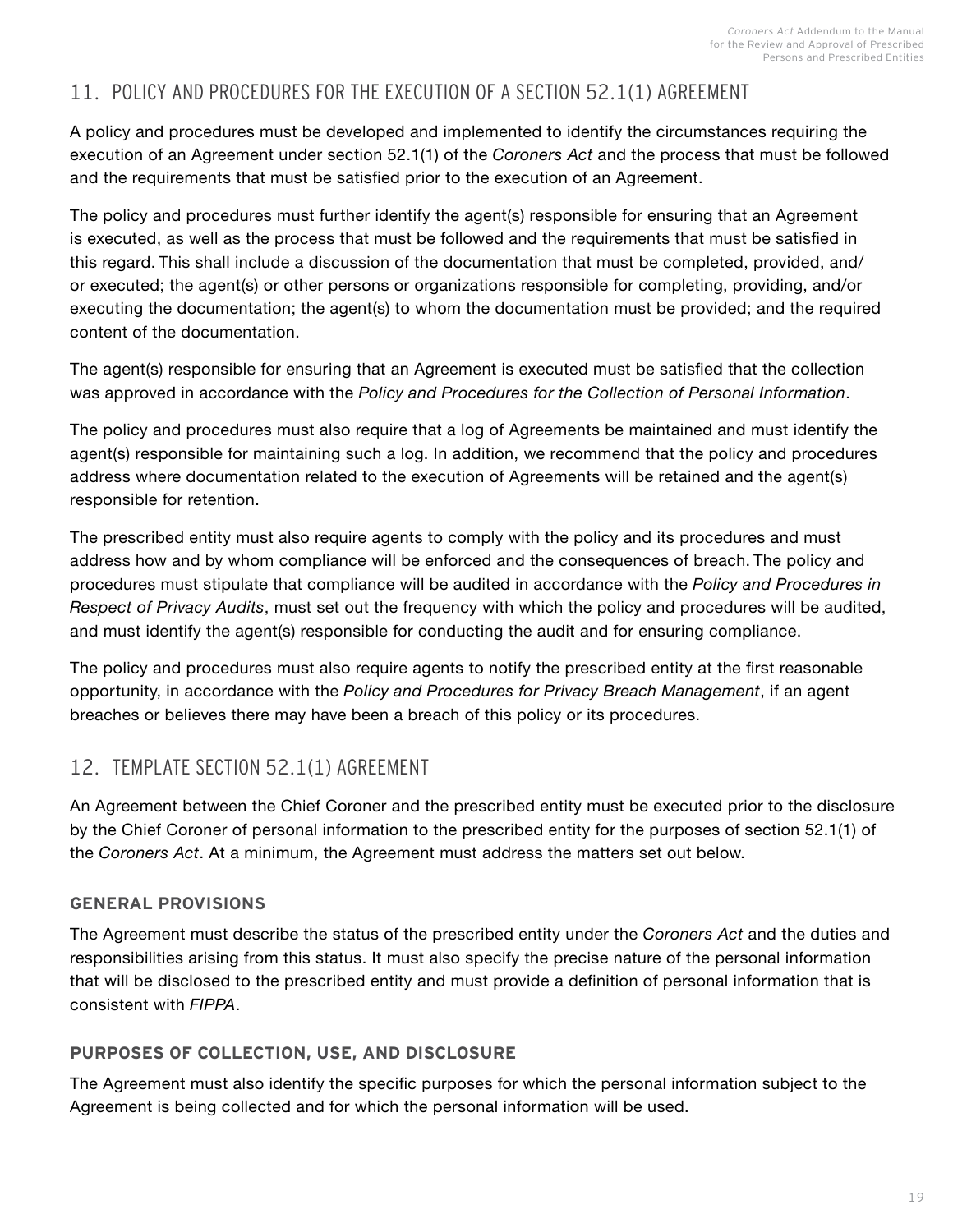In identifying the purposes for which the personal information may be used, the Agreement shall explicitly state whether or not the personal information may be linked to other information and must prohibit the personal information from being linked except in accordance with the Agreement.

The Agreement shall also contain an acknowledgement that the personal information collected pursuant to the Agreement is necessary for the purpose for which it was collected and that other information, namely de-identified and/or aggregate information, will not serve the purpose and that no more personal information is being collected and will be used than is reasonably necessary to meet the purpose.

The Agreement must also impose restrictions on the disclosure of personal information. At a minimum, the Agreement must require the prescribed entity to acknowledge and agree not to disclose the personal information except as required by law or to a researcher for a research purpose, subject to the requirements of the *Coroners Act* and its regulation.

The Agreement must also require the collection, use, and disclosure of personal information to comply with the *Coroners Act* and its regulation and must set out the specific statutory authority for each collection, use, and disclosure contemplated in the Agreement.

#### **SECURE TRANSFER**

The Agreement shall require the secure transfer of the records of personal information. The Agreement shall set out the secure manner in which the records of personal information will be transferred, including under what conditions and to whom the records will be transferred, and the procedure that must be followed in ensuring that the records are transferred in a secure manner. In identifying the secure manner in which the records of personal information will be transferred, the Agreement shall have regard to the *Policy and Procedures for Secure Transfer of Records of Personal Information* implemented by the prescribed entity.

#### **SECURE RETENTION**

The retention period for the records of personal information subject to the Agreement must also be specified. In identifying the relevant retention period, prescribed entities must ensure that the records of personal information are retained only for as long as necessary to fulfill the purposes for which the records of personal information were collected. The Agreement shall also require the records of personal information to be retained in a secure manner and shall identify the precise manner in which the records of personal information in paper and electronic format will be securely retained, including whether the records will be retained in identifiable form. In identifying the secure manner in which the records will be retained, the Agreement may have regard to the *Policy and Procedures for Secure Retention of Records of Personal Information* implemented by the prescribed entity.

The Agreement must also require reasonable steps to be taken to ensure that the personal information is protected against theft, loss, and unauthorized use or disclosure and to ensure that the records of personal information are protected against unauthorized copying, modification, or disposal. The reasonable steps that are required to be taken shall also be detailed in the Agreement.

#### **SECURE RETURN OR DISPOSAL**

The Agreement must also address whether the records of personal information subject to the Agreement will be returned in a secure manner or will be disposed of in a secure manner following the specified retention period or following the date of termination of the Agreement, as the case may be.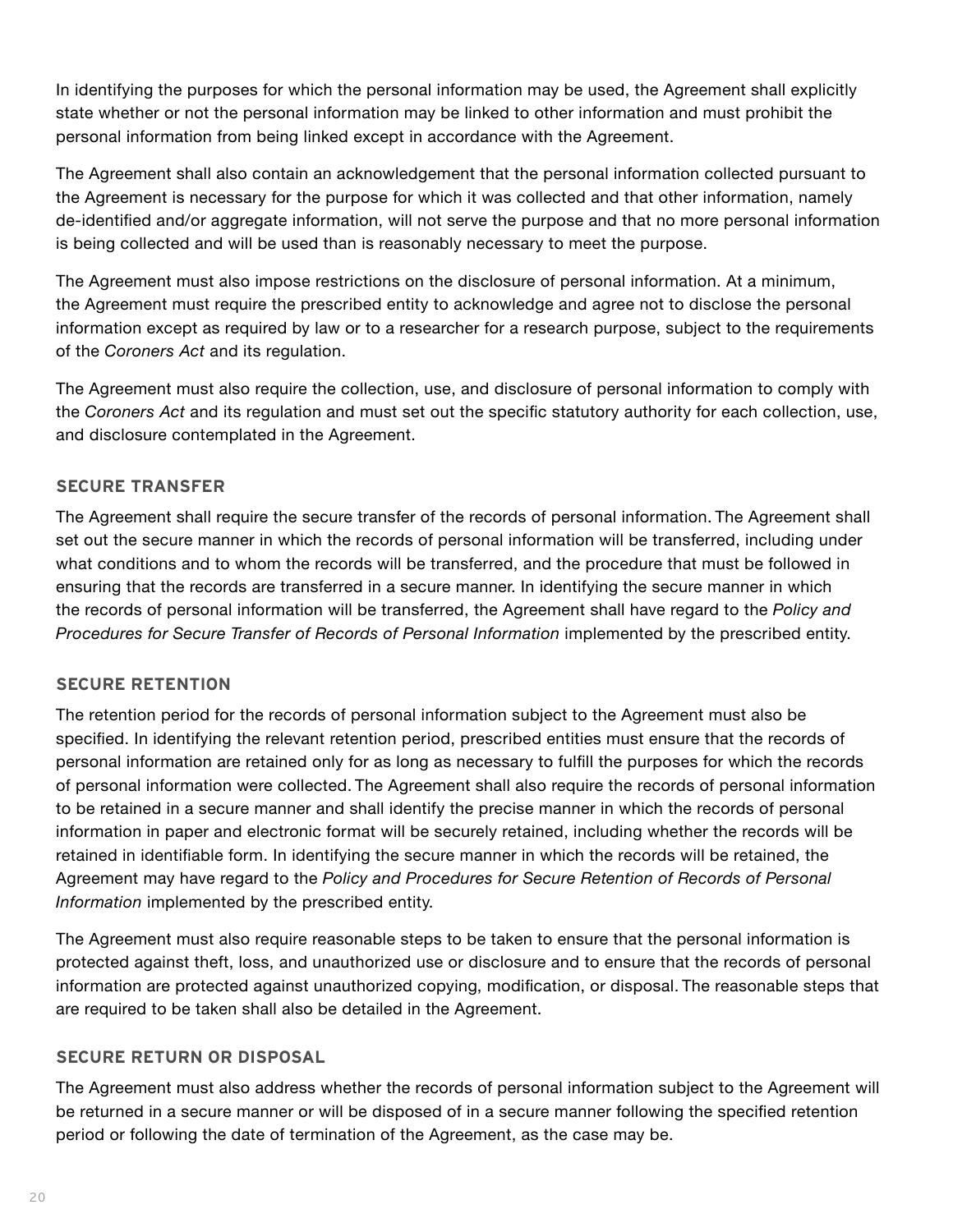If the records of personal information are required to be returned in a secure manner, the Agreement must stipulate the time frame following the retention period or following the date of termination of the Agreement within which the records must be securely returned, the secure manner in which the records must be returned, and the agent of the prescribed entity to whom the records must be securely returned.

In identifying the secure manner in which the records of personal information will be returned, regard may be had to the Policy and Procedures for Secure Transfer of Records of Personal Information implemented by the prescribed entity.

If the records of personal information are required to be disposed of in a secure manner, the Agreement must provide a definition of secure disposal that is consistent with the *Coroners Act* and its regulation and must identify the precise manner in which the records of personal information must be securely disposed of. The Agreement must also stipulate the time frame following the retention period or following the date of termination of the Agreement within which the records of personal information must be securely disposed of and within which a certificate of destruction must be provided.

In identifying the secure manner in which the records of personal information will be disposed of, prescribed entities must ensure that the method of secure disposal identified is consistent with the *Coroners Act* and its regulation and with orders, guidelines, fact sheets, and best practices issued by the IPC under the *Coroners Act* and its regulation. Helpful guidance may be found in other orders, reports, and decisions issued by the IPC. In addition, regard may be had to the *Policy and Procedures for Secure Disposal of Records of Personal Information* implemented by the prescribed entity.

Further, the Agreement must identify the agent of the prescribed entity to whom the certificate of destruction must be provided, the time frame following secure disposal within which the certificate of destruction must be provided, and the required content of the certificate of destruction. At a minimum, the certificate of destruction must be required to identify the records of personal information securely disposed of; to stipulate the date, time, location, and method of secure disposal employed; and to bear the name and signature of the person who performed the secure disposal.

#### **NOTIFICATION**

At a minimum, the Agreement must require the prescribed entity to notify the Chief Coroner immediately, in writing, if the prescribed entity becomes aware of a breach or suspected breach of the Agreement, or if personal information subject to the Agreement is stolen, lost, or accessed by unauthorized persons or is believed to have been stolen, lost, or accessed by unauthorized persons. In particular, the Agreement must require the prescribed entity to notify the Chief Coroner, immediately, in writing, under section 5(2) of the regulation if a researcher to whom the prescribed entity disclosed personal information notifies the prescribed entity of a breach. The Agreement should also identify the agent of the Chief Coroner to whom notification must be provided and must require the prescribed entity to take steps that are reasonable in the circumstances to contain the breach and to contain the theft, loss, or access by unauthorized persons.

In addition, the Agreement should require the Chief Coroner to be advised of the extent of the privacy breach, the nature of the personal information at issue, the measures implemented to contain the privacy breach, and further actions that will be undertaken with respect to the privacy breach, including investigation and remediation.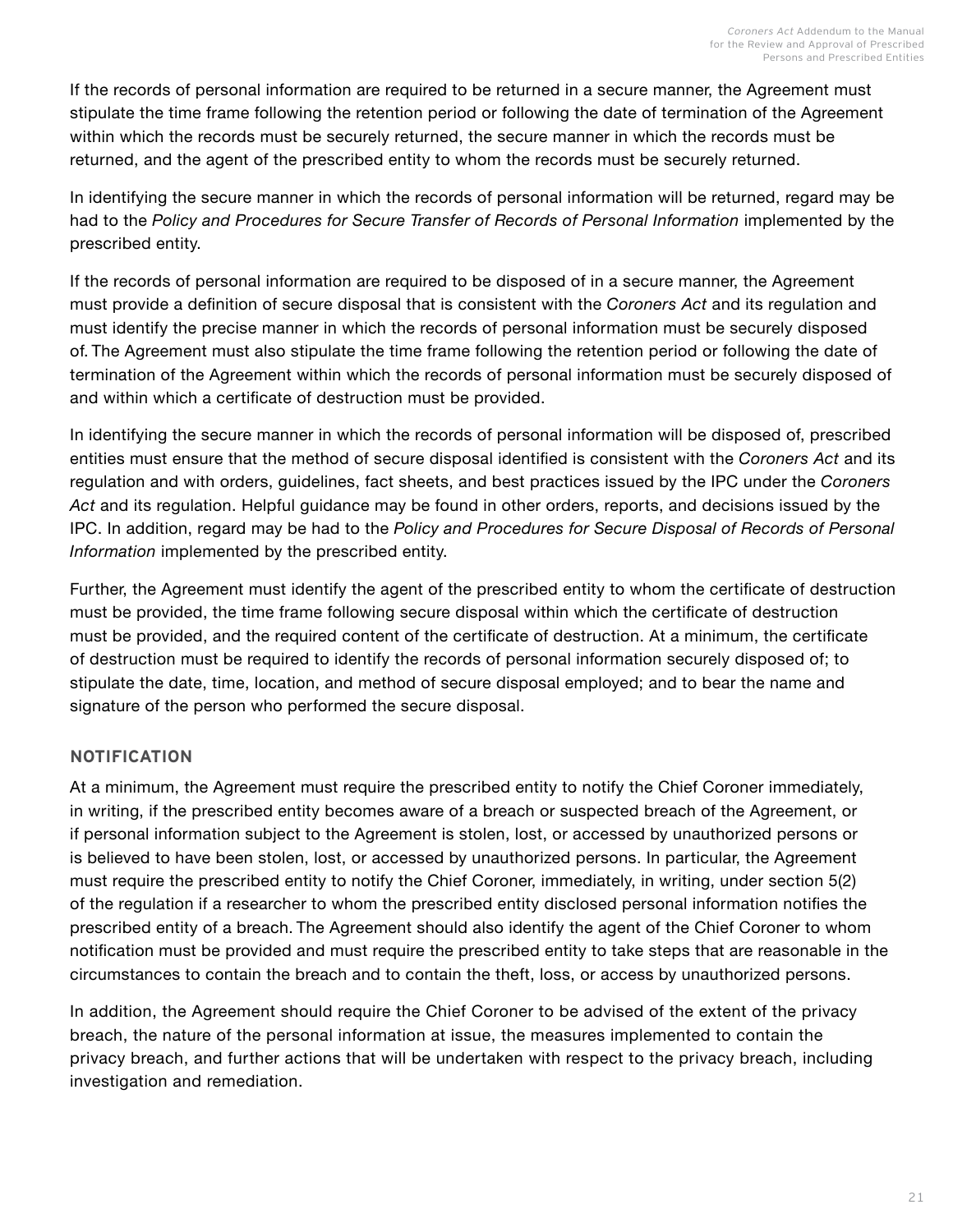#### <span id="page-23-0"></span>**CONSEQUENCES OF BREACH AND MONITORING COMPLIANCE**

The Agreement must outline the consequences of breach of the Agreement and must indicate whether compliance with the Agreement will be audited and, if so, the manner in which compliance will be audited and the notice, if any, that will be provided of the audit.

The Agreement must also require that all persons who will have access to the personal information are aware of and agree to comply with the terms and conditions of the Agreement prior to being given access to the personal information. The Agreement must set out the method by which this will be ensured. This may include requiring the persons that will have access to the personal information to sign an acknowledgement prior to being granted access, indicating that they are aware of and agree to comply with the terms and conditions of the Agreement.

## 13. LOG OF SECTION 52.1(1) AGREEMENTS

A prescribed entity must maintain a log of executed Agreements under section 52.1(1) of the *Coroners Act*. At a minimum, the log must include:

- the name of the agent of the prescribed entity to whom the personal information was disclosed pursuant to the Agreement;
- the purpose of the disclosure;
- the date that the Agreement was executed;
- the date that the personal information was disclosed;
- the nature of the personal information disclosed;
- the retention period for the records of personal information as set out in the Agreement or the date of termination of the Agreement;
- whether the records of personal information will be securely returned or securely disposed of by the prescribed entity following the retention period set out in the Agreement or the date of termination of the Agreement; and
- the date that the records of personal information were securely returned or a certificate of destruction was provided or the date by which they must be returned or disposed of.

## 14. POLICY AND PROCEDURES FOR THE USE OF PERSONAL INFORMATION FOR RESEARCH

A policy and procedures must be developed and implemented to identify whether and in what circumstances, if any, the prescribed entity permits personal information to be used for research purposes.

The policy and procedures must articulate a commitment by the prescribed entity not to use personal information for research purposes if other information will serve the research purpose and not to use more personal information than is reasonably necessary to meet the research purpose.

The prescribed entity must require agents to comply with the policy and its procedures and must address how and by whom compliance will be enforced and the consequences of breach. The policy and procedures must also stipulate that compliance will be audited in accordance with the *Policy and Procedures in Respect*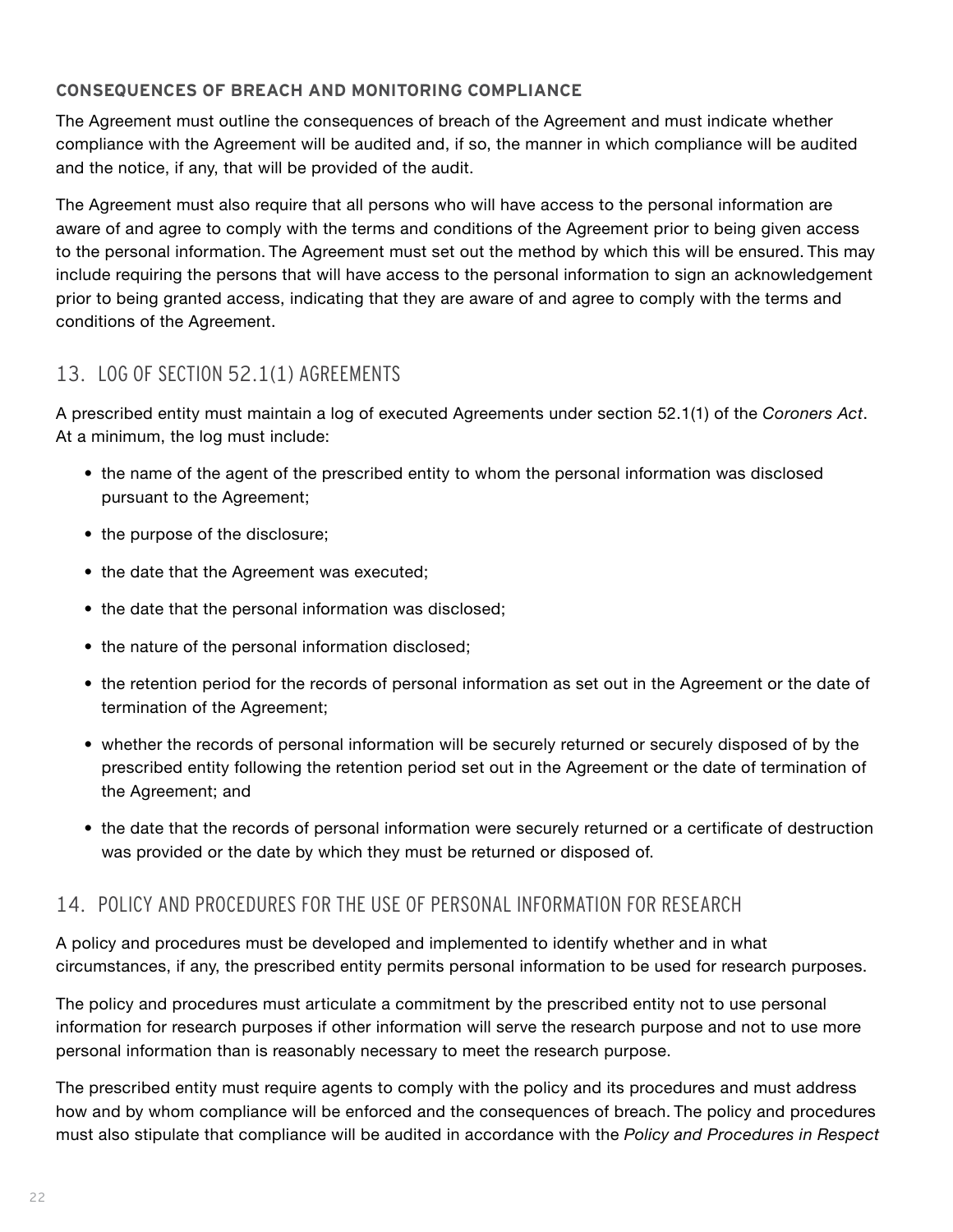*of Privacy Audits*, must set out the frequency with which the policy and procedures will be audited, and must identify the agent(s) responsible for conducting the audit and for ensuring compliance.

The policy and procedures must also require agents to notify the prescribed entity at the first reasonable opportunity, in accordance with the *Policy and Procedures for Privacy Breach Management*, if an agent breaches or believes there may have been a breach of the policy or its procedures.

#### **WHERE THE USE OF PERSONAL INFORMATION IS PERMITTED FOR RESEARCH**

If the prescribed entity permits personal information to be used for research purposes, the policy and procedures must set out the circumstances in which personal information is permitted to be used for research purposes.

#### **DISTINCTION BETWEEN THE USE OF PERSONAL INFORMATION FOR RESEARCH AND OTHER PURPOSES**

The policy and its procedures must clearly distinguish between the use of personal information for research purposes and the use of personal information for the purpose of data analysis or the compilation of statistical information under section 52.1(1) of the *Coroners Act*. The policy and its procedures must further distinguish between the use of personal information for research purposes under section 52.1(1) of the *Coroners Act* and the use of personal information for research purposes under section 4 of the regulation. The criteria that must be considered in determining when a use of personal information is for research purposes and when a use is for the purpose of data analysis or the compilation of statistical information, as well as the agent(s) responsible and the procedure to be followed in making this determination, must also be addressed.

#### **REVIEW AND APPROVAL PROCESS**

The policy and procedures must also identify the agent(s) responsible for receiving, reviewing, and determining whether to approve or deny a request for the use of personal information for research purposes and the process that must be followed in this regard. This shall include a discussion of the documentation that must be completed, provided, and/or executed; the agent(s) responsible for completing, providing, and/or executing the documentation; the agent(s) to whom this documentation must be provided; and the required content of the documentation.

The policy and procedures must also address the requirements that must be satisfied and the criteria that must be considered by the agent(s) responsible for determining whether to approve the request to use personal information for research purposes. In identifying the requirements that must be satisfied and the criteria that must be considered, the policy and procedures shall have regard to the *Coroners Act* and its regulation.

At a minimum, prior to any approval of the use of personal information for research purposes, the policy and procedures must require the agent(s) responsible for determining whether to approve or deny the request to review the written research plan to ensure it complies with the requirements in the *Coroners Act*  and its regulation, to ensure that the written research plan has been approved by a research ethics board, and to ensure that the prescribed entity is in receipt of a copy of the decision of the research ethics board approving the written research plan. If the research is conducted by the prescribed entity under section 4 of the regulation, the Chief Coroner must consent to the use of personal information for the research and the purpose of the research must be related to the health or safety of the public or any segment of the public. The prescribed entity must also comply with the requirements set out in section 3 of the regulation.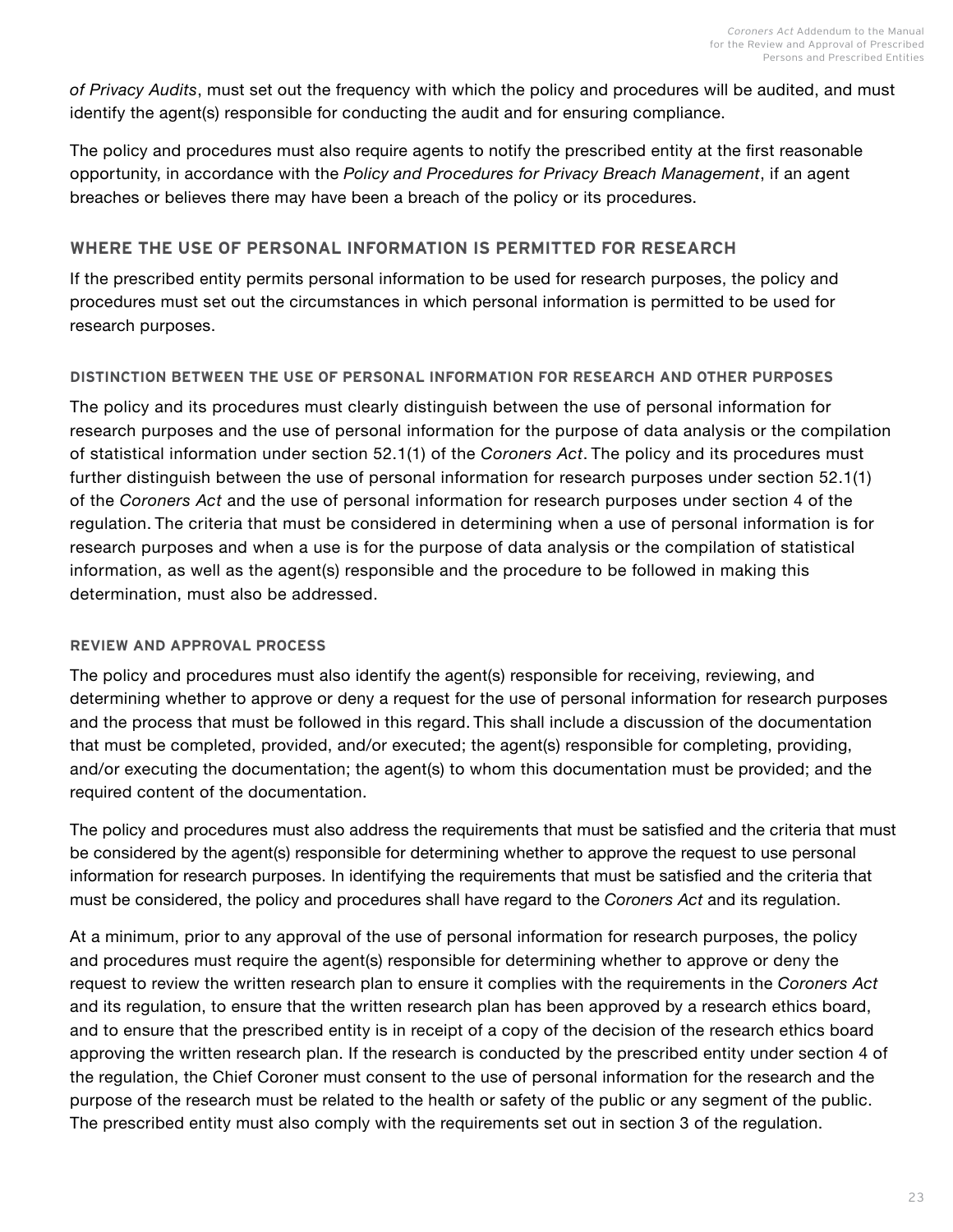In addition, prior to any approval of the use of personal information for research purposes, the agent(s) responsible for determining whether to approve or deny the request must be required to ensure that the personal information being requested is consistent with the personal information identified in the written research plan approved by the research ethics board. The responsible agent(s) must also be required to ensure that other information, namely de-identified and/or aggregate information, will not serve the research purpose and that no more personal information is being requested than is reasonably necessary to meet the research purpose.

The policy and procedures should also set out the manner in which the decision approving or denying the request to use personal information for research purposes and the reasons for the decision are documented; the method by which and the format in which the decision will be communicated; and to whom the decision will be communicated.

#### **CONDITIONS OR RESTRICTIONS ON THE APPROVAL**

The policy and procedures must identify the conditions or restrictions that will be imposed on the approval to use personal information for research purposes, including any documentation that must be completed, provided, or executed and the agent(s) responsible for completing, providing, or executing the documentation. In determining the conditions or restrictions that will be imposed, the policy and procedures shall have regard to the *Coroners Act* and its regulation. At a minimum, the agent(s) granted approval to use personal information for research purposes must be required to comply with sections 52.1(6) of the *Coroners Act* and sections 3(4), (5), and 4 of the regulation, where applicable.

The policy and procedures must also identify the agent(s) responsible for ensuring that any conditions or restrictions imposed on the use of personal information for research purposes are in fact being satisfied.

#### **SECURE RETENTION**

The policy and procedures must require the agent granted approval to use personal information for research purposes to retain the records of personal information in compliance with the written research plan approved by the research ethics board, and the *Policy and Procedures for Secure Retention of Records of Personal Information*.

#### **SECURE RETURN OR DISPOSAL**

The policy and procedures must address whether an agent granted approval to use personal information for research purposes is required to securely return or securely dispose of the records of personal information or is permitted to de-identify and retain the records following the retention period in the written research plan approved by the research ethics board.

If the records of personal information are required to be securely returned to prescribed entity, the policy and procedures must stipulate the time frame following the retention period set out in the written research plan within which the records must be securely returned, the secure manner in which the records must be returned, and the agent to whom the records must be securely returned.

If the records of personal information are required to be disposed of in a secure manner, the policy and procedures must require the records to be disposed of in accordance with the *Policy and Procedures for Secure Disposal of Records of Personal Information*. The policy and procedures must further stipulate the time frame following the retention period in the written research plan within which the records must be securely disposed of, must require a certificate of destruction to be provided, must identify the agent of the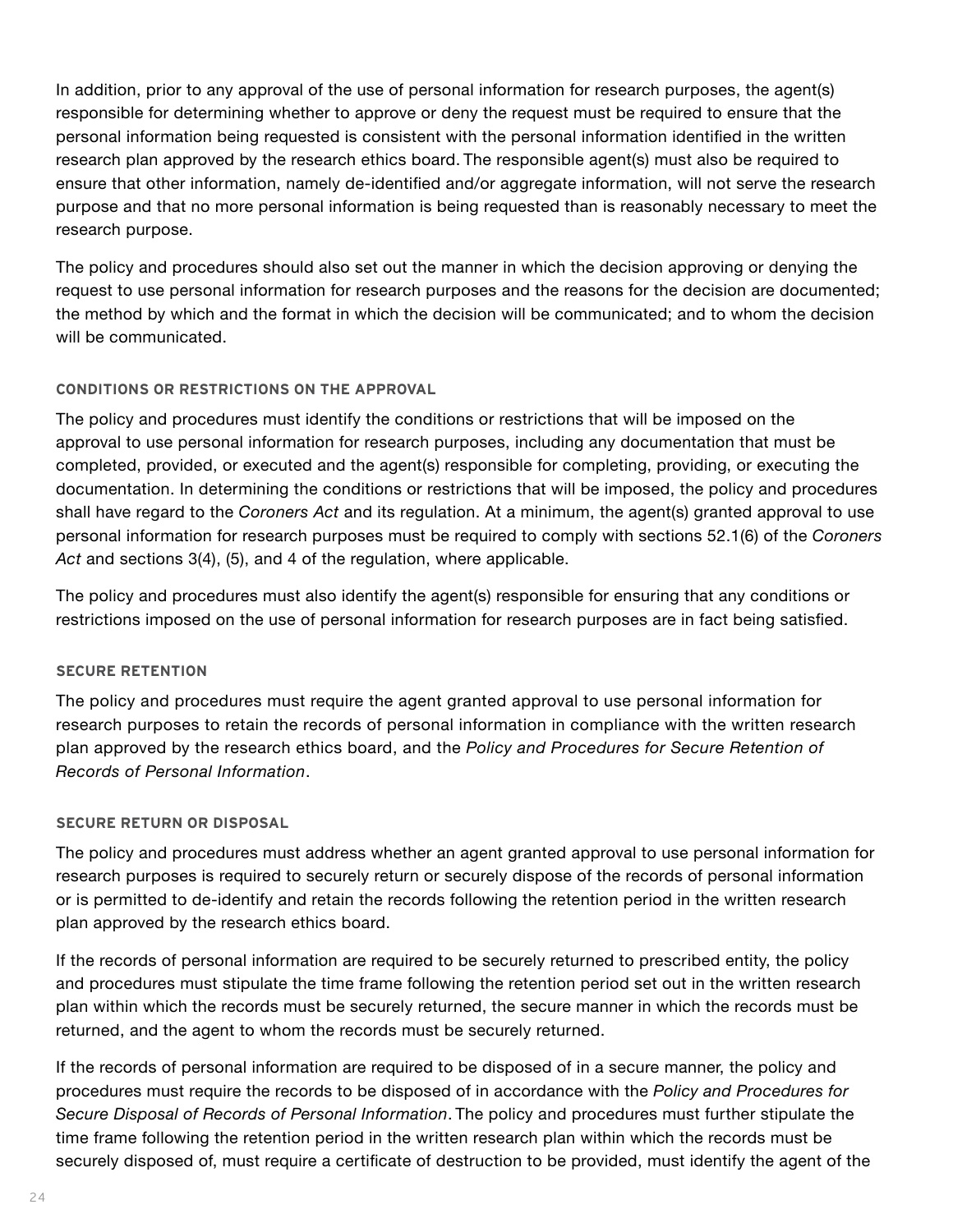prescribed entity to whom the certificate of destruction must be provided, and must identify the time frame following secure disposal within which the certificate of destruction must be provided. The certificate of destruction confirming the secure disposal must be required to identify the records of personal information securely disposed of and the date, time, and method of secure disposal employed and must be required to bear the name and signature of the agent who performed the secure disposal.

If the records of personal information are required to be de-identified and retained by the agent rather than being securely returned or disposed of, the policy and procedures shall require the records of personal information to be de-identified in compliance with the *Policy and Procedures With Respect to De-Identification and Aggregation*. The policy and procedures must further stipulate the time frame following the retention period set out in the written research plan within which the records must be de-identified.

The policy and procedures must also identify the agent(s) responsible for ensuring that records of personal information used for research purposes are securely returned, securely disposed of, or de-identified within the stipulated time frame following the retention period set out in the written research plan and the process to be followed in the event that the records of personal information are not securely returned, a certificate of destruction is not received, or the records of personal health information are not de-identified within the time frame identified.

#### **TRACKING APPROVED USES OF PERSONAL INFORMATION FOR RESEARCH**

The policy and procedures must require that a log be maintained of the approved uses of personal information for research purposes and must identify the agent(s) responsible for maintaining such a log. We also recommend that the policy and procedures address where written research plans, copies of the decisions of research ethics boards, certificates of destruction, and other documentation related to the receipt, review, approval, or denial of requests for the use of personal information for research purposes will be retained and the agent(s) responsible for retaining this documentation.

#### **WHERE THE USE OF PERSONAL INFORMATION IS NOT PERMITTED FOR RESEARCH**

If the prescribed entity does not permit personal information to be used for research purposes, the policy and procedures must expressly prohibit the use of personal information for research purposes and must indicate whether or not de-identified and/or aggregate information may be used for research purposes.

#### **REVIEW AND APPROVAL PROCESS**

If the prescribed entity permits de-identified and/or aggregate information to be used for research purposes, the policy and procedures must identify the agent(s) responsible for receiving, reviewing, and determining whether to approve or deny a request for the use of de-identified and/or aggregate information for research purposes and the process that must be followed in this regard. This shall include a discussion of the documentation that must be completed, provided, and/or executed; the agent(s) responsible for completing, providing, and/or executing the documentation; the agent(s) to whom this documentation must be provided; and the required content of the documentation.

The policy and procedures must also address the requirements that must be satisfied and the criteria that must be considered by the agent(s) responsible for determining whether to approve or deny the request to use de-identified and/or aggregate information for research purposes. At a minimum, the policy and procedures must require the de-identified and/or aggregate information to be reviewed prior to the approval and use of the de-identified and/or aggregate information in order to ensure that the information does not identify an individual and that it is not reasonably foreseeable in the circumstances that the information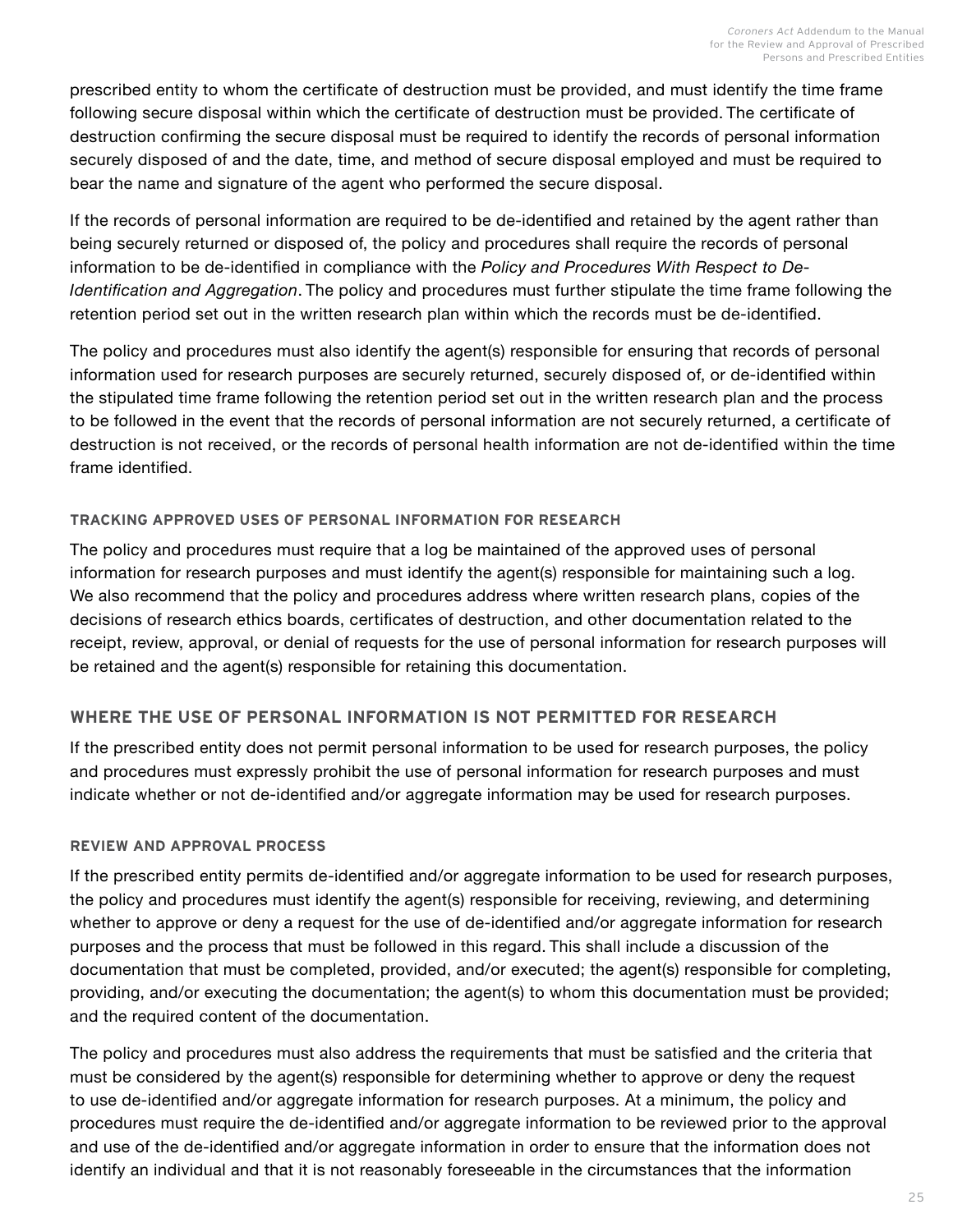<span id="page-27-0"></span>could be utilized, either alone or with other information, to identify an individual. The agent(s) responsible for undertaking this review shall also be identified.

The policy and procedures should also set out the manner in which the decision approving or denying the request for the use of de-identified and/or aggregate information for research purposes and the reasons for the decision are documented; the method by which and the format in which the decision will be communicated; and to whom the decision will be communicated.

#### **CONDITIONS OR RESTRICTIONS ON THE APPROVAL**

The policy and procedures must also identify the conditions or restrictions that will be imposed on the approval to use de-identified and/or aggregate information for research purposes, including any documentation that must be completed, provided, or executed and the agent(s) responsible for completing, providing, or executing the documentation.

At a minimum, the policy and procedures must prohibit an agent granted approval to use de-identified and/or aggregate information for research purposes from using that information, either alone or with other information, to identify an individual. This includes attempting to decrypt information that is encrypted, attempting to identify an individual based on unencrypted information, and attempting to identify an individual based on prior knowledge.

The policy and procedures must also identify the agent(s) responsible for ensuring that any conditions or restrictions imposed on the use of de-identified and/or aggregate information for research purposes are in fact being satisfied.

### 15. LOG OF APPROVED USES OF PERSONAL INFORMATION FOR RESEARCH

A prescribed entity that permits the use of personal information for research purposes must maintain a log of the approved uses that, at a minimum, includes:

- the name of the research study;
- the name of the agent(s) to whom the approval was granted;
- the date of the decision of the research ethics board approving the written research plan;
- the specific purpose of the research study, and confirmation that the purpose of the research is related to the health or safety of the public or any segment of the public;
- whether the research study is the result of an Agreement with the Chief Coroner under section 52.1(1) of the *Coroners Act* or section 4 of the regulation;
- if the research is conducted under section 4 of the regulation, the date that the Chief Coroner approved the use of personal information for research;
- the date that the approval to use personal information for research purposes was granted by the prescribed entity;
- the date that the personal information was provided to the agent(s);
- the nature of the personal information provided to the agent(s);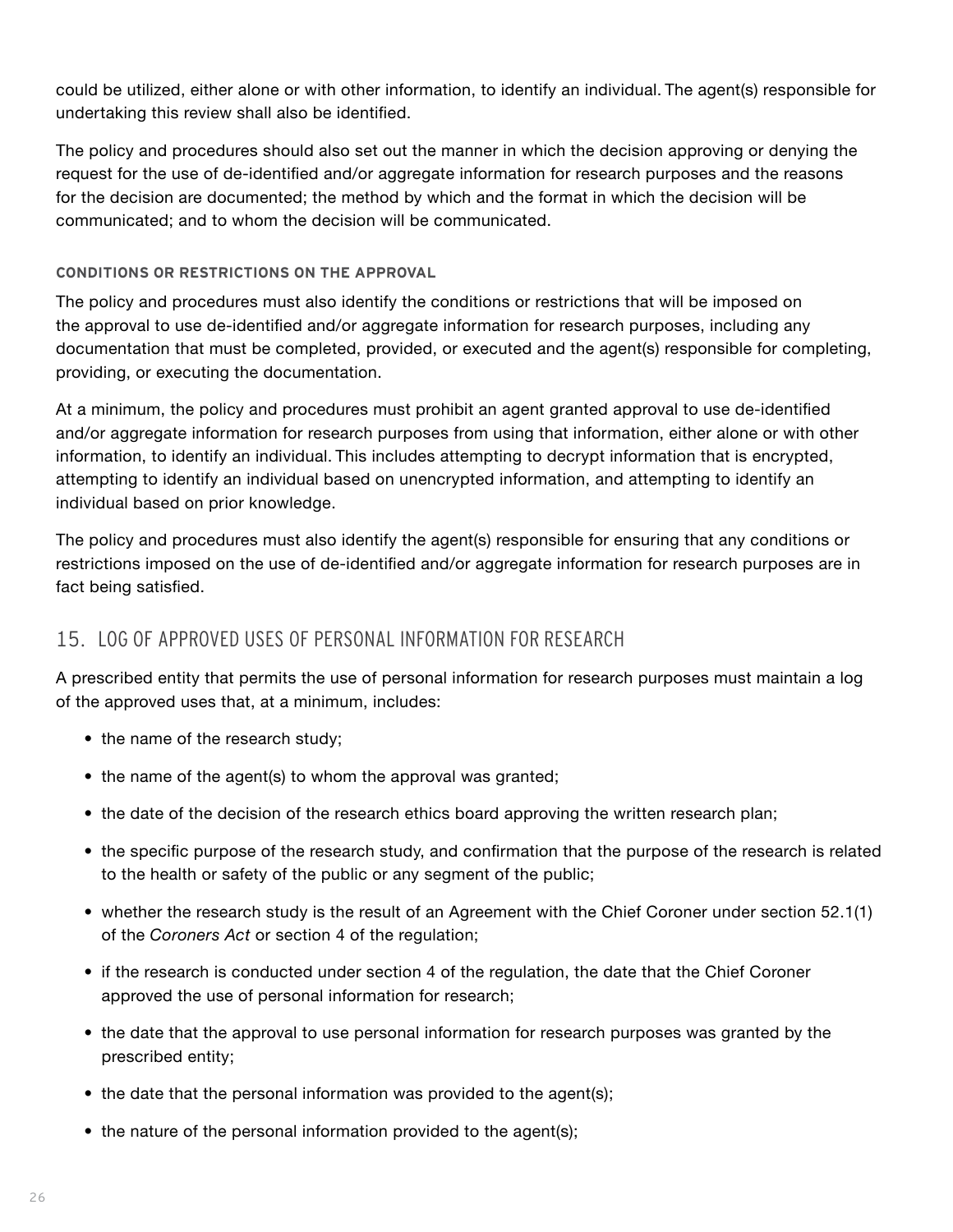- <span id="page-28-0"></span>• the retention period for the records of personal information identified in the written research plan approved by the research ethics board;
- whether the records of personal information will be securely returned, securely disposed of, or deidentified and retained following the retention period; and
- the date the records of personal information were securely returned or a certificate of destruction was received or the date by which they must be returned or disposed of, if applicable.

## 16. POLICY AND PROCEDURES FOR DISCLOSURE OF PERSONAL INFORMATION FOR PURPOSES OTHER THAN RESEARCH

A policy and procedures must be developed and implemented that limit the disclosure of personal information to disclosures required by law and disclosures to the Chief Coroner for purposes other than research. The policy and procedures must prohibit all other disclosures of personal information for nonresearch purposes.

The policy and procedures must articulate a commitment by the prescribed entity not to disclose personal information if other information will serve the purpose and not to disclose more personal information than is reasonably necessary to meet the purpose.

The prescribed entity must require agents to comply with the policy and its procedures and must address how and by whom compliance will be enforced and the consequences of breach. The policy and procedures must also stipulate that compliance will be audited in accordance with the *Policy and Procedures in Respect of Privacy Audits*, must set out the frequency with which the policy and procedures will be audited, and must identify the agent(s) responsible for conducting the audit and for ensuring compliance with the policy and its procedures.

The policy and procedures must also require agents to notify the prescribed entity at the first reasonable opportunity, in accordance with the *Policy and Procedures for Privacy Breach Management*, if an agent breaches or believes there may have been a breach of this policy or its procedures.

#### **WHERE THE DISCLOSURE OF PERSONAL INFORMATION IS PERMITTED**

The policy and procedures must set out the purposes for which and the circumstances in which the disclosure of personal information is permitted. The policy and procedures must further require that all disclosures of personal information comply with the *Coroners Act* and its regulation.

#### **REVIEW AND APPROVAL PROCESS**

The policy and procedures must identify the agent(s) responsible for receiving, reviewing, and determining whether to approve or deny a request for the disclosure of personal information for purposes other than research and the process that must be followed in this regard. This shall include a discussion of the documentation that must be completed, provided, and/or executed; the agent(s) or other persons or organizations responsible for completing, providing, and/or executing the documentation; the agent(s) to whom this documentation must be provided; and the required content of the documentation.

The policy and procedures must also address the requirements that must be satisfied and the criteria that must be considered by the agent(s) responsible for determining whether to approve the request for the disclosure of personal information for purposes other than research. In identifying the requirements that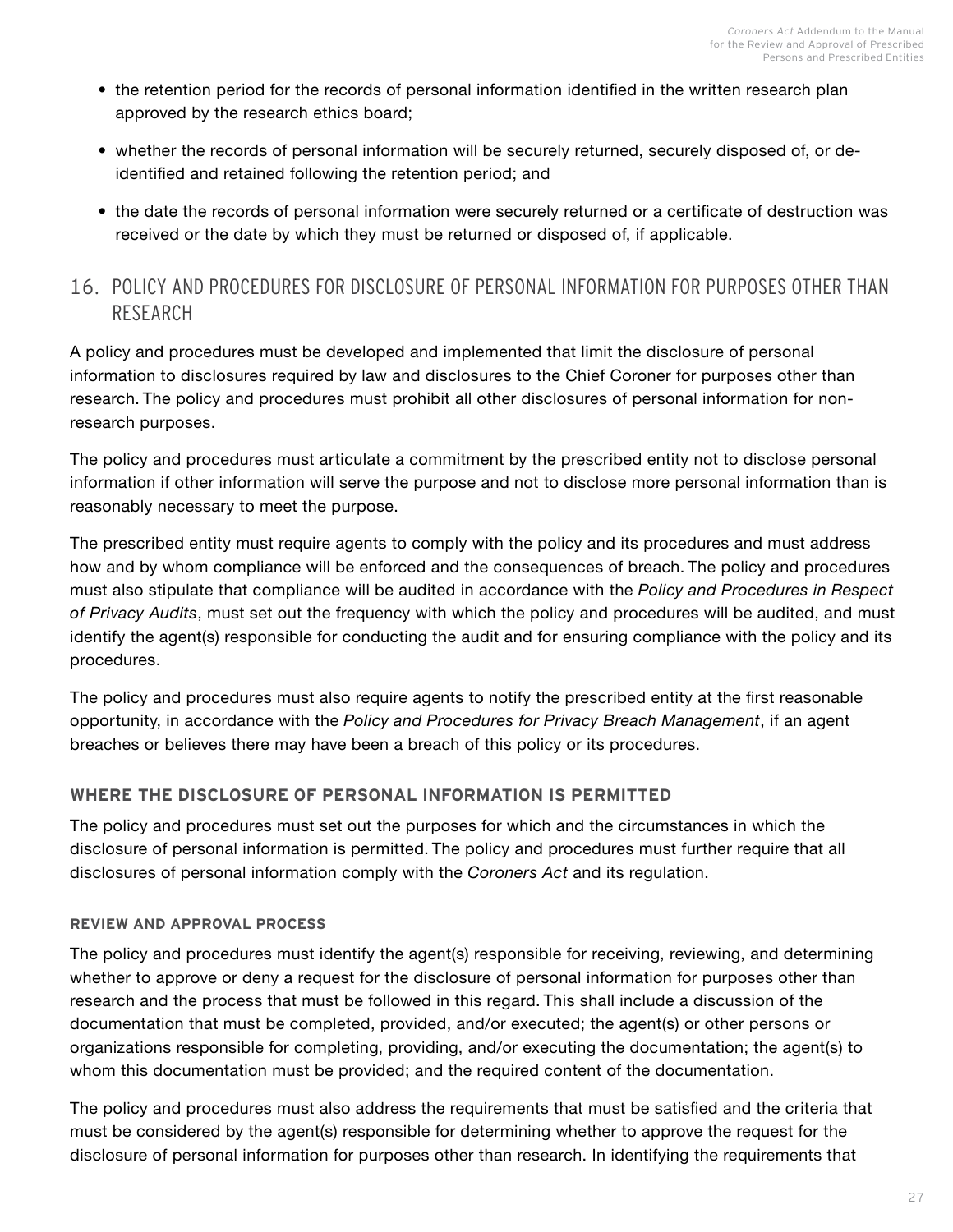must be satisfied and the criteria that must be considered, the policy and procedures shall have regard to the *Coroners Act* and its regulation.

At a minimum, the agent(s) responsible for determining whether to approve or deny the request for the disclosure of personal information for purposes other than research must be required to ensure that the disclosure is permitted by the *Coroners Act* and its regulation and that any and all conditions or restrictions set out in the *Coroners Act* and its regulation have been satisfied. For example, if a prescribed entity is requested to disclose personal information to the Chief Coroner who provided the personal information to the prescribed entity, the prescribed entity must ensure that the personal information does not contain any additional identifying information from that which was originally disclosed by the Chief Coroner.

The criteria must also require the agent(s) responsible for determining whether to approve or deny the request to ensure that other information, namely de-identified and/or aggregate information, will not serve the identified purpose of the disclosure and that no more personal information is being requested than is reasonably necessary to meet the identified purpose.

The policy and procedures should also set out the manner in which the decision approving or denying the request for the disclosure of personal information for purposes other than research and the reasons for the decision are documented; the method by which and the format in which the decision will be communicated; and to whom the decision will be communicated.

#### **CONDITIONS OR RESTRICTIONS ON THE APPROVAL**

The policy and procedures must identify the conditions or restrictions that are required to be satisfied prior to the disclosure of personal information for purposes other than research, including any documentation and/or agreements that must be completed, provided, or executed and the agent(s) or other persons or organizations responsible for completing, providing, or executing the documentation and/or agreements.

#### **SECURE TRANSFER**

The policy and procedures shall require records of personal information to be transferred in a secure manner in compliance with the *Policy and Procedures for Secure Transfer of Records of Personal Information*.

#### **SECURE RETURN OR DISPOSAL**

The policy and procedures must identify the agent(s) responsible for ensuring that records of personal information disclosed to a person or organization for purposes other than research are either securely returned or securely disposed of, as the case may be, following the retention period in the Agreement or the date of termination of the Agreement.

The policy and procedures must further address the process to be followed where records of personal information are not securely returned or a certificate of destruction is not received within a reasonable period of time following the retention period in the Agreement or the date of termination of the Agreement. This shall include the agent(s) responsible for implementing this process and the stipulated time frame following the retention period or the date of termination within which this process must be implemented.

In the context of disclosures that are required by law, different legal requirements may apply.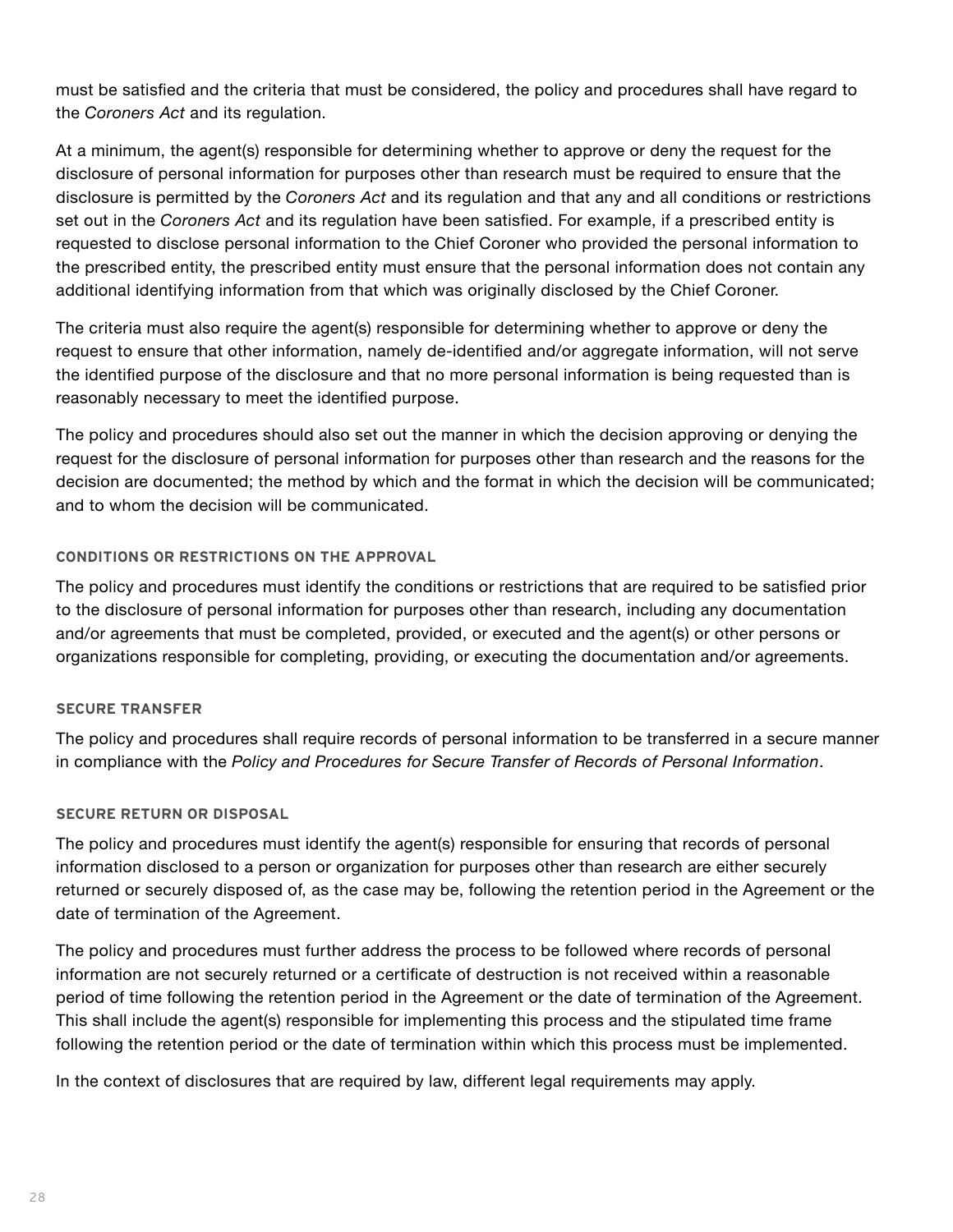#### **DOCUMENTATION RELATED TO APPROVED DISCLOSURES OF PERSONAL INFORMATION**

We recommend that the policy and procedures address where documentation related to the receipt, review, approval, or denial of requests for the disclosure of personal information for purposes other than research will be retained and the agent(s) responsible for retaining this documentation.

#### **WHERE THE DISCLOSURE OF PERSONAL INFORMATION IS NOT PERMITTED**

The policy and procedures must expressly prohibit the disclosure of personal information for non-research purposes, except where the disclosure is required by law or to the Chief Coroner. The policy and procedures must indicate whether or not de-identified and/or aggregate information may be disclosed.

#### **REVIEW AND APPROVAL PROCESS**

If the prescribed entity permits de-identified and/or aggregate information to be disclosed for non-research purposes, the policy and procedures must identify the agent(s) responsible for receiving, reviewing, and determining whether to approve or deny a request for the disclosure of de-identified and/or aggregate information and the process that must be followed in this regard. This shall include a discussion of the documentation that must be completed, provided, and/or executed; the agent(s) or other persons or organizations responsible for completing, providing, and/or executing the documentation; the agent(s) to whom this documentation must be provided; and the required content of the documentation.

The policy and procedures must also address the requirements that must be satisfied and the criteria that must be considered by the agent(s) responsible for determining whether to approve or deny the request for the disclosure of de-identified and/or aggregate information for purposes other than research. At a minimum, the policy and procedures must require the de-identified and/or aggregate information to be reviewed prior to the disclosure of the de-identified and/or aggregate information in order to ensure that the information does not identify an individual and that it is not reasonably foreseeable in the circumstances that the information could be utilized, either alone or with other information, to identify an individual. The agent(s) responsible for undertaking this review shall also be identified.

The policy and procedures should also set out the manner in which the decision approving or denying the request for the disclosure of de-identified and/or aggregate information for purposes other than research and the reasons for the decision are documented; the method by which and the format in which the decision will be communicated; and to whom the decision will be communicated.

#### **CONDITIONS OR RESTRICTIONS ON THE APPROVAL**

The policy and procedures must also identify the conditions or restrictions that are required to be satisfied prior to the disclosure of de-identified and/or aggregate information for non-research purposes, including any documentation and/or agreements that must be completed, provided, or executed and the agent(s) or other persons or organizations responsible for completing, providing, or executing the documentation and/ or agreements.

At a minimum, the prescribed entity must require the person or organization to which the de-identified and/or aggregate information will be disclosed to acknowledge and agree, in writing, that the person or organization will not use the de-identified and/or aggregate information, either alone or with other information, to identify an individual. This includes attempting to decrypt information that is encrypted, attempting to identify an individual based on unencrypted information, and attempting to identify an individual based on prior knowledge.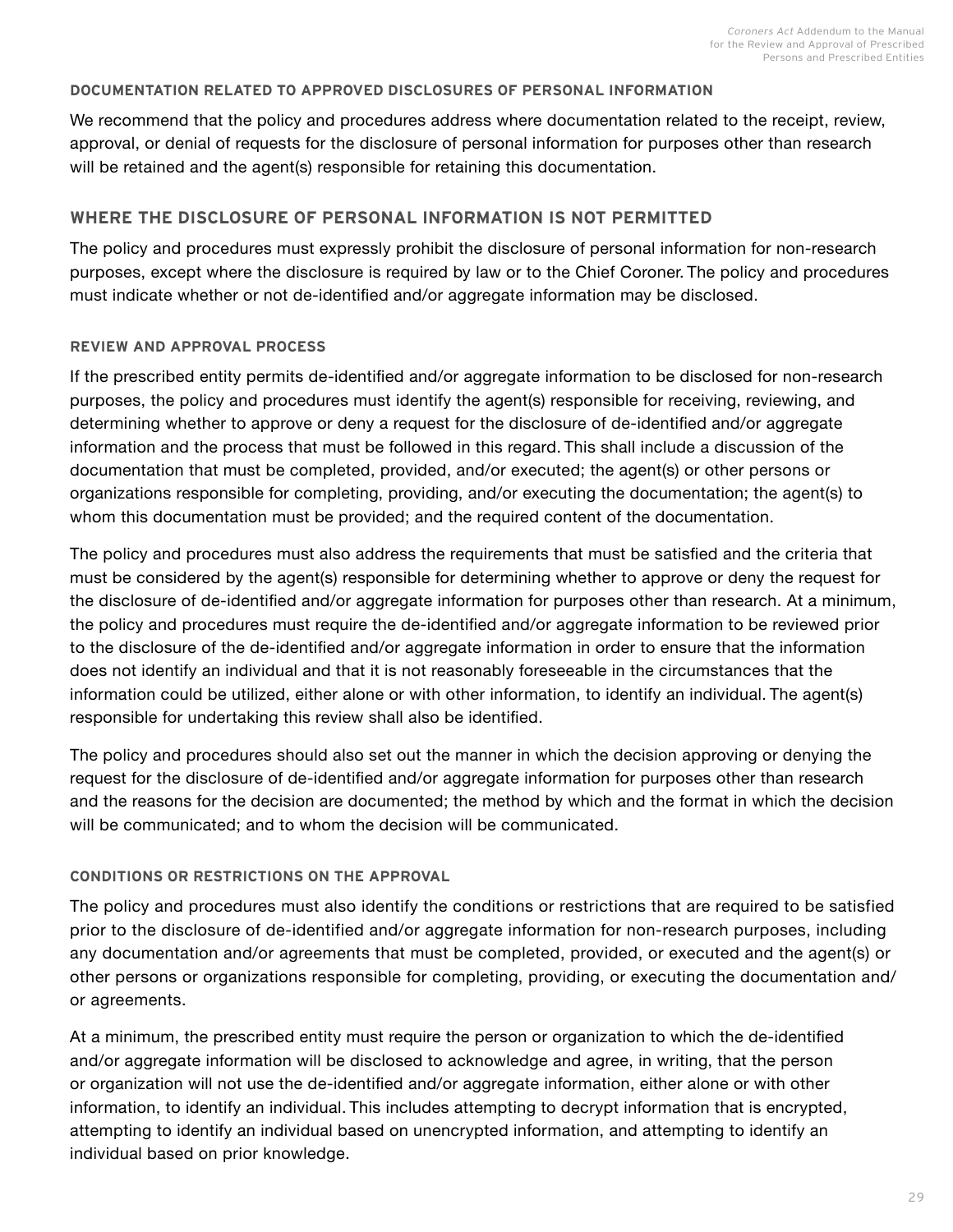<span id="page-31-0"></span>The policy and procedures must also identify the agent(s) responsible for ensuring that any conditions or restrictions that must be satisfied prior to the disclosure of the de-identified and/or aggregate information have in fact been satisfied, including the execution of the written acknowledgement. Further, the policy and procedures shall require the responsible agent(s) to track receipt of the executed written acknowledgments and shall set out the procedure that must be followed and the documentation that must be maintained in this regard.

## 17. POLICY AND PROCEDURES FOR DISCLOSURE OF PERSONAL INFORMATION FOR RESEARCH PURPOSES AND THE EXECUTION OF RESEARCH AGREEMENTS

A policy and procedures must be developed and implemented to identify whether and in what circumstances, if any, the prescribed entity permits personal information to be disclosed for research purposes in accordance with section 5 of the regulation.

The policy and procedures must articulate a commitment by the prescribed entity not to disclose personal information for research purposes if other information will serve the research purpose and not to disclose more personal information than is reasonably necessary to meet the research purpose.

The prescribed entity must require agents to comply with the policy and its procedures and must address how and by whom compliance will be enforced and the consequences of breach. The policy and procedures must also stipulate that compliance will be audited in accordance with the *Policy and Procedures in Respect of Privacy Audits*, must set out the frequency with which the policy and procedures will be audited, and must identify the agent(s) responsible for conducting the audit and for ensuring compliance with the policy and its procedures.

The policy and procedures must also require agents to notify the prescribed entity at the first reasonable opportunity, in accordance with the *Policy and Procedures for Privacy Breach Management*, if an agent breaches or believes there may have been a breach of this policy or its procedures.

#### **WHERE THE DISCLOSURE OF PERSONAL INFORMATION IS PERMITTED FOR RESEARCH**

If the prescribed entity permits personal information to be disclosed for research purposes in accordance with section 5 of the regulation, the policy and procedures must set out the circumstances in which personal information is permitted to be disclosed for research purposes.

#### **REVIEW AND APPROVAL PROCESS**

The policy and procedures must identify the agent(s) responsible for receiving, reviewing, and determining whether to approve or deny a request for the disclosure of personal information for research purposes, as well as the process that must be followed in this regard. This shall include a discussion of the documentation that must be completed, provided, and/or executed by agent(s) of the prescribed entity or by the researcher; the agent(s) to whom this documentation must be provided; and the required content of the documentation.

The policy and procedures must also address the requirements that must be satisfied and the criteria that must be considered by the agent(s) responsible for determining whether to approve the request for the disclosure of personal information for research purposes. In identifying the requirements that must be satisfied and the criteria that must be considered, the policy and procedures shall have regard to the *Coroners Act* and its regulation.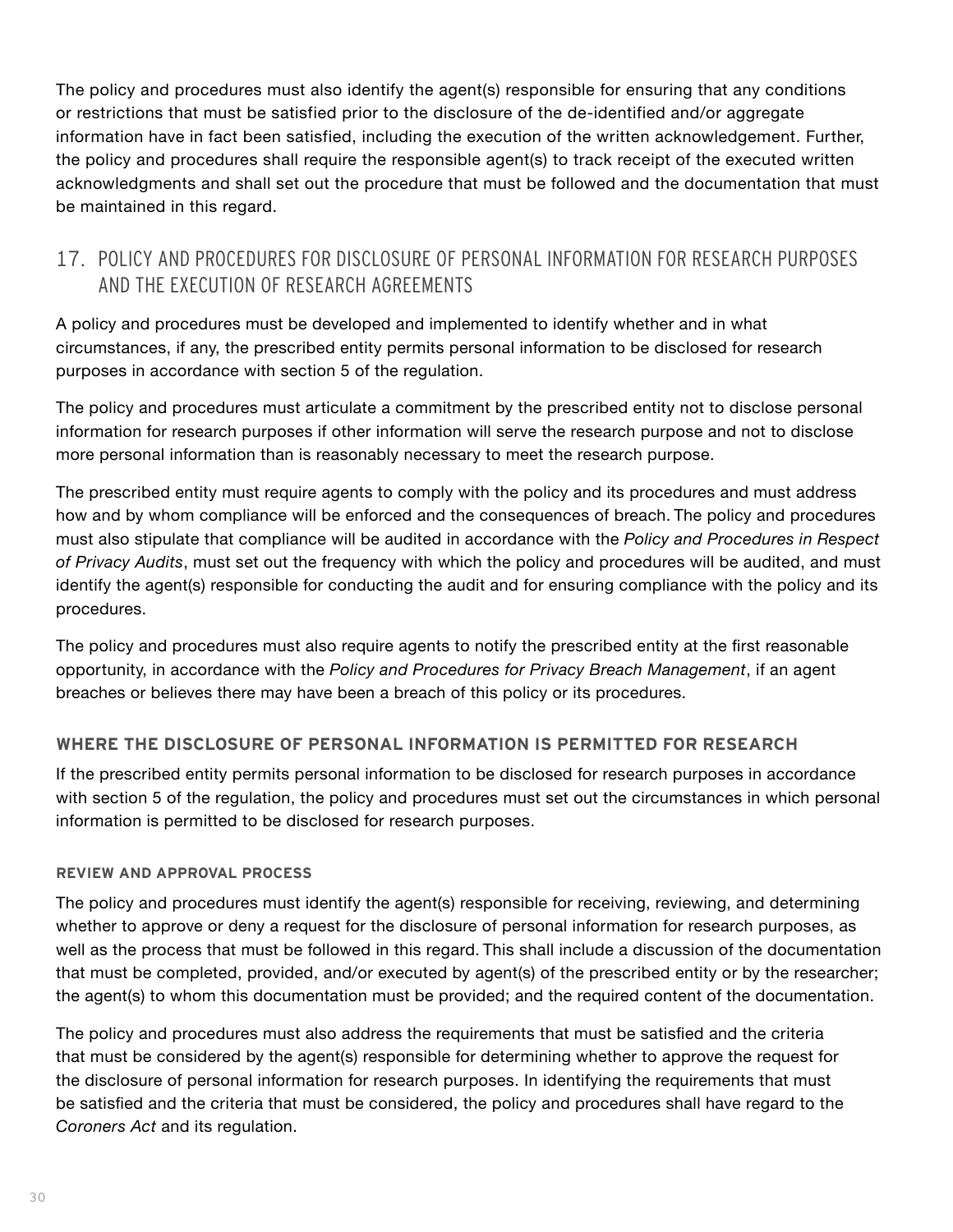At a minimum, prior to any approval of the disclosure of personal information for research purposes, the policy and procedures must require the agent(s) responsible for determining whether to approve or deny the request to ensure that the prescribed entity is in receipt of a written research plan and a copy of the decision of the research ethics board approving the written research plan and that the written research plan complies with the requirements in the *Coroners Act* and its regulation. Further, the Chief Coroner must consent to the disclosure of the personal information for the specific research project and the purpose of the research must be related to the health or safety of the public or any segment of the public.

In addition, prior to any approval of the disclosure of personal information for research purposes, the agent(s) responsible for determining whether to approve or deny the request must be required to ensure that the personal information being requested is consistent with the personal information identified in the written research plan approved by the research ethics board. The responsible agent(s) must also be required to ensure that other information, namely de-identified and/or aggregate information, will not serve the research purpose and that no more personal information is being requested than is reasonably necessary to meet the research purpose.

The policy and procedures should also set out the manner in which the decision approving or denying the request for the disclosure of personal information for research purposes and the reasons for the decision are documented; the method by which and the format in which the decision will be communicated; and to whom the decision will be communicated.

#### **CONDITIONS OR RESTRICTIONS ON THE APPROVAL**

The policy and procedures must identify the conditions or restrictions that are required to be satisfied prior to the disclosure of personal information for research purposes, including any documentation and/or agreements that must be completed, provided, or executed and the agent(s) or researcher responsible for completing, providing, or executing the documentation and/or agreements. At a minimum, the policy and procedures must require that a Research Agreement be executed in accordance with the *Template Research Agreement* prior to the disclosure of personal information for research purposes.

The policy and procedures must also identify the agent(s) responsible for ensuring that any conditions or restrictions that must be satisfied prior to the disclosure of personal information for research purposes have in fact been satisfied, including the execution of a Research Agreement.

#### **SECURE TRANSFER**

The policy and procedures shall require the records of personal information disclosed for research purposes to be transferred in a secure manner in compliance with the *Policy and Procedures for Secure Transfer of Records of Personal Information*.

#### **SECURE RETURN OR DISPOSAL**

The policy and procedures must identify the agent(s) responsible for ensuring that records of personal information disclosed to a researcher for research purposes are either securely returned, securely disposed of, or de-identified, as the case may be, following the retention period set out in the Research Agreement. The policy and procedures must further address the process to be followed by the responsible agent(s) where records of personal information are not securely returned, a certificate of destruction is not received, or written confirmation of de-identification is not received within the time set out in the Research Agreement.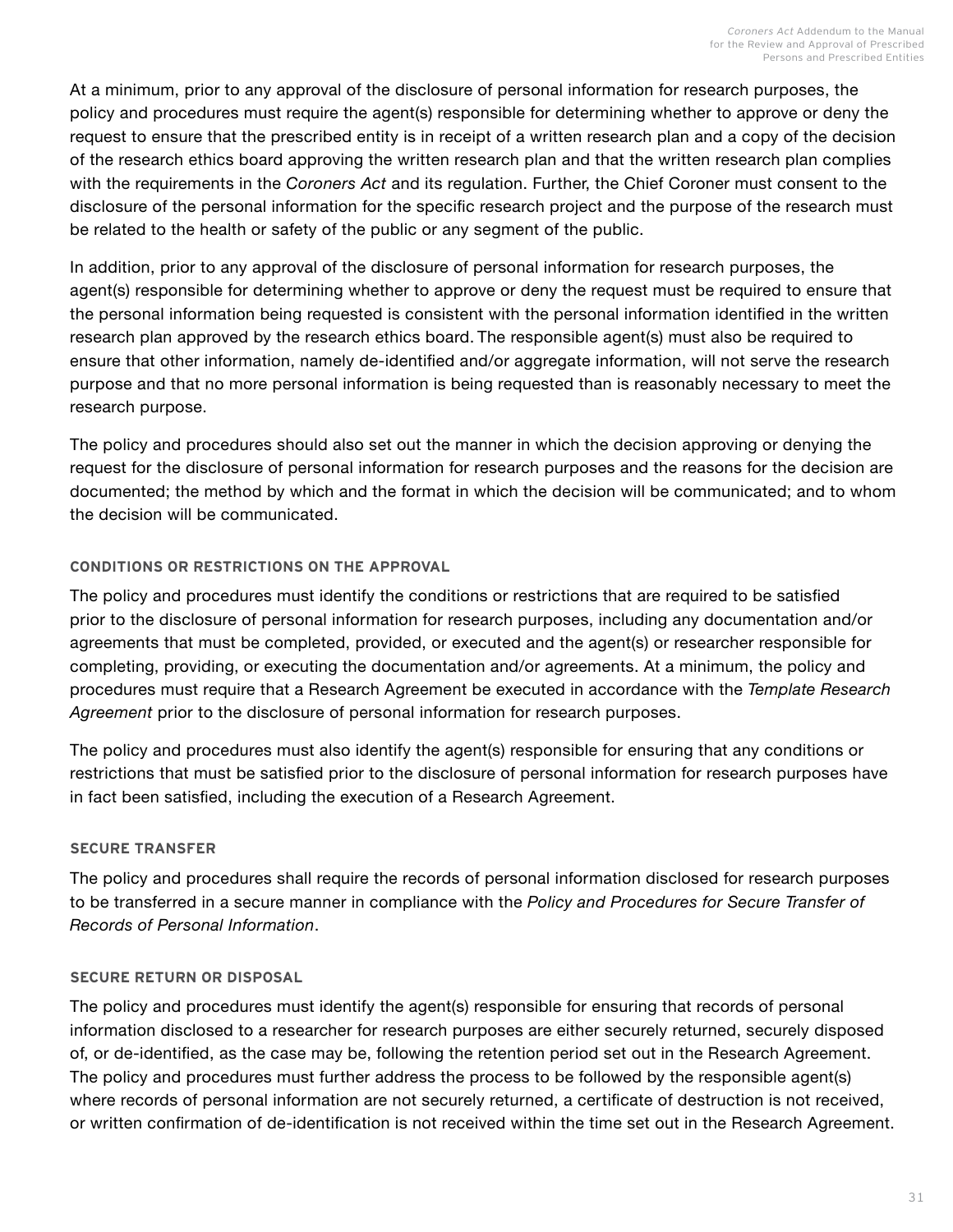#### **DOCUMENTATION RELATED TO APPROVED DISCLOSURES OF PERSONAL INFORMATION FOR RESEARCH**

We recommend that the policy and procedures also address where written research plans, copies of the decisions of research ethics boards, Research Agreements, certificates of destruction, and other documentation related to the receipt, review, approval, or denial of requests for the disclosure of personal information for research purposes will be retained and the agent(s) responsible for retaining this documentation.

#### **WHERE THE DISCLOSURE OF PERSONAL INFORMATION IS NOT PERMITTED FOR RESEARCH**

If the prescribed entity does not permit personal information to be disclosed for research purposes, the policy and procedures must expressly prohibit the disclosure of personal information for research purposes and must indicate whether or not de-identified and/or aggregate information may be disclosed for research purposes.

#### **REVIEW AND APPROVAL PROCESS**

If the prescribed entity permits de-identified and/or aggregate information to be disclosed for research purposes, the policy and procedures must identify the agent(s) responsible for receiving, reviewing, and determining whether to approve or deny a request for the disclosure of de-identified and/or aggregate information for research purposes, as well as the process that must be followed in this regard. This shall include a discussion of the documentation that must be completed, provided, and/or executed by agent(s) of the prescribed entity or by a researcher; the agent(s) to whom this documentation must be provided; and the required content of the documentation.

For example, the policy and procedures should address whether the prescribed entity requires the preparation of a written research plan in accordance with the *Coroners Act* and its regulation and/or requires research ethics board approval of the written research plan prior to the disclosure of de-identified and/or aggregate information for research purposes.

The policy and procedures must also address the requirements that must be satisfied and the criteria that must be considered by the agent(s) responsible for determining whether to approve or deny the request for the disclosure of de-identified and/or aggregate information for research purposes. At a minimum, the policy and procedures must require the de-identified and/or aggregate information to be reviewed prior to the approval and disclosure of the de-identified and/or aggregate information in order to ensure that the information does not identify an individual and that it is not reasonably foreseeable in the circumstances that the information could be utilized, either alone or with other information, to identify an individual. The agent(s) responsible for undertaking this review shall also be identified.

The policy and procedures should also set out the manner in which the decision approving or denying the request for the disclosure of de-identified and/or aggregate information for research purposes and the reasons for the decision are documented; the method by which and the format in which the decision will be communicated; and to whom the decision will be communicated.

#### **CONDITIONS OR RESTRICTIONS ON THE APPROVAL**

The policy and procedures must also identify the conditions or restrictions that are required to be satisfied prior to the disclosure of de-identified and/or aggregate information for research purposes, including any documentation and/or agreements that must be completed, provided, or executed and the agent(s) or researcher responsible for completing, providing, or executing the documentation and/or agreements.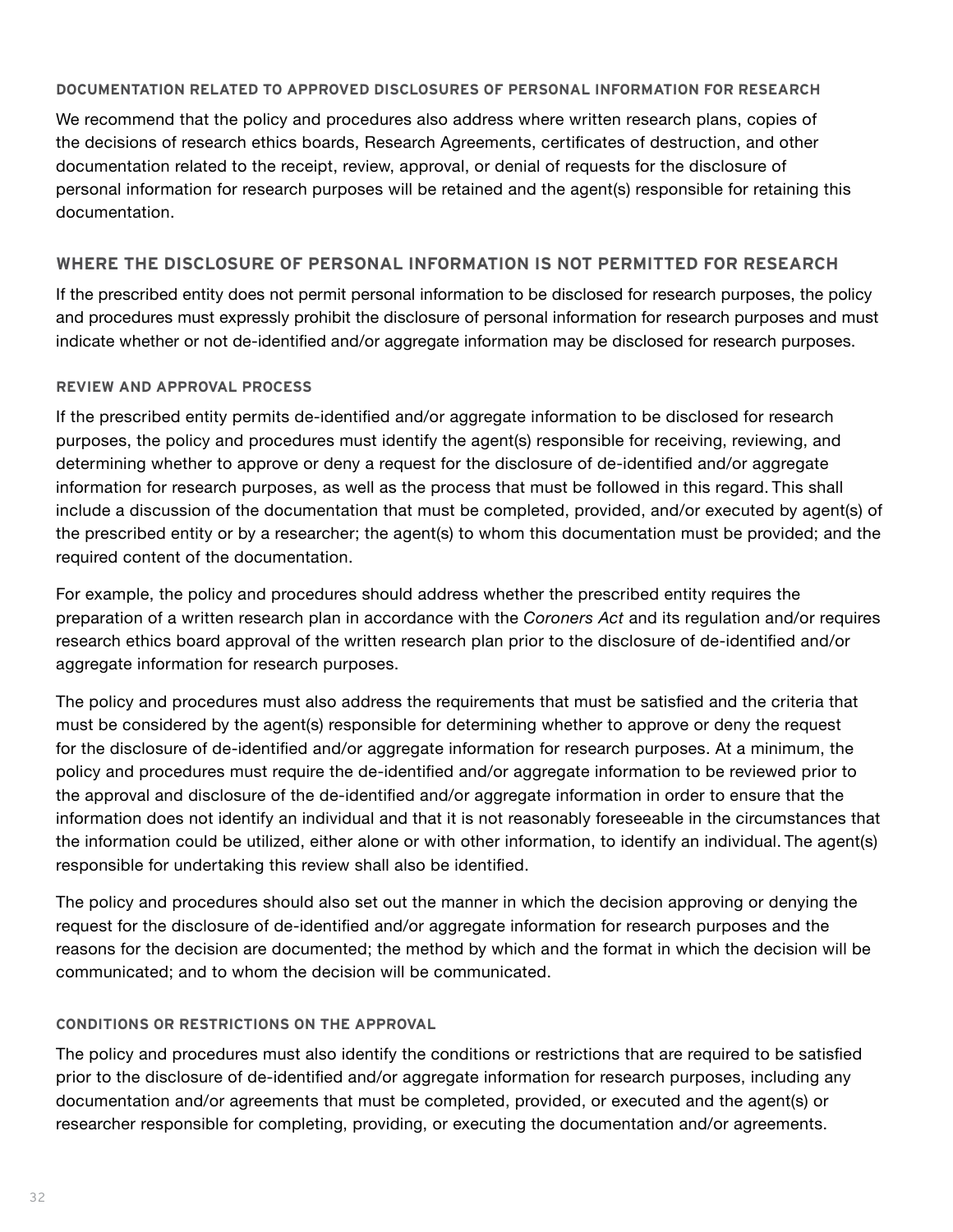<span id="page-34-0"></span>At a minimum, the prescribed entity must require the researcher to whom the de-identified and/or aggregate information will be disclosed to acknowledge and agree, in writing, that the researcher will not use the deidentified and/or aggregate information, either alone or with other information, to identify an individual. This includes attempting to decrypt information that is encrypted, attempting to identify an individual based on unencrypted information, and attempting to identify an individual based on prior knowledge.

The policy and procedures must also identify the agent(s) responsible for ensuring that any conditions or restrictions that must be satisfied prior to the disclosure of the de-identified and/or aggregate information have in fact been satisfied, including the execution of the written acknowledgement. Further, the policy and procedures shall require the responsible agent(s) to track receipt of the executed written acknowledgments and shall set out the procedure that must be followed and the documentation that must be maintained in this regard.

## 18. TEMPLATE RESEARCH AGREEMENT

A Research Agreement must be executed with the researchers to whom personal information will be disclosed prior to the disclosure of the personal information for research purposes under section 5 of the regulation. At a minimum, the Research Agreement must address the matters set out below.

#### **GENERAL PROVISIONS**

The Research Agreement must describe the status of the prescribed entity under the *Coroners Act* and the duties and responsibilities arising from this status. It must also specify the precise nature of the personal information that will be disclosed by the prescribed entity for research purposes and must provide a definition of personal information that is consistent with *FIPPA*.

#### **PURPOSES OF COLLECTION, USE, AND DISCLOSURE**

The research purpose for which the personal information is being disclosed by the prescribed entity and the purposes for which the personal information may be used or disclosed by the researcher must be identified in the Research Agreement, as must the statutory authority for each collection, use, and disclosure identified.

In particular, the Research Agreement must only permit the researcher to use the personal information for the purposes set out in the written research plan approved by the research ethics board and must prohibit the use of the personal information for any other purpose. In addition, the purpose of the research must be related to the health or safety of the public or any segment of the public. The Research Agreement must also prohibit the researcher from permitting persons to access and use the personal information except those persons described in the written research plan approved by the research ethics board.

In identifying the purposes for which the personal information may be used, the Research Agreement shall explicitly state whether or not the personal information may be linked to other information and must prohibit the personal information from being linked except in accordance with the written research plan approved by the research ethics board.

The Research Agreement shall also require the researcher to acknowledge that the personal information that is being disclosed pursuant to the Research Agreement is necessary for the identified research purpose and that other information, namely de-identified and/or aggregate information, will not serve the research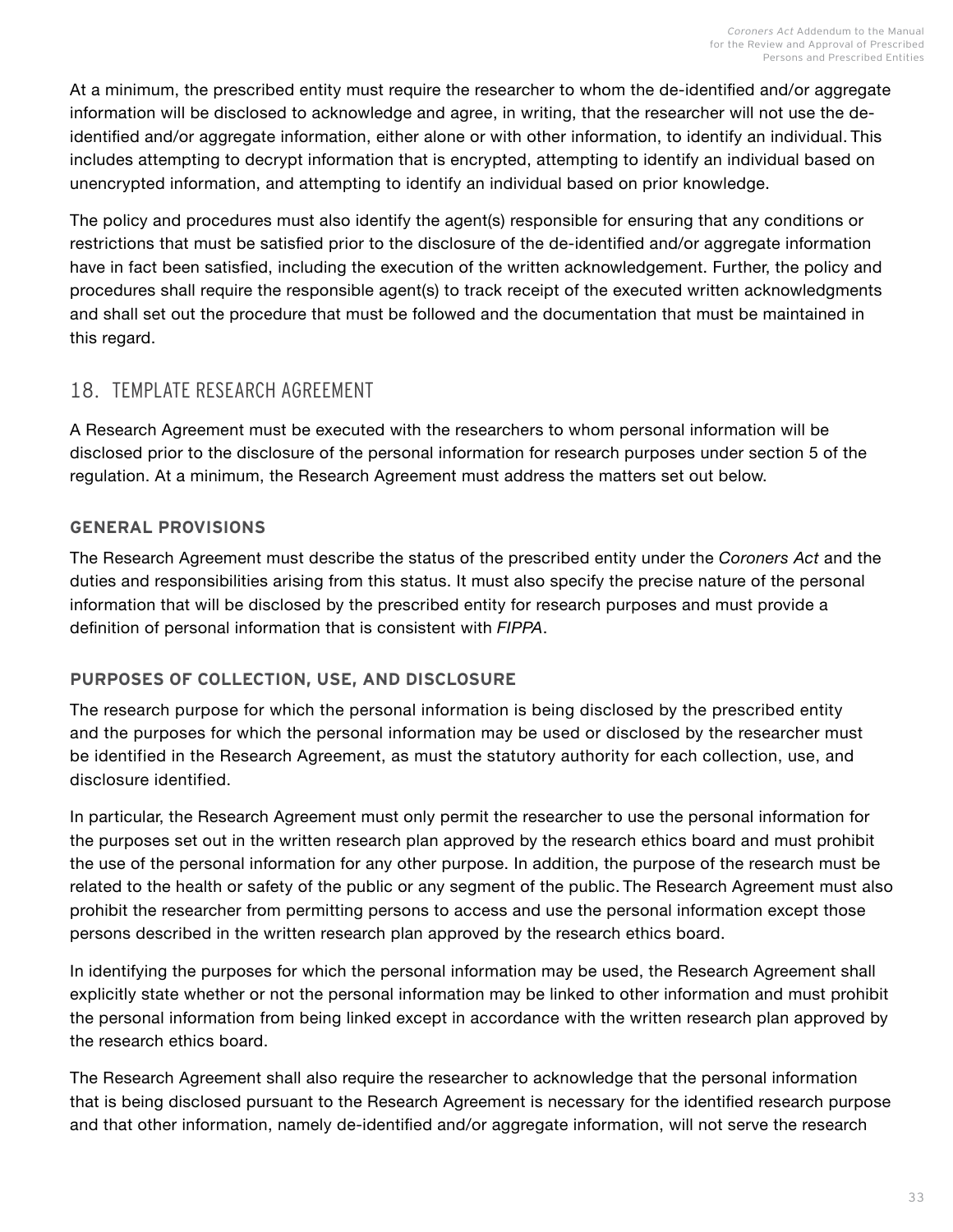purpose. The researcher must also be required to acknowledge that no more personal information is being collected and will be used than is reasonably necessary to meet the research purpose.

The Research Agreement must also impose restrictions on the disclosure of personal information. At a minimum, the Research Agreement must require the researcher to acknowledge and agree not to disclose the personal information except as required by law and subject to the exceptions and additional requirements prescribed in the regulation; not to publish the personal information in a form that could reasonably enable a person to ascertain the identity of the individual; and not to make contact or attempt to make contact with the individual to whom the personal information relates, directly or indirectly, unless the consent of the individual to being contacted is first obtained in accordance with section 5(1)(g)(iv) of the regulation.

### **COMPLIANCE WITH THE STATUTORY REQUIREMENTS FOR THE DISCLOSURE FOR RESEARCH PURPOSES**

The Research Agreement must require the researcher and the prescribed entity to acknowledge and agree that the researcher has submitted a written research plan that meets the requirements of the *Coroners Act*  and its regulation, and a copy of the decision of the research ethics board approving the written research plan. The Research Agreement must also state that the Chief Coroner has consented to the disclosure of the personal information for the specific research purpose.

The researcher must also be required to acknowledge and agree that the researcher will comply with the Research Agreement, with the written research plan approved by the research ethics board, and with the conditions, if any, specified by the research ethics board in respect of the written research plan.

#### **SECURE TRANSFER**

The Research Agreement shall require the secure transfer of records of personal information that will be disclosed pursuant to the Research Agreement. The Research Agreement shall set out the secure manner in which records of personal information will be transferred, including under what conditions and to whom the records will be transferred, and the procedure that will be followed in ensuring that the records of personal information are transferred in a secure manner. In identifying the secure manner in which the records of personal information will be transferred, the Research Agreement shall have regard to the *Policy and Procedures for Secure Transfer of Records of Personal Information* implemented by the prescribed entity.

#### **SECURE RETENTION**

The retention period for the records of personal information subject to the Research Agreement must also be identified, including the length of time that the records of personal information will be retained in identifiable form. The retention period identified must be consistent with that set out in the written research plan approved by the research ethics board.

The Research Agreement shall require the researcher to ensure that the records of personal information are retained in a secure manner and shall identify the precise manner in which the records of personal information in paper and electronic format will be securely retained. In identifying the secure manner in which the records of personal information will be retained, the Research Agreement may have regard to the Policy and Procedures for Secure Retention of Records of Personal Information and shall have regard to the written research plan approved by the research ethics board.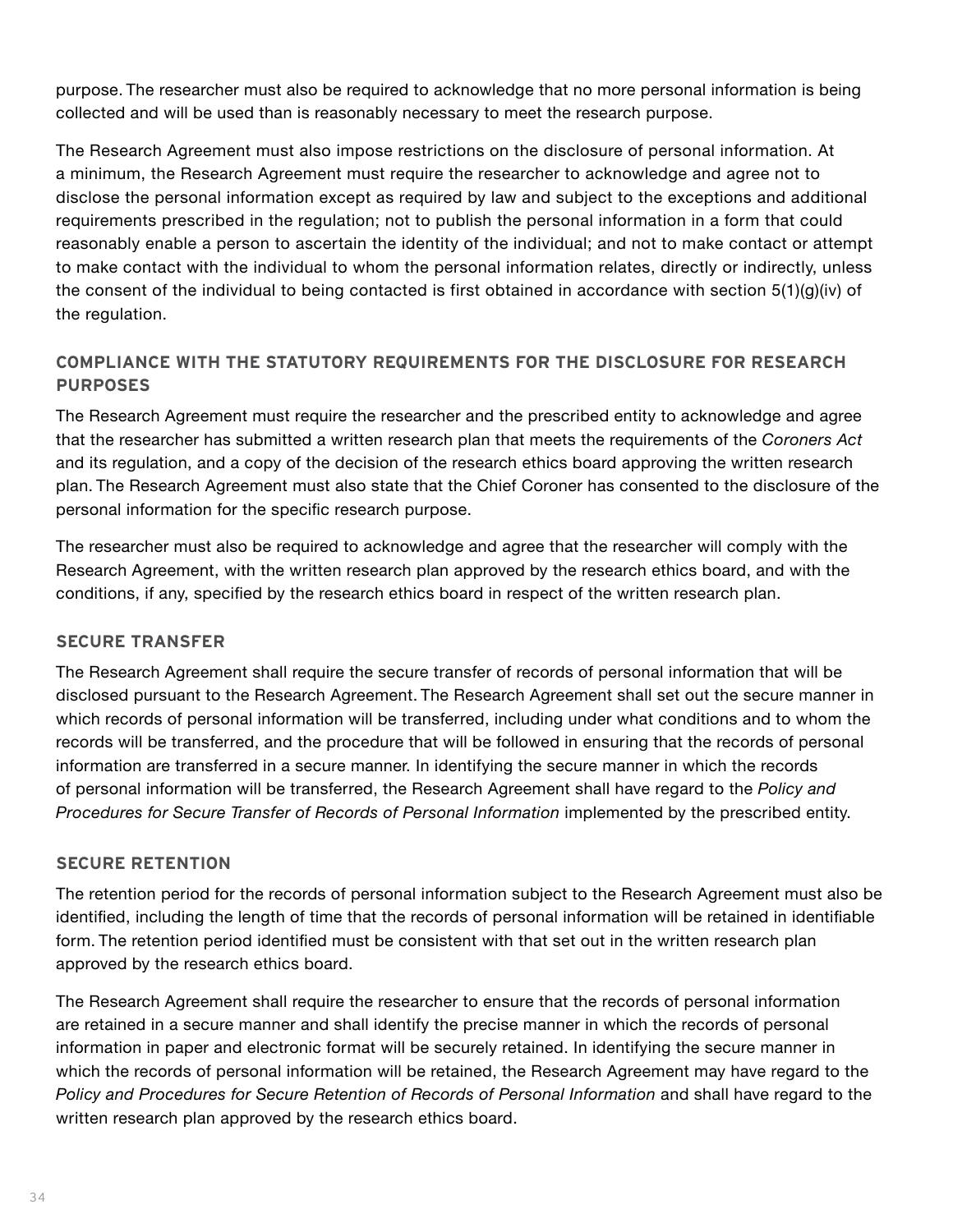The Research Agreement must also require the researcher to take steps that are reasonable in the circumstances to ensure that the personal information subject to the Research Agreement is protected against theft, loss, and unauthorized use or disclosure and to ensure that the records of personal information subject to the Research Agreement are protected against unauthorized copying, modification, or disposal. The reasonable steps that are required to be taken by the researcher must be detailed in the Research Agreement and, at a minimum, shall include those set out in the written research plan approved by the research ethics board.

#### **SECURE RETURN OR DISPOSAL**

The Research Agreement must also address whether the records of personal information subject to the Research Agreement will be returned in a secure manner, will be disposed of in a secure manner, or will be de-identified and retained by the researcher following the retention period set out in the Research Agreement. In this regard, the provisions in the Research Agreement shall be consistent with the written research plan approved by the research ethics board.

If the records of personal information are required to be returned in a secure manner, the Research Agreement must stipulate the time frame following the retention period within which the records must be securely returned, the secure manner in which the records must be returned, and the agent of the prescribed entity to whom the records must be securely returned.

In identifying the secure manner in which the records of personal information will be returned, regard may be had to the Policy and Procedures for Secure Transfer of Records of Personal Information implemented by the prescribed entity.

If the records of personal information are required to be disposed of in a secure manner, the Research Agreement must provide a definition of secure disposal that is consistent with the *Coroners Act* and its regulation and must identify the precise manner in which the records of personal information subject to the Research Agreement must be securely disposed of. The Research Agreement must also stipulate the time frame following the retention period set out in the Research Agreement within which the records of personal information must be securely disposed of and within which a certificate of destruction must be provided.

In identifying the secure manner in which the records of personal information will be disposed of, the method of secure disposal must be consistent with the *Coroners Act* and its regulation and with orders, guidelines, fact sheets, and best practices issued by the IPC under the *Coroners Act* and its regulation. Helpful guidance may be found in other orders, reports, and decisions issued by the IPC. In addition, regard may be had to the Policy and Procedures for Secure Disposal of Records of Personal Information implemented by the prescribed entity.

Further, the Research Agreement must identify the agent of the prescribed entity to whom the certificate of destruction must be provided, the time frame following secure disposal within which the certificate of destruction must be provided, and the required content of the certificate of destruction. At a minimum, the certificate of destruction must be required to identify the records of personal information securely disposed of; to stipulate the date, time, location, and method of secure disposal employed; and to bear the name and signature of the person who performed the secure disposal.

If the records of personal information are required to be de-identified and retained by the researcher rather than being securely returned or disposed of, the manner and process for de-identification must be set out in the Research Agreement. In identifying the manner and process for de-identification, regard may be had to the *Policy and Procedures with Respect to De-Identification and Aggregation* implemented by the prescribed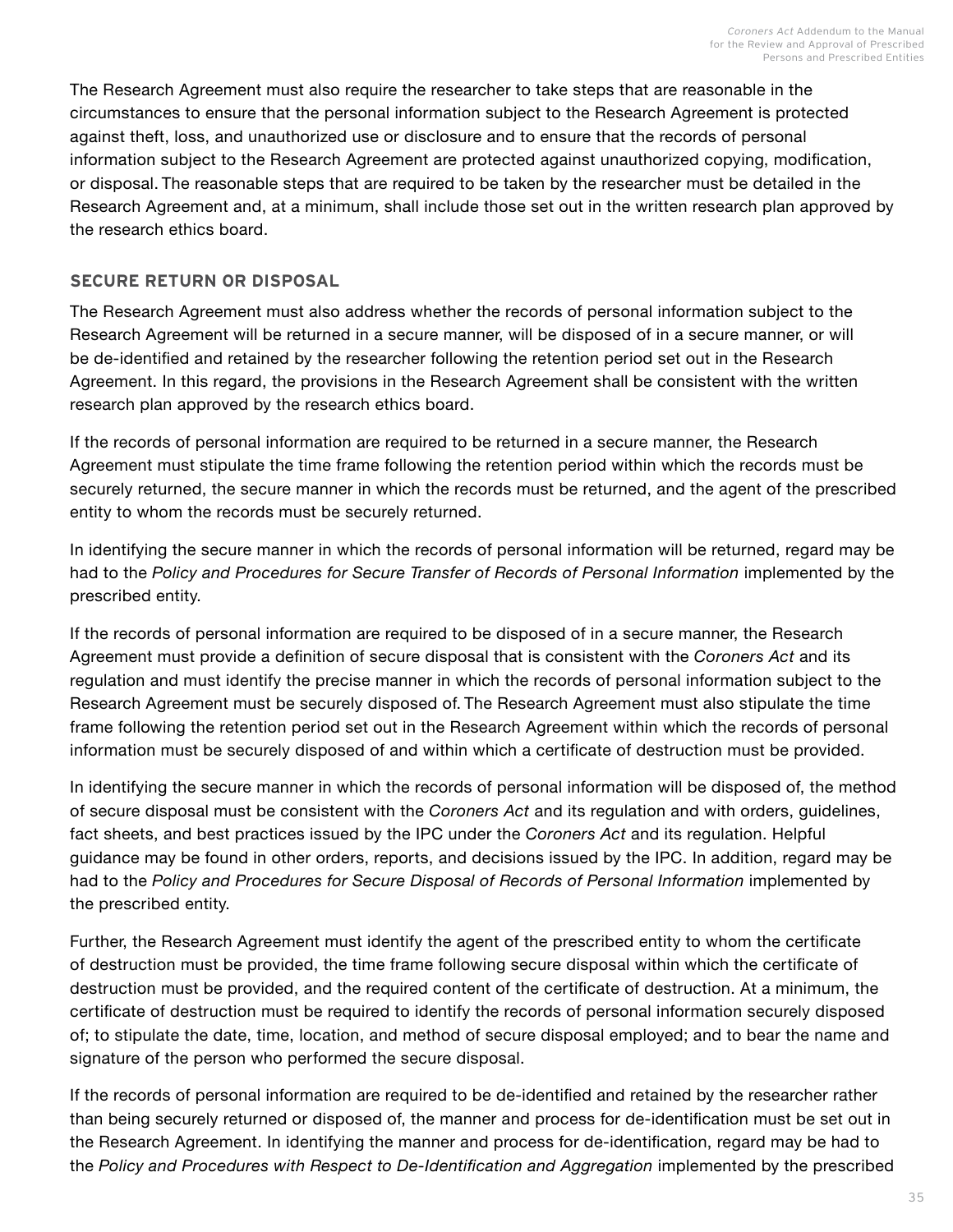<span id="page-37-0"></span>entity. The Research Agreement must also require the researcher to submit written confirmation that the records were de-identified and shall stipulate the time frame following the retention period set out in the Research Agreement within which the written confirmation must be provided and the agent of the prescribed entity to whom the written confirmation must be provided.

#### **NOTIFICATION**

At a minimum, the Research Agreement must require the researcher to immediately notify the prescribed entity, in writing, if the researcher becomes aware of a breach or suspected breach of the Research Agreement, the requirements in section 5(1)(g) of the regulation, or if personal information subject to the Research Agreement is stolen, lost, or accessed by unauthorized persons or is believed to have been stolen, lost, or accessed by unauthorized persons. The Research Agreement should also identify the agent of the prescribed entity to whom notification must be provided and must require the researcher to take steps that are reasonable in the circumstances to contain the breach and to contain the theft, loss, or access by unauthorized persons.

#### **CONSEQUENCES OF BREACH AND MONITORING COMPLIANCE**

The Research Agreement must outline the consequences of breach of the agreement and must indicate whether compliance with the Research Agreement will be audited by the prescribed entity and, if so, the manner in which compliance will be audited and the notice, if any, that will be provided of the audit.

The Research Agreement must also require the researcher to ensure that all persons who will have access to the personal information, as identified in the written research plan approved by the research ethics board, are aware of and agree to comply with the terms and conditions of the Research Agreement prior to being given access to the personal information. The Research Agreement must set out the method by which this will be ensured by the researcher, such as requiring the persons identified in the written research plan to sign an acknowledgement prior to being granted access, indicating that they are aware of and agree to comply with the terms and conditions of the Research Agreement.

### 19. LOG OF RESEARCH AGREEMENTS

A prescribed entity must maintain a log of executed Research Agreements under section 5 of the regulation. At a minimum, the log must include:

- the name of the research study;
- the name of the principal researcher;
- the date(s) of receipt of the written research plan and the written decision of the research ethics board approving the research plan;
- the date that the Chief Coroner consented to the disclosure of personal information for research;
- the specific purpose of the research, and confirmation that the purpose of the research is related to the health or safety of the public or any segment of the public;
- the date that the approval to disclose the personal information for research purposes was granted by the prescribed entity;
- the date that the Research Agreement was executed;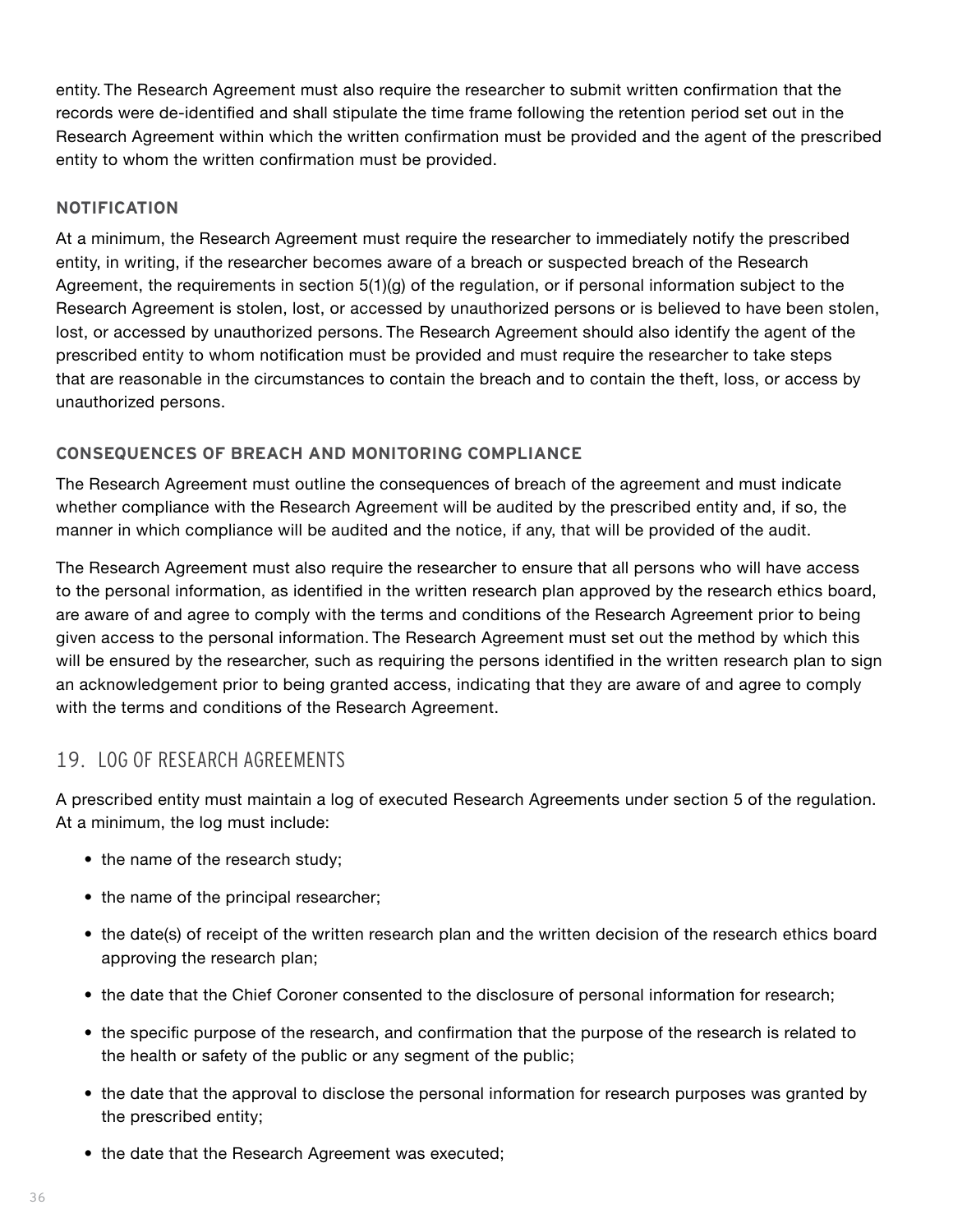- <span id="page-38-0"></span>• the date that the personal information was disclosed;
- the nature of the personal information disclosed;
- the retention period for the records of personal information as set out in the Research Agreement;
- whether the records of personal information will be securely returned, securely disposed of, or de-identified and retained by the researcher following the retention period set out in the Research Agreement; and
- the date that the records of personal information were securely returned, a certificate of destruction was received or written confirmation of de-identification was received, or the date by which they must be returned, disposed of, or de-identified.

### 20. POLICY AND PROCEDURES FOR EXECUTING AGREEMENTS WITH THIRD PARTY SERVICE PROVIDERS IN RESPECT OF PERSONAL INFORMATION

A policy and procedures must be developed and implemented requiring written agreements to be entered into with third party service providers prior to permitting third party service providers to access and use the personal information of the prescribed entity. The policy and procedures must further require the written agreements to contain the relevant language from the *Template Agreement for All Third Party Service Providers*.

The agent(s) responsible for ensuring that an agreement is executed, as well as the process that must be followed and the requirements that must be satisfied prior to the execution of such an agreement, must also be identified in the policy and procedures.

The policy and procedures must also state that the prescribed entity shall not provide personal information to a third party service provider if other information, namely de-identified and/or aggregate information, will serve the purpose and will not provide more personal information than is reasonably necessary to meet the purpose. The agent responsible for making this determination must also be identified in the policy and procedures.

The policy and procedures must further identify the agent(s) responsible for ensuring that records of personal information provided to a third party service provider are either securely returned to the prescribed entity or are securely disposed of, as the case may be, following the termination of the agreement. They must further address the process to be followed where records of personal information are not securely returned or a certificate of destruction is not received following the termination of the agreement, including the agent(s) responsible for implementing this process and the time frame following termination within which this process must be implemented.

The policy and procedures must require that a log be maintained of all agreements executed with third party service providers and must identify the agent(s) responsible for maintaining such a log. In addition, we recommend that the policy and procedures address where documentation related to the execution of agreements with third party service providers will be retained and the agent(s) responsible for retaining this documentation.

The prescribed entity must also require agents to comply with the policy and its procedures and must address how and by whom compliance will be enforced and the consequences of breach. The policy and procedures must stipulate that compliance will be audited in accordance with the *Policy and Procedures in*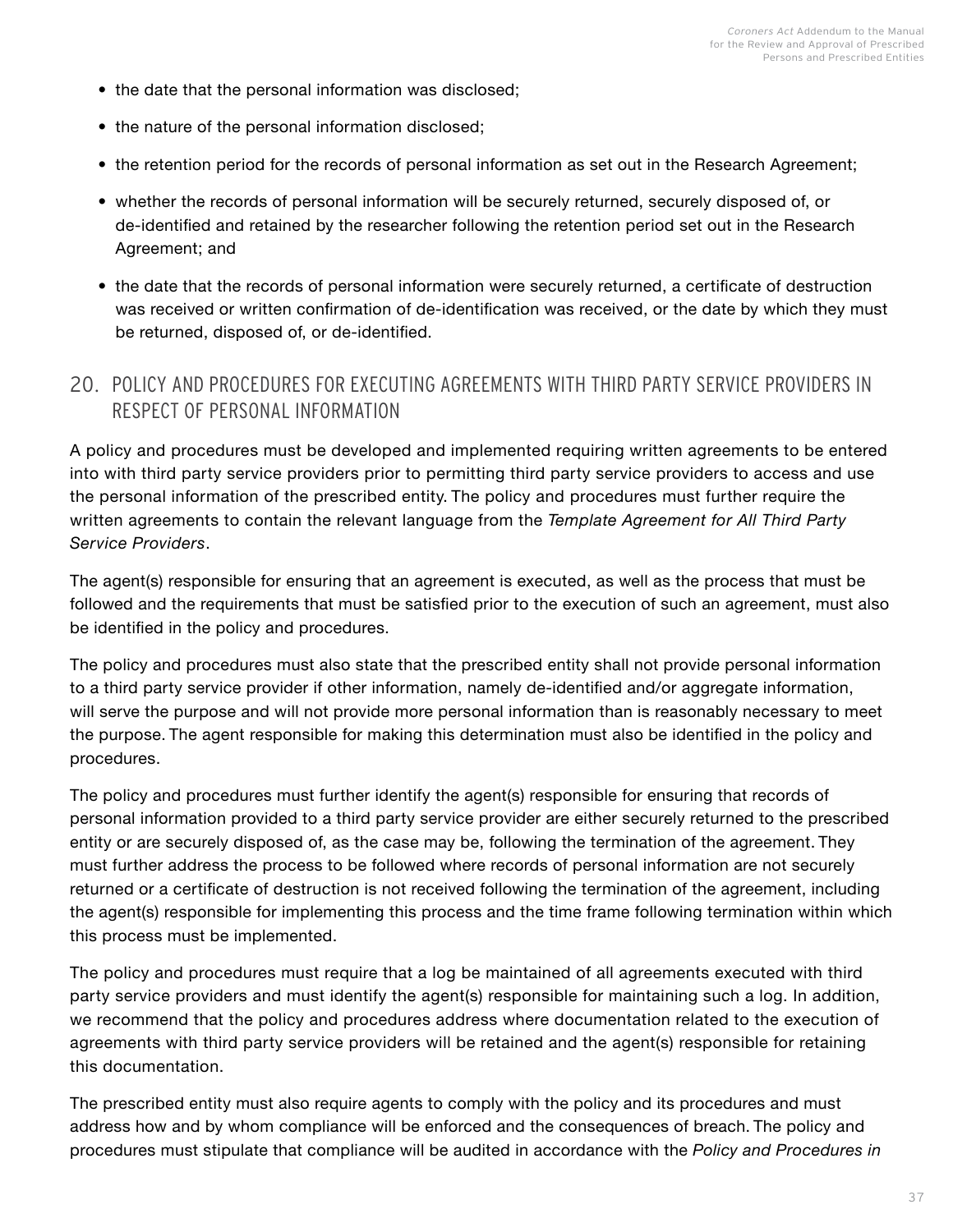<span id="page-39-0"></span>*Respect of Privacy Audits*, must set out the frequency with which the policy and procedures will be audited, and must identify the agent(s) responsible for conducting the audit and for ensuring compliance with the policy and its procedures.

The policy and procedures must also require agents to notify the prescribed entity at the first reasonable opportunity, in accordance with the *Policy and Procedures for Privacy Breach Management*, if an agent breaches or believes there may have been a breach of this policy or its procedures.

## 21. TEMPLATE AGREEMENT FOR ALL THIRD PARTY SERVICE PROVIDERS

A written agreement must be entered into with third party service providers that will be permitted to access and use personal information of the prescribed entity, including those that are contracted to retain, transfer, or dispose of records of personal information and those that are contracted to provide services for the purpose of enabling the prescribed entity to use electronic means to collect, use, modify, disclose, retain, or dispose of personal information ("electronic service providers"). At a minimum, the written agreement must address the matters set out below.

#### **GENERAL PROVISIONS**

The agreement must describe the status of the prescribed entity under the *Coroners Act* and the duties and responsibilities arising from this status. The agreement must also state whether or not the third party service provider is an agent of the prescribed entity in providing services pursuant to the agreement.

All third party service providers that are permitted to access and use personal information in the course of providing services to the prescribed entity shall be considered agents of the prescribed entity, with the possible exception of electronic service providers. Agreements with electronic service providers shall explicitly state whether or not the third party service provider is an agent of the prescribed entity in providing services pursuant to the agreement.

If the third party service provider is an agent of the prescribed entity, the agreement must require the third party service provider to comply with the provisions of the *Coroners Act* and its regulation relating to prescribed entities and to comply with the privacy and security policies and procedures implemented by the prescribed entity in providing services pursuant to the agreement.

We also recommend that the agreement provide a definition of personal information and that the definition provided be consistent with *FIPPA*. Where appropriate, the agreement should also specify the precise nature of the personal information that the third party service provider will be permitted to access and use in the course of providing services pursuant to the agreement.

The agreement must also require that the services provided by the third party service provider pursuant to the agreement be performed in a professional manner, in accordance with industry standards and practices, and by properly trained agents of the third party service provider.

#### **OBLIGATIONS WITH RESPECT TO ACCESS AND USE**

The agreement shall identify the purposes for which the third party service provider is permitted to access and use the personal information of the prescribed entity and any limitations, conditions, or restrictions imposed thereon.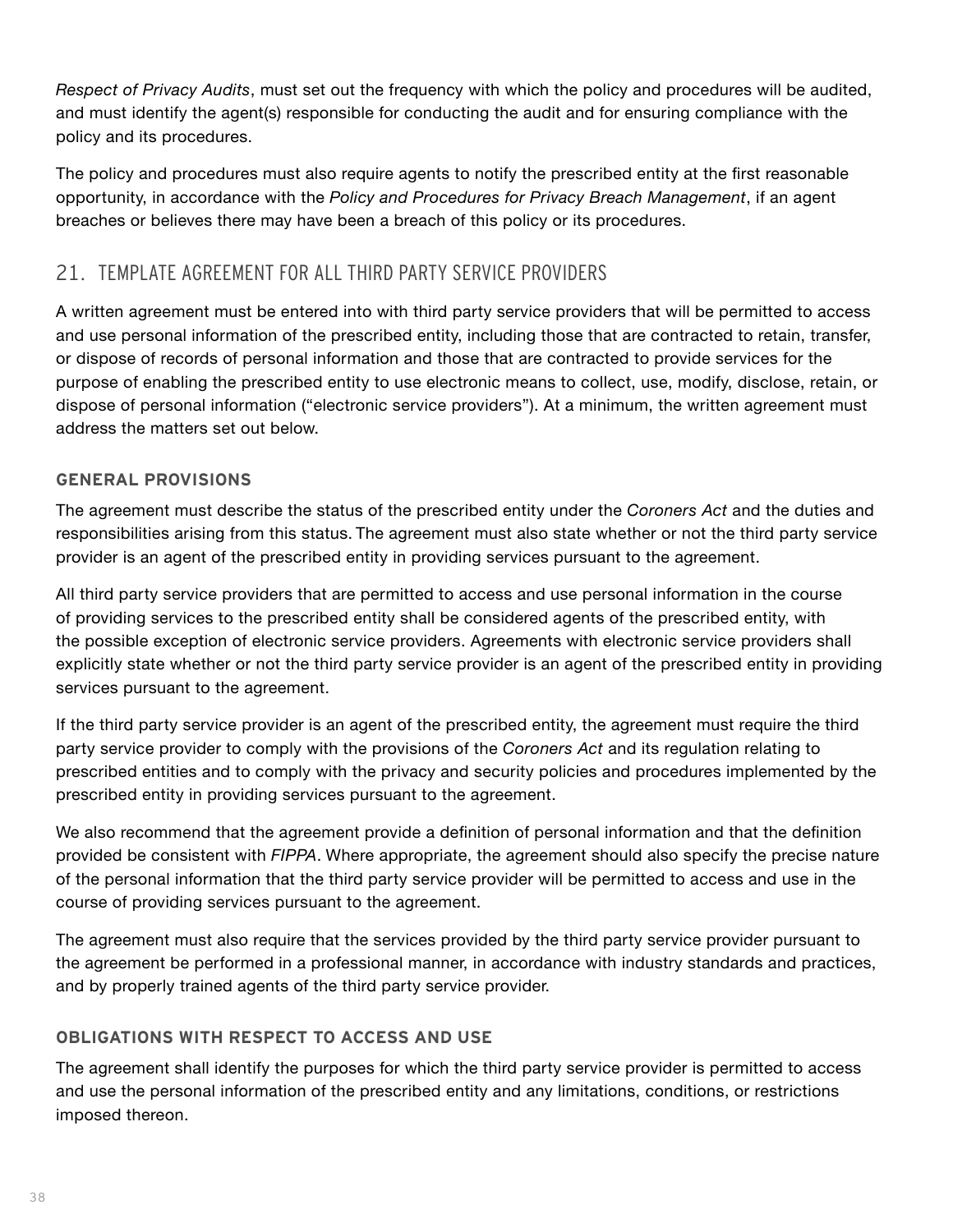In identifying the purposes for which the third party service provider is permitted to use personal information, the prescribed entity must ensure that each use identified in the agreement is consistent with the uses of personal information permitted by the *Coroners Act* and its regulation. The agreement must also prohibit the third party service provider from using personal information except as permitted in the agreement.

In the case of an electronic service provider that is not an agent of the prescribed entity, the agreement must explicitly prohibit the electronic service provider from using personal information except as necessary in the course of providing services pursuant to the agreement.

Further, the agreement must prohibit the third party service provider from using personal information if other information will serve the purpose and from using more personal information than is reasonably necessary to meet the purpose.

#### **OBLIGATIONS WITH RESPECT TO DISCLOSURE**

The agreement must identify the purposes, if any, for which the third party service provider is permitted to disclose the personal information of the prescribed entity and any limitations, conditions, or restrictions imposed thereon.

In identifying the purposes for which the third party service provider is permitted to disclose personal information, the prescribed entity must ensure that each disclosure identified in the agreement is consistent with the disclosures of personal information permitted by the *Coroners Act* and its regulation. In this regard, the agreement must prohibit the third party service provider from disclosing personal information except as permitted in the agreement or as required by law, from disclosing personal information if other information will serve the purpose, and from disclosing more personal information than is reasonably necessary to meet the purpose.

In the case of an electronic service provider that is not an agent of the prescribed entity, the agreement must prohibit the electronic service provider from disclosing personal information to which it has access in the course of providing services except as required by law.

#### **SECURE TRANSFER**

Where it is necessary to transfer records of personal information to or from the prescribed entity, the agreement must require the third party service provider to securely transfer the records of personal information and must set out the responsibilities of the third party service provider in this regard. In particular, the agreement must specify the secure manner in which the records will be transferred by the third party service provider, the conditions pursuant to which the records will be transferred by the third party service provider, to whom the records will be transferred, and the procedure that must be followed by the third party service provider in ensuring that the records are transferred in a secure manner.

In identifying the secure manner in which records of personal information must be transferred, the agreement shall have regard to the *Policy and Procedures for Secure Transfer of Records of Personal Information* implemented by the prescribed entity.

In addition, where the retention of records of personal information or where the disposal of records of personal information outside the premises of the prescribed entity is the primary service provided to the prescribed entity, the agreement shall require the third party service provider to provide documentation to the prescribed entity setting out the date, time, and mode of transfer of the records of personal information and confirming receipt of the records of personal information by the third party service provider.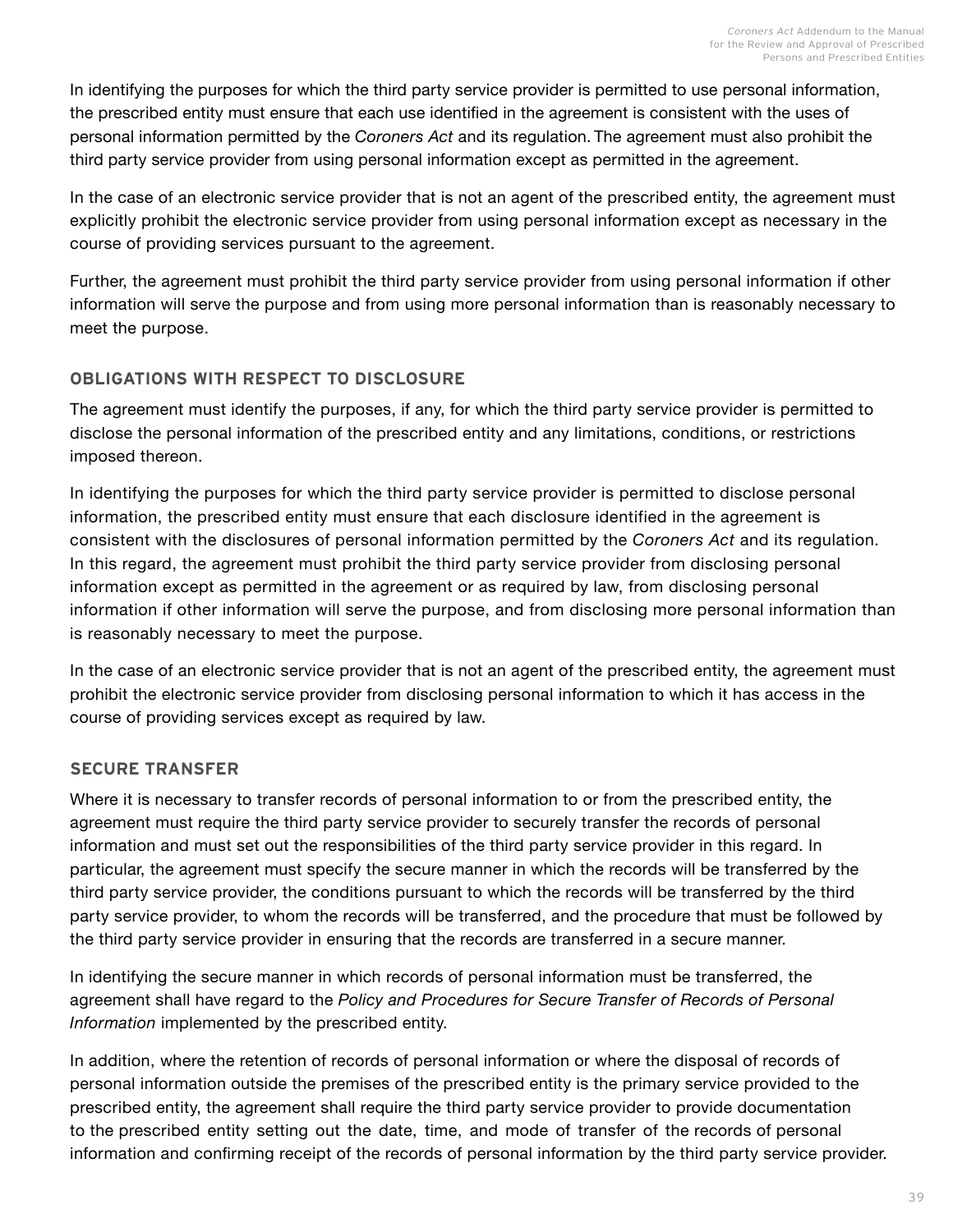In these circumstances, the agreement must also obligate the third party service provider to maintain a detailed inventory of the records of personal information transferred.

#### **SECURE RETENTION**

The agreement shall require the third party service provider to retain the records of personal information, where applicable, in a secure manner and shall identify the precise methods by which records of personal information in paper and electronic format will be securely retained by the third party service provider, including records of personal information retained on various media.

The agreement must further outline the responsibilities of the third party service provider in securely retaining the records of personal information. In identifying the secure manner in which the records of personal information will be retained, and the methods by which the records of personal information will be securely retained, the agreement shall have regard to the *Policy and Procedures for Secure Retention of Records of Personal Information* implemented by the prescribed entity.

In addition, the agreement must require the third party service provider to securely segregate the records of personal information subject to the agreement from other personal information and personal health information retained by the third party service provider, in accordance with the *Policy and Procedures for the Segregation of Personal Information* implemented by the prescribed entity.

Where the retention of records of personal information is the primary service provided to the prescribed entity by the third party service provider, the agreement must also obligate the third party service provider to maintain a detailed inventory of the records of personal information being retained on behalf of the prescribed entity as well as a method to track the records being retained.

#### **SECURE RETURN OR DISPOSAL FOLLOWING TERMINATION OF THE AGREEMENT**

The agreement must address, where applicable, whether records of personal information will be securely returned to the prescribed entity or will be disposed of in a secure manner following the termination of the agreement.

If the records of personal information are required to be returned in a secure manner, the agreement must stipulate the time frame following the date of termination of the agreement within which the records of personal information must be securely returned, the secure manner in which the records must be returned, and the agent of the prescribed entity to whom the records must be securely returned. In identifying the secure manner in which the records of personal information will be returned, the agreement shall have regard to the *Policy and Procedures for Secure Transfer of Records of Personal Information* implemented by the prescribed entity.

If the records of personal information are required to be disposed of in a secure manner, the agreement must provide a definition of secure disposal that is consistent with the *Coroners Act* and its regulation and must identify the precise manner in which the records of personal information are to be securely disposed of.

In identifying the secure manner in which the records of personal information will be disposed of, prescribed entities must ensure that the method of secure disposal identified is consistent with the *Coroners Act*  and its regulation and with orders, guidelines, fact sheets, and best practices issued by the IPC under the *Coroners Act* and its regulation. Helpful guidance may be found in other IPC orders, reports, and decisions. In addition, regard may be had to the *Policy and Procedures for Secure Disposal of Records of Personal Information* implemented by the prescribed entity.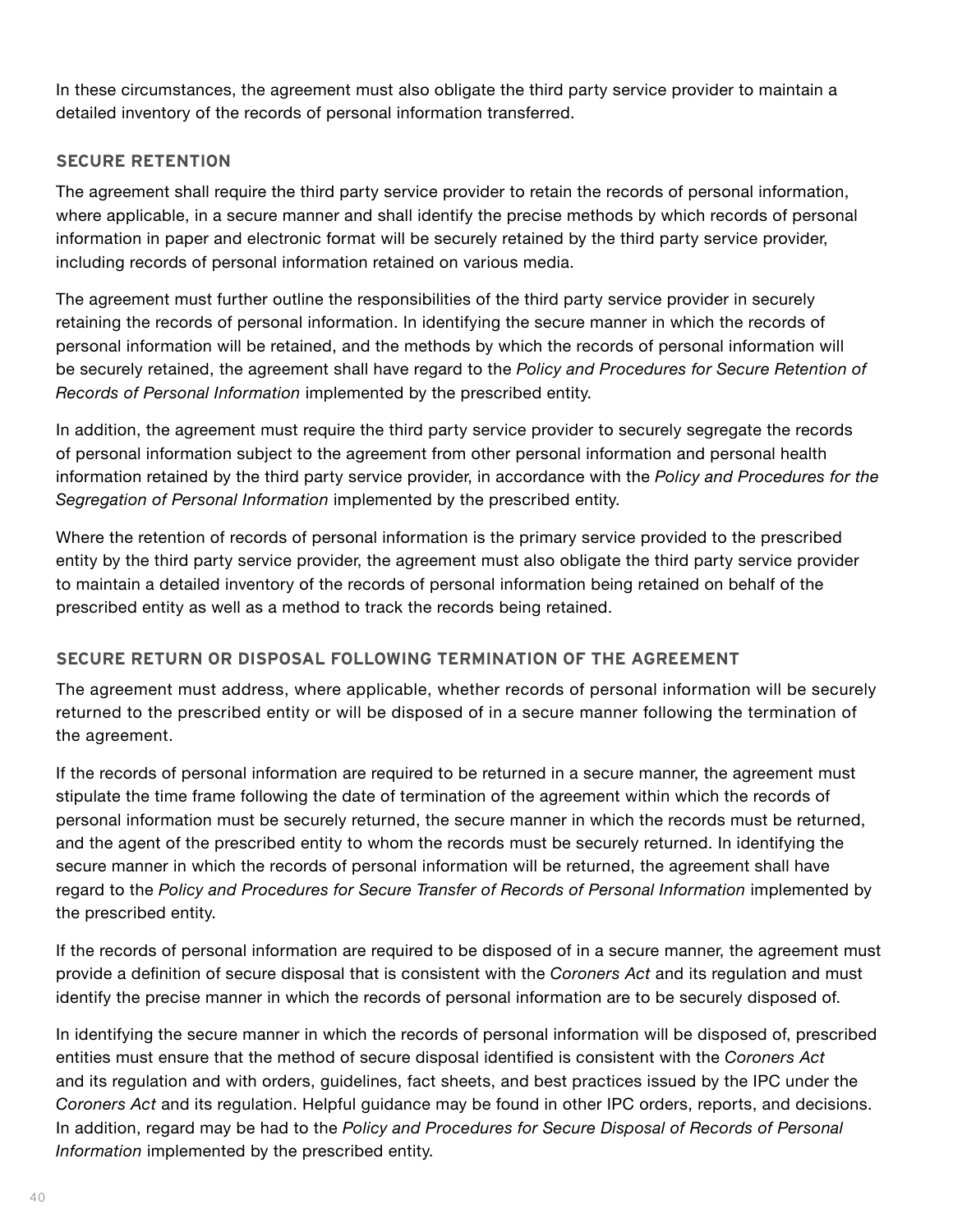The agreement must also stipulate the time frame following termination of the agreement within which the records of personal information must be securely disposed of and within which a certificate of destruction must be provided to the prescribed entity. The agreement must further identify the agent of the prescribed entity to whom the certificate of destruction must be provided and must identify the required content of the certificate of destruction. At a minimum, the certificate of destruction must be required to identify the records of personal information securely disposed of; to stipulate the date, time, and method of secure disposal employed; and to bear the name and signature of the person who performed the secure disposal.

#### **SECURE DISPOSAL AS A CONTRACTED SERVICE**

Where the disposal of records of personal information is the primary service provided to the prescribed entity by the third party service provider, in addition to the requirements set out above in relation to secure disposal, the agreement must further set out the responsibilities of the third party service provider in securely disposing of the records of personal information, including:

- the time frame within which the records are required to be securely disposed of;
- the precise method by which records in paper and/or electronic format must be securely disposed of, including records retained on various media;
- the conditions pursuant to which the records will be securely disposed of; and
- the person(s) responsible for ensuring the secure disposal of the records.

The agreement should also enable the prescribed entity, at its discretion, to witness the secure disposal of the records of personal information subject to such reasonable terms or conditions as may be required in the circumstances.

#### **IMPLEMENTATION OF SAFEGUARDS**

The agreement shall require the third party service provider to take steps that are reasonable in the circumstances to ensure that the personal information accessed and used in the course of providing services pursuant to the agreement is protected against theft, loss, and unauthorized use or disclosure and to ensure that the records of personal information subject to the agreement are protected against unauthorized copying, modification, or disposal. The reasonable steps that are required to be implemented by the third party service provider must be detailed in the agreement.

#### **TRAINING OF AGENTS OF THE THIRD PARTY SERVICE PROVIDER**

The agreement shall require the third party service provider to provide training to its agents on the importance of protecting the privacy of individuals whose personal information is accessed and used in the course of providing services pursuant to the agreement and on the consequences that may arise in the event of a breach of these obligations.

The agreement must also require the third party service provider to ensure that its agents who will have access to the records of personal information are aware of and agree to comply with the terms and conditions of the agreement prior to being given access to the personal information. The agreement must set out the method by which this will be ensured. This may include requiring agents to sign an acknowledgement, prior to being granted access to the personal information, indicating that they are aware of and agree to comply with the terms and conditions of the agreement.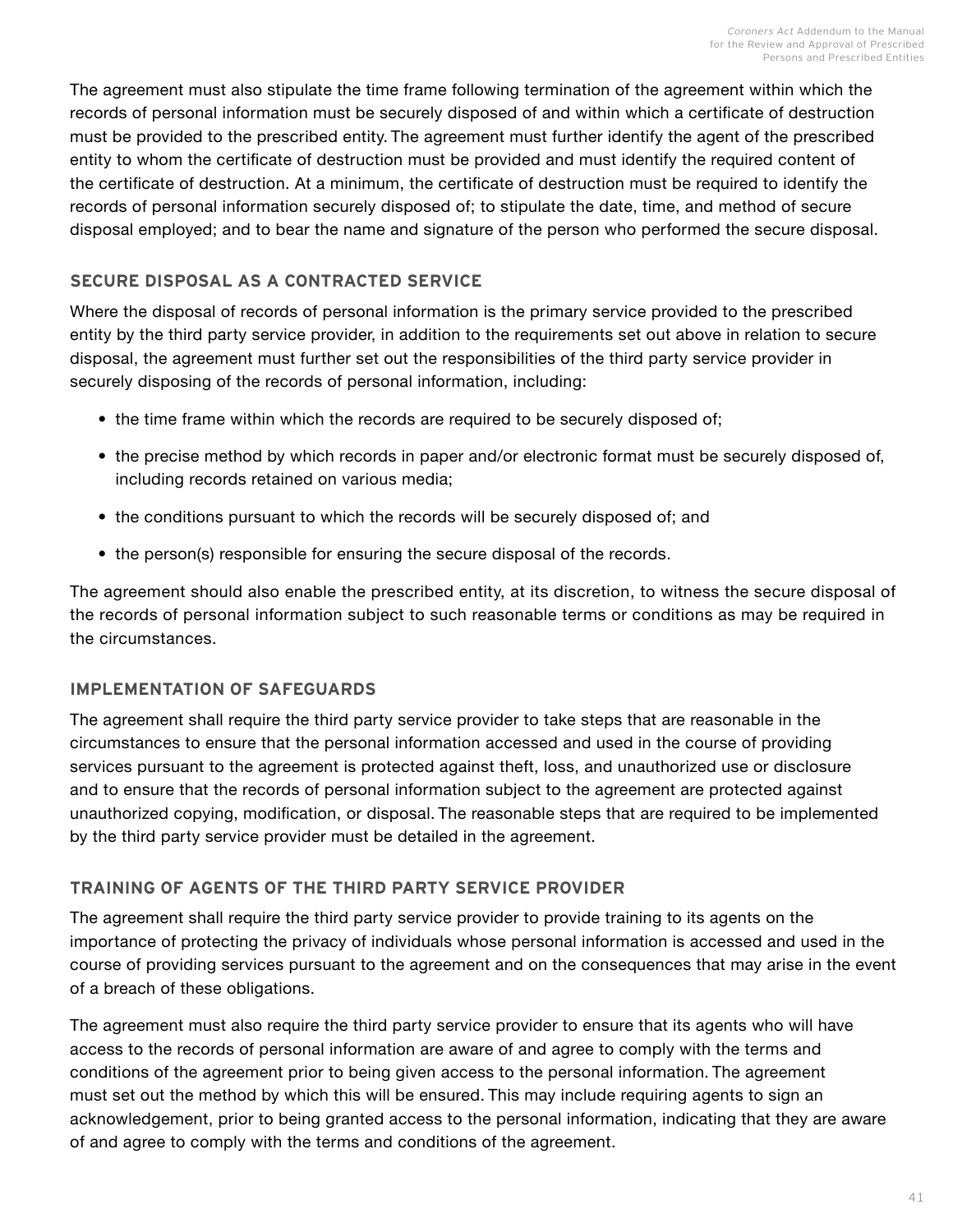#### <span id="page-43-0"></span>**SUBCONTRACTING OF THE SERVICES**

In the event that the agreement permits the third party service provider to subcontract the services provided under the agreement, the third party service provider must be required to acknowledge and agree that it will provide the prescribed entity with advance notice of its intention to do so, that the third party service provider will enter into a written agreement with the subcontractor on terms consistent with its obligations to the prescribed entity, and that a copy of the written agreement will be provided to the prescribed entity.

#### **NOTIFICATION**

At a minimum, the agreement must require the third party service provider to notify the prescribed entity at the first reasonable opportunity if there has been a breach or suspected breach of the agreement or if personal information handled by the third party service provider on behalf of the prescribed entity is stolen, lost, or accessed by unauthorized persons or is believed to have been stolen, lost, or accessed by unauthorized persons. The agreement should also identify whether the notification must be verbal, written, or both and to whom the notification must be provided. The third party service provider must also be required to take steps that are reasonable in the circumstances to contain the breach and to contain the theft, loss, or access by unauthorized persons.

#### **CONSEQUENCES OF BREACH AND MONITORING COMPLIANCE**

The agreement must outline the consequences of breach of the agreement and must indicate whether the prescribed entity will be auditing compliance with the agreement and, if so, the manner in which compliance will be audited and the notice, if any, that will be provided to the third party service provider of the audit.

### 22. LOG OF AGREEMENTS WITH THIRD PARTY SERVICE PROVIDERS

A prescribed entity must maintain a log of executed agreements with third party service providers. At a minimum, the log must include:

- the name of the third party service provider;
- the nature of the services provided by the third party service provider;
- the date that the agreement with the third party service provider was executed;
- the date that the records of personal information or access to the records of personal information, if any, was provided;
- the nature of the personal information provided or to which access was provided;
- the date of termination of the agreement with the third party service provider;
- whether the records of personal information, if any, will be securely returned or will be securely disposed of following the date of termination of the agreement; and
- the date the records of personal information were securely returned or a certificate of destruction was provided or the date that access to the personal information was terminated or the date by which the records of personal information must be returned or disposed of or access terminated.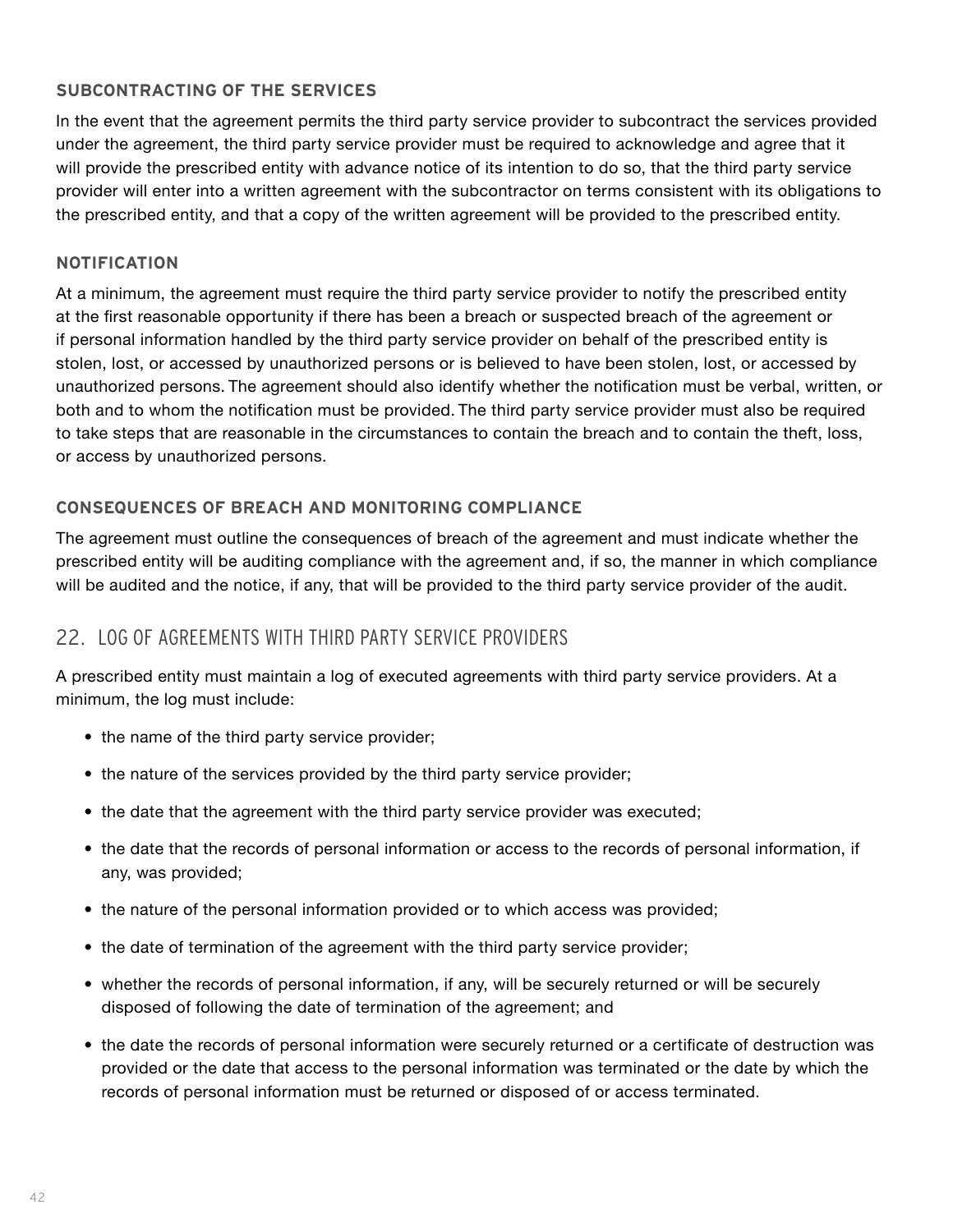### <span id="page-44-0"></span>23. POLICY AND PROCEDURES FOR THE LINKAGE OF RECORDS OF PERSONAL INFORMATION

A policy and procedures must be developed and implemented with respect to linkages of records of personal information.

The policy and procedures must identify whether or not the prescribed entity permits the linkage of records of personal information and if it is not permitted, the policy and procedures must expressly prohibit the linkage of records of personal information. If the linkage of records of personal information is permitted, the purposes for which and the circumstances in which such linkages are permitted must be identified.

In identifying the purposes for which and the circumstances in which the linkage of records of personal information is permitted, regard must be had to the sources of the records of personal information that are requested to be linked and the identity of the person or organization that will ultimately make use of the linked records of personal information, including:

- the linkage of records of personal information solely in the custody of the prescribed entity for the exclusive use of the linked records of personal information by the prescribed entity;
- the linkage of records of personal information in the custody of the prescribed entity with records of personal information to be collected from another person or organization for the exclusive use of the linked records of personal information by the prescribed entity;
- the linkage of records of personal information solely in the custody of the prescribed entity for purposes of disclosure of the linked records of personal information to another person or organization; and
- the linkage of records of personal information in the custody of the prescribed entity with records of personal information to be collected from another person or organization for purposes of disclosure of the linked records of personal information to that other person or organization.

#### **REVIEW AND APPROVAL PROCESS**

The policy and procedures must identify the agent(s) responsible for receiving, reviewing, and determining whether to approve or deny the request to link records of personal information and the process that must be followed in this regard. This shall include a discussion of the documentation that must be completed, provided, and/or executed; the agent(s) or other persons or organizations responsible for completing, providing, and/or executing the documentation; the agent(s) to whom the documentation must be provided; and the required content of the documentation.

The policy and procedures must also address the requirements that must be satisfied and the criteria that must be considered by the agent(s) responsible for determining whether to approve or deny the request to link records of personal information. In addition, the policy and procedures must require agent(s) to document the legal authority for linking the records of personal information.

The policy and procedures should also set out the manner in which the decision approving or denying the request to link records of personal information and the reasons for the decision are documented; the method by which and the format in which the decision will be communicated; and to whom the decision will be communicated.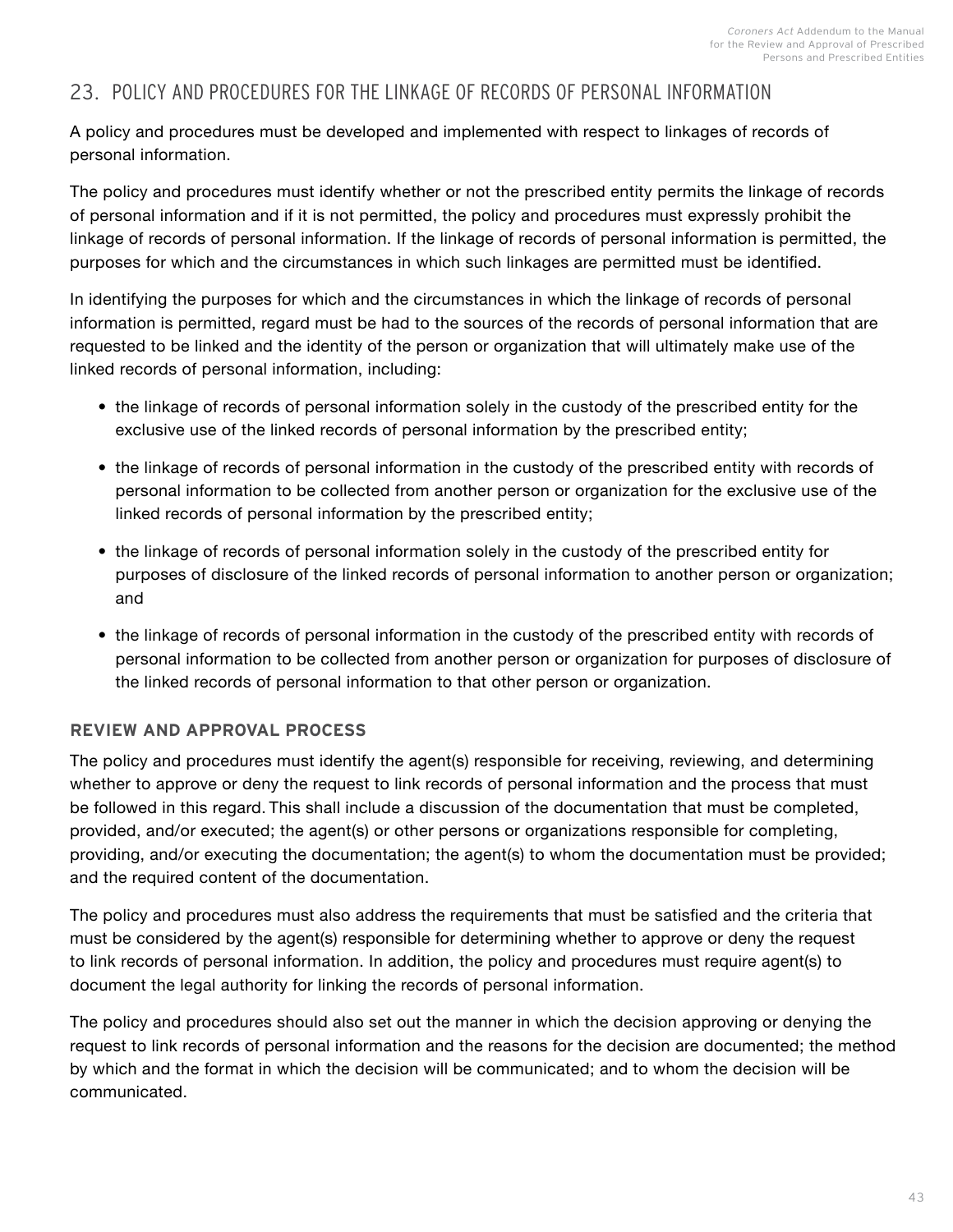#### **CONDITIONS OR RESTRICTIONS ON THE APPROVAL**

Where the linked records of personal information will be disclosed by the prescribed entity to another person or organization, the policy and procedures must require that the disclosure be approved pursuant to the *Policy and Procedures for Disclosure of Personal Information for Research Purposes and the Execution of Research Agreements* or the *Policy and Procedures for Disclosure of Personal Information for Purposes Other Than Research*, as may be applicable.

Where the linked records of personal information will be used by the prescribed entity, the policy and procedures must require that the use be approved pursuant to the *Policy and Procedures for the Use of Personal Information for Research* or the *Policy and Procedures for Limiting Agent Access to and Use of Personal Information*, as may be applicable. The policy and procedures must further require that the linked records of personal information be de-identified and/or aggregated as soon as practicable pursuant to the *Policy and Procedures with Respect to De-Identification and Aggregation and that, to the extent possible,* only de-identified and/or aggregate information be used by agents of the prescribed entity.

#### **PROCESS FOR THE LINKAGE OF RECORDS OF PERSONAL INFORMATION**

The policy and procedures must outline the process to be followed in linking records of personal information, the manner in which the linkage of records of personal information must be conducted, and the agent(s) responsible for linking records of personal information when approved in accordance with this policy and its procedures.

#### **RETENTION**

The policy and procedures must require that linked records of personal information be retained in compliance with the *Policy and Procedures for Secure Retention of Records of Personal Information* until they are de-identified and/or aggregated pursuant to the *Policy and Procedures with Respect to De-Identification and Aggregation*.

#### **SECURE DISPOSAL**

The policy and procedures must address the secure disposal of records of personal information linked by the prescribed entity and, in particular, must require that the records of personal information be securely disposed of in compliance with the *Policy and Procedures for Secure Disposal of Records of Personal Information*.

#### **COMPLIANCE, AUDIT, AND ENFORCEMENT**

The prescribed entity must require agents to comply with the policy and its procedures and must address how and by whom compliance will be enforced and the consequences of breach. The policy and procedures must also stipulate that compliance will be audited in accordance with the *Policy and Procedures in Respect of Privacy Audits*, must set out the frequency with which the policy and procedures will be audited, and must identify the agent(s) responsible for conducting the audit and for ensuring compliance with the policy and its procedures.

The policy and procedures must also require agents to notify the prescribed entity at the first reasonable opportunity, in accordance with the *Policy and Procedures for Privacy Breach Management*, if an agent breaches or believes there may have been a breach of this policy or its procedures.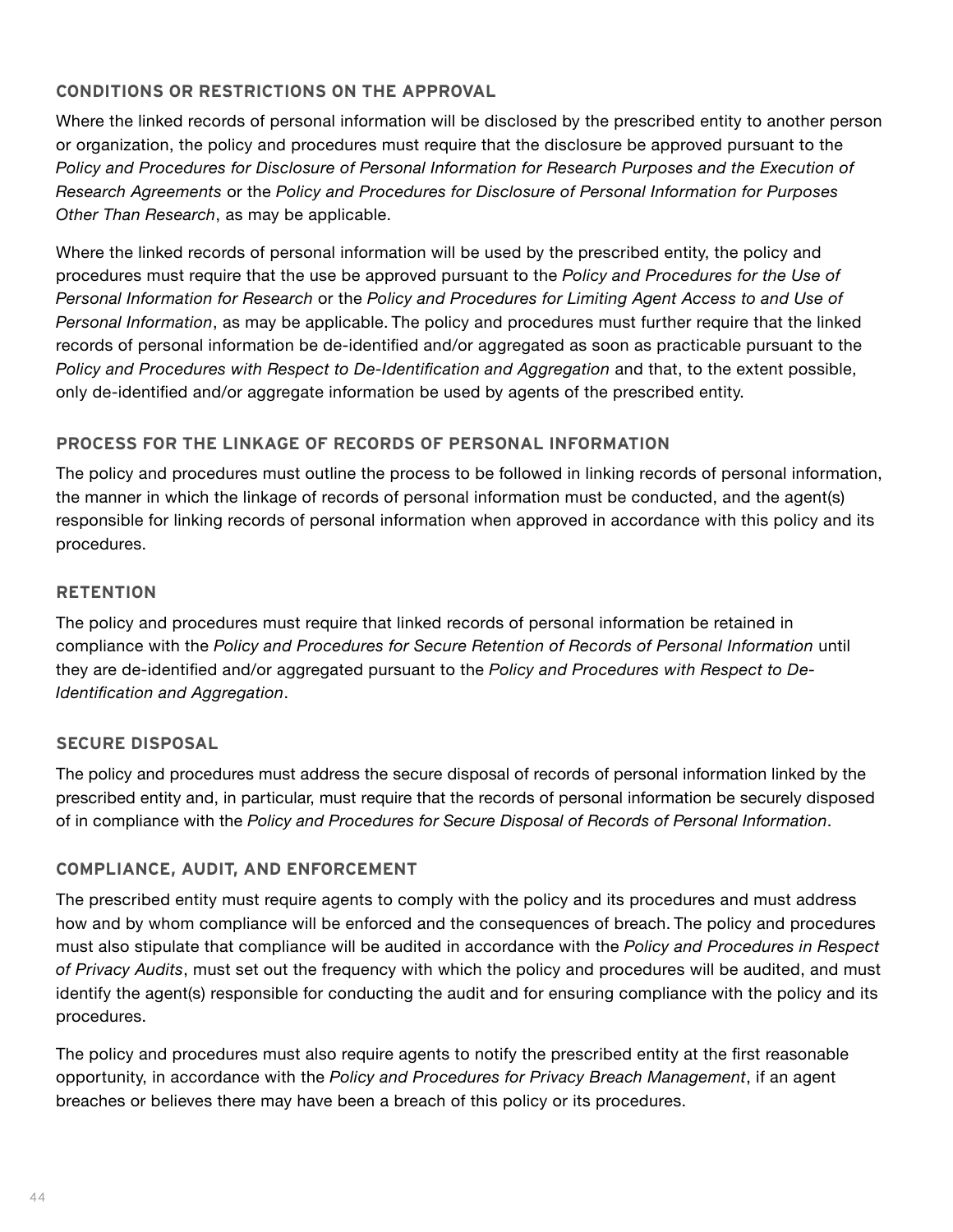#### <span id="page-46-0"></span>**TRACKING APPROVED LINKAGES OF RECORDS OF PERSONAL INFORMATION**

The policy and procedures must require that a log be maintained of the linkages of records of personal information approved by the prescribed entity and must identify the agent(s) responsible for maintaining such a log. We also recommend that the policy and procedures address where documentation related to the receipt, review, approval, or denial of requests to link records of personal information will be retained and the agent(s) responsible for retaining this documentation.

### 24. LOG OF APPROVED LINKAGES OF RECORDS OF PERSONAL INFORMATION

A prescribed entity must maintain a log of linkages of records of personal information approved by the prescribed entity. At a minimum, the log must include the name of the agent, person, or organization who requested the linkage; the date that the linkage of records of personal information was approved; and the nature of the records of personal information linked.

### 25. POLICY AND PROCEDURES WITH RESPECT TO DE-IDENTIFICATION AND AGGREGATION

A policy and procedures must be developed and implemented with respect to de-identification and aggregation. The policy and procedures must require that personal information not be used or disclosed if other information, namely de-identified and/or aggregate information, will serve the identified purpose.

The policy of the prescribed entity with respect to cell-sizes of less than five and the exceptions thereto must also be articulated. In articulating the policy with respect to cell-sizes of less than five, regard must be had to the restrictions related to cell-sizes of less than five contained in Agreements, Research Agreements, and written research plans pursuant to which the personal information was collected by the prescribed entity.

The policy and procedures must provide a definition of de-identified information and aggregate information. The definitions adopted and the policy of the prescribed entity with respect to cell-sizes of less than five shall have regard to, and must be consistent with, the meaning of "personal information" in *FIPPA*.

The information that must be removed, encrypted, and/or truncated in order to constitute de-identified information and the manner in which the information must be grouped, collapsed, or averaged in order to constitute aggregate information must also be identified. The policy and procedures shall also address the agent(s) responsible for de-identifying and/or aggregating information and the procedure to be followed in this regard.

Further, the policy and procedures must require de-identified and/or aggregate information, including information of cell-sizes of less than five, to be reviewed prior to use or disclosure in order to ensure that the information does not identify an individual and that it is not reasonably foreseeable in the circumstances that the information could be utilized, either alone or with other information, to identify an individual. The agent(s) responsible for conducting this review shall also be identified.

The process to be followed in reviewing the de-identified and/or aggregate information and the criteria to be used in assessing the risk of re-identification shall also be set out. In establishing the criteria to be used in assessing the risk of re-identification, the prescribed entity shall have regard to the type of identifying information available, including information that can be used to identify an individual directly (e.g., name, address) or indirectly (e.g., date-of-birth, postal code, gender).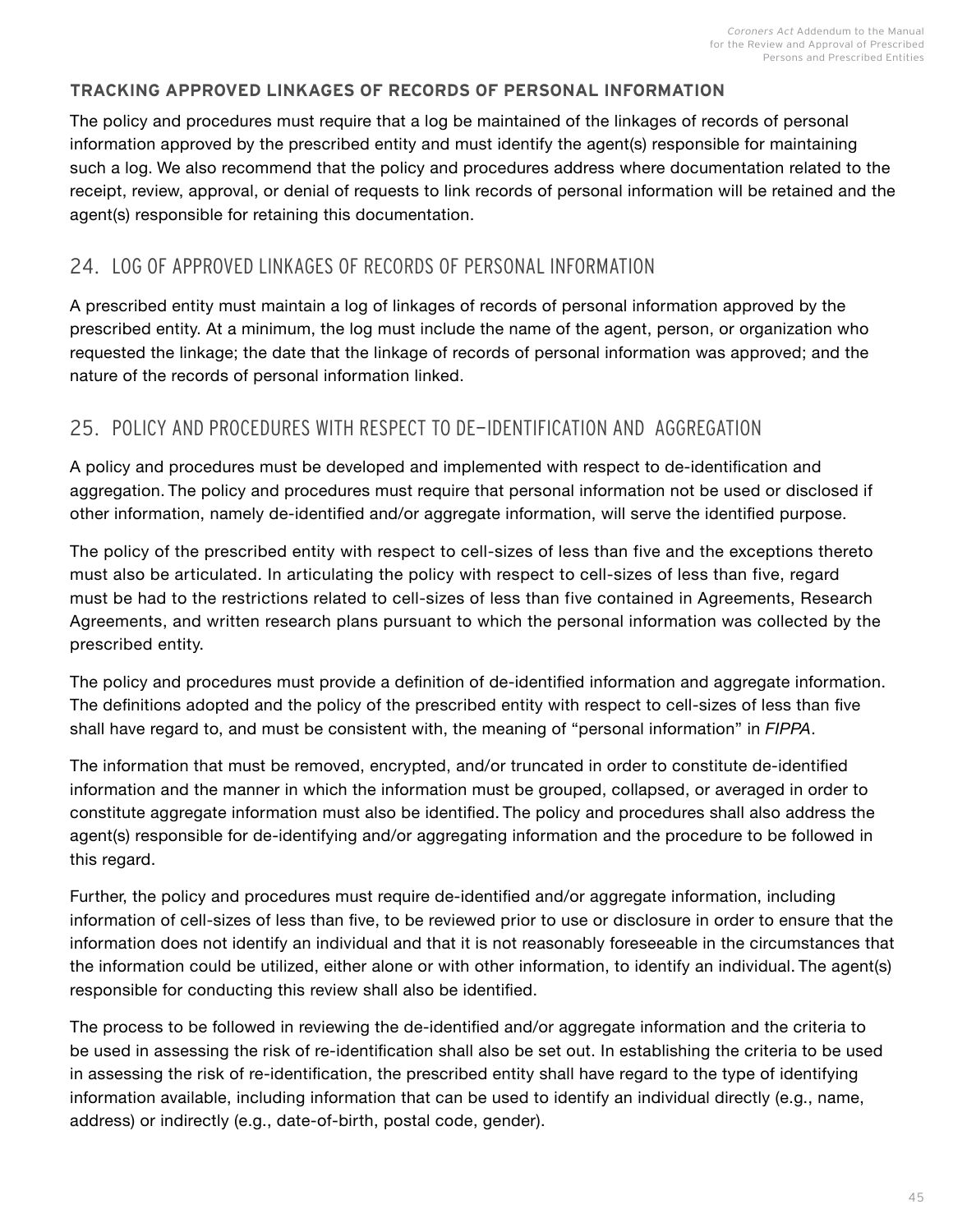<span id="page-47-0"></span>We recommend that the prescribed entity explore new tools that are being developed to assist in ensuring that the policy and procedures developed with respect to de-identification and aggregation are based on an assessment of the actual risk of re-identification.

The policy and procedures must also prohibit agents from using de-identified and/or aggregate information, including information in cell-sizes of less than five, to identify an individual. This includes attempting to decrypt information that is encrypted, attempting to identify an individual based on unencrypted information, and attempting to identify an individual based on prior knowledge. The policy and procedures must also identify the mechanisms implemented to ensure that the persons or organizations to whom de-identified and/or aggregate information is disclosed will not use the de-identified and/or aggregate information, either alone or with other information, to identify an individual.

The prescribed entity must require agents to comply with the policy and its procedures and must address how and by whom compliance will be enforced and the consequences of breach. The policy and procedures must also stipulate that compliance will be audited in accordance with the *Policy and Procedures in Respect of Privacy Audits*, must set out the frequency with which the policy and procedures will be audited, and must identify the agent(s) responsible for conducting the audit and for ensuring compliance with the policy and its procedures.

The policy and procedures must also require agents to notify the prescribed entity at the first reasonable opportunity, in accordance with the *Policy and Procedures for Privacy Breach Management*, if an agent breaches or believes there may have been a breach of this policy or its procedures.

## 26. PRIVACY IMPACT ASSESSMENT POLICY AND PROCEDURES

A policy and procedures must be developed and implemented to identify the circumstances in which privacy impact assessments are required to be conducted.

In identifying the circumstances in which privacy impact assessments are required to be conducted, we recommend that the policy and procedures ensure that prescribed entities conduct privacy impact assessments on existing and proposed data holdings involving personal information and whenever a new information system or a change to an existing information system, technology, or program involving personal information is contemplated.

If there are limited and specific circumstances in which privacy impact assessments are not required to be conducted on existing and proposed data holdings involving personal information and whenever a new information system or a change to an existing information system, technology, or program involving personal information is contemplated, these shall be outlined in the policy and procedures along with a rationale for why privacy impact assessments are not required. The policy and procedures must further identify the agent(s) responsible for making this determination and must require the determination and the reasons for the determination to be documented.

The policy and procedures must also address the timing of privacy impact assessments. With respect to proposed data holdings involving personal information and new or changes to existing information systems, technologies, or programs involving personal information, the policy and procedures must require that privacy impact assessments be conducted at the conceptual design stage and that they be reviewed and amended, if necessary, during the detailed design and implementation stage. With respect to existing data holdings involving personal information, the policy and procedures must require that a timetable be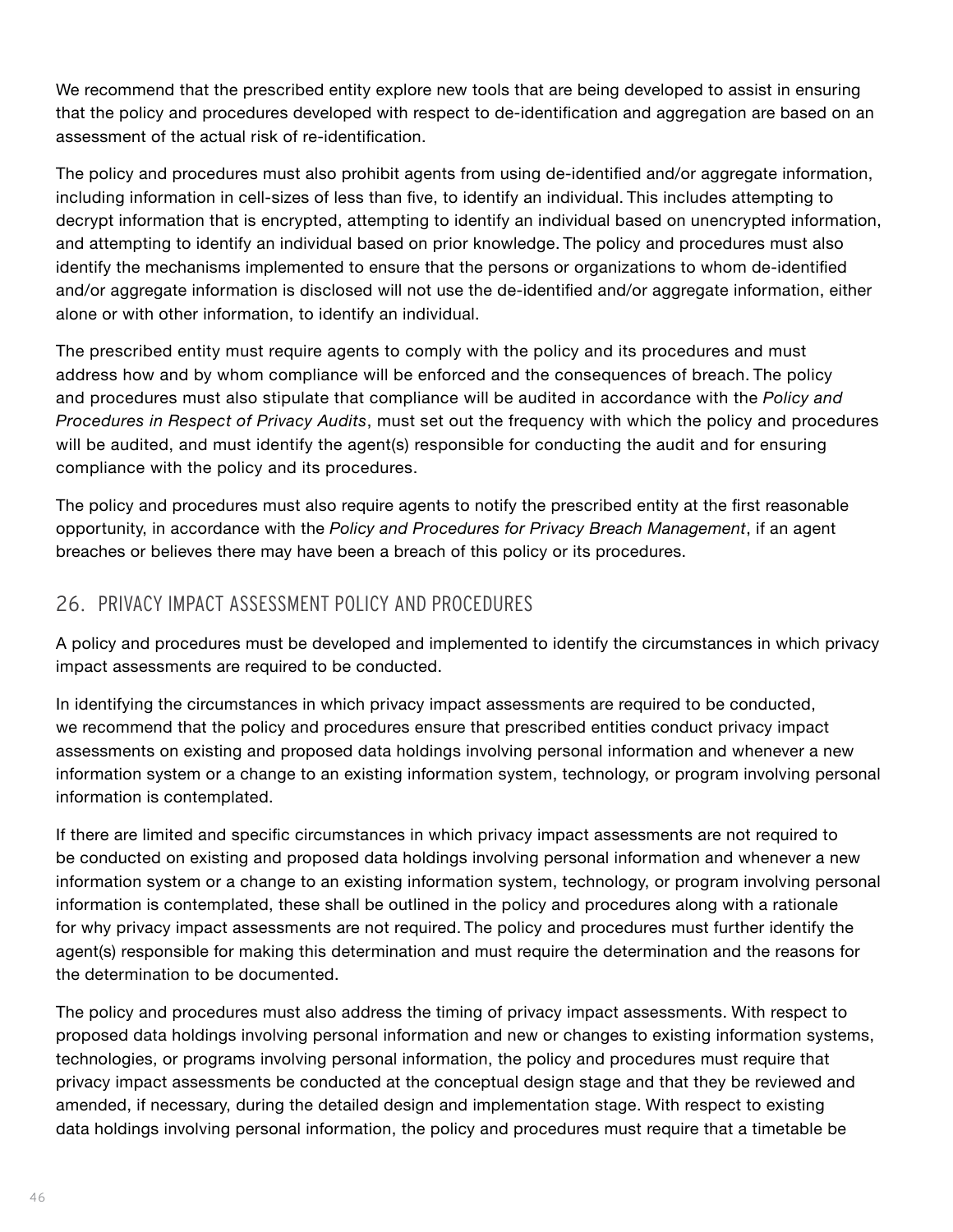developed to ensure privacy impact assessments are conducted, and the policy and procedures must identify the agent(s) responsible for developing the timetable.

Once privacy impact assessments have been completed, the policy and procedures shall require that they be reviewed on an ongoing basis in order to ensure that they continue to be accurate and continue to be consistent with the information practices of the prescribed entity. The policy and procedures must also identify the circumstances in which and the frequency with which privacy impact assessments are required to be reviewed.

The policy and procedures must also identify the agent(s) responsible and the process that must be followed in identifying when privacy impact assessments are required; in identifying when privacy impact assessments are required to be reviewed in accordance with the policy and procedures; in ensuring that privacy impact assessments are conducted and completed; and in ensuring that privacy impact assessments are reviewed and amended, if necessary. The role of agent(s) that have been delegated day-today authority to manage the privacy program and the security program shall also be identified in respect of privacy impact assessments.

The policy and procedures must also stipulate the required content of privacy impact assessments. At a minimum, the privacy impact assessments must be required to describe:

- the data holding, information system, technology, or program at issue;
- the nature and type of personal information collected, used, or disclosed or that is proposed to be collected, used, or disclosed;
- the sources of the personal information;
- the specific purposes for which the personal information is collected, used, or disclosed or is proposed to be collected, used, or disclosed;
- the reason that the personal information is required for the purposes identified;
- the flows of the personal information;
- the statutory authority for each collection, use, and disclosure of personal information identified;
- the limitations imposed on the collection, use, and disclosure of the personal information;
- whether or not the personal information is or will be linked to other information;
- the retention period for the records of personal information;
- the secure manner in which the records of personal information are or will be retained, transferred, and disposed of;
- the functionality for logging access, use, modification, and disclosure of the personal information and the functionality to audit logs for unauthorized use or disclosure;
- the risks to the privacy of individuals whose personal information is or will be part of the data holding, information system, technology, or program and an assessment of the risks;
- recommendations to address and eliminate or reduce the privacy risks identified; and
- the administrative, technical, and physical safeguards implemented or proposed to be implemented to protect the personal information.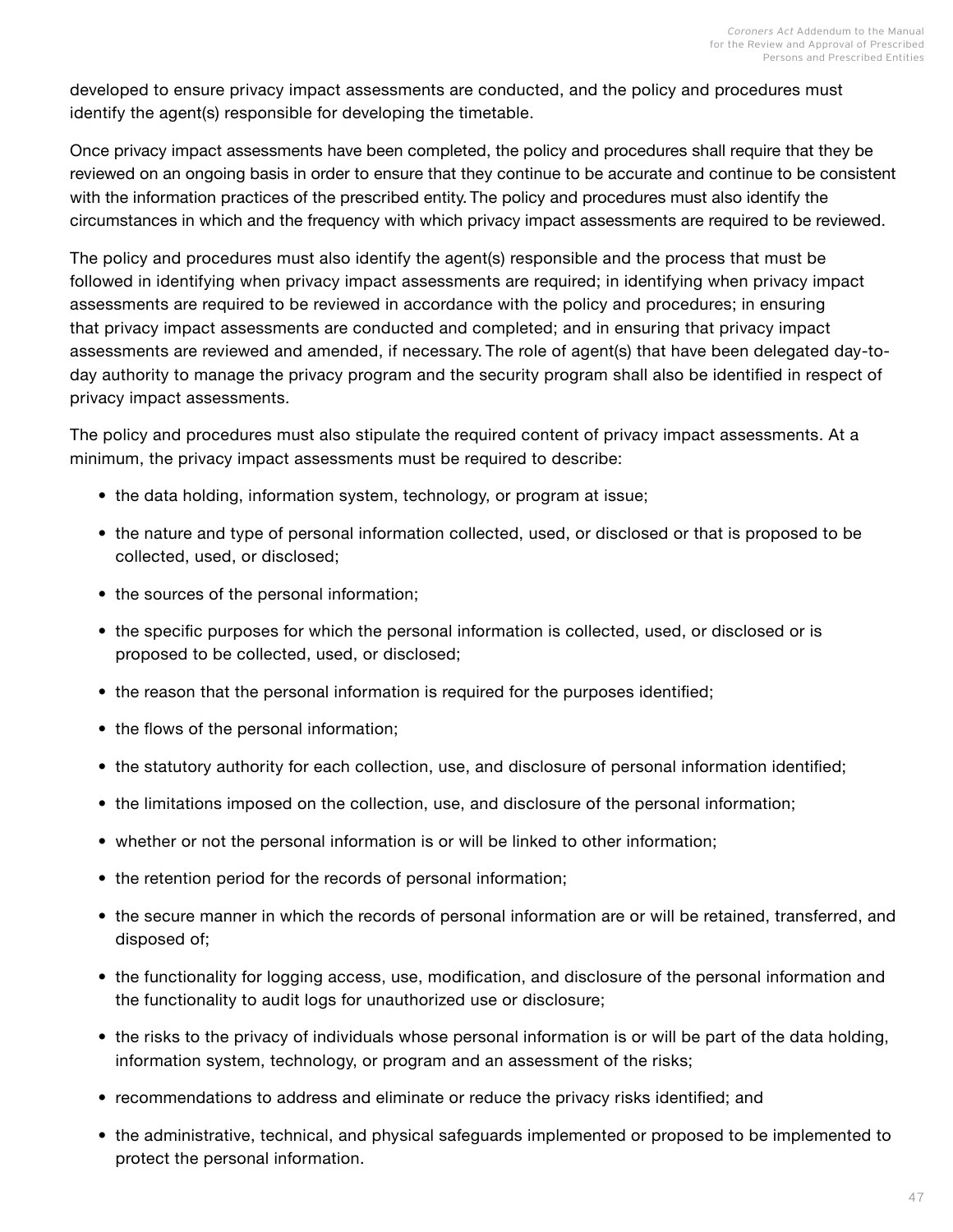<span id="page-49-0"></span>The process for addressing the recommendations arising from privacy impact assessments, including the agent(s) responsible for assigning other agent(s) to address the recommendations, for establishing timelines to address the recommendations, for addressing the recommendations, and for monitoring and ensuring the implementation of the recommendations, is also required to be outlined.

The policy and procedures must require that a log be maintained of privacy impact assessments that have been completed; that have been undertaken but that have not been completed; and that have not been undertaken. The policy and procedures must also identify the agent(s) responsible for maintaining such a log.

The prescribed entity must require agents to comply with the policy and its procedures and must address how and by whom compliance will be enforced and the consequences of breach. The policy and procedures must also stipulate that compliance will be audited in accordance with the *Policy and Procedures in Respect of Privacy Audits*, must set out the frequency with which the policy and procedures will be audited, and must identify the agent(s) responsible for conducting the audit and for ensuring compliance with the policy and its procedures.

The policy and procedures must also require agents to notify the prescribed entity at the first reasonable opportunity, in accordance with the *Policy and Procedures for Privacy Breach Management*, if an agent breaches or believes there may have been a breach of this policy or its procedures.

In developing the policy and procedures, we recommend that regard be had to the various guidelines produced by the IPC and available at **[www.ipc.on.ca](http://www.ipc.on.ca)**.

### 27. LOG OF PRIVACY IMPACT ASSESSMENTS

A prescribed entity shall maintain a log of privacy impact assessments that have been completed and of privacy impact assessments that have been undertaken but that have not been completed. The log shall describe the data holding, information system, technology, or program involving personal information that is at issue; the date that the privacy impact assessment was completed or is expected to be completed; the agent(s) responsible for completing or ensuring the completion of the privacy impact assessment; the recommendations arising from the privacy impact assessment; the agent(s) responsible for addressing each recommendation, the date that each recommendation was or is expected to be addressed; and the manner in which each recommendation was or is expected to be addressed.

A prescribed entity shall also maintain a log of data holdings involving personal information and of new or changes to existing information systems, technologies, or programs involving personal information for which privacy impact assessments have not been undertaken. For each such data holding, information system, technology, or program, the log shall either set out the reason that a privacy impact assessment will not be undertaken and the agent(s) responsible for making this determination or set out the date that the privacy impact assessment is expected to be completed and the agent(s) responsible for completing or ensuring the completion of the privacy impact assessment.

## 28. POLICY AND PROCEDURES IN RESPECT OF PRIVACY AUDITS

A policy and procedures must be developed and implemented that sets out the types of privacy audits that are required to be conducted. At a minimum, the audits required to be conducted shall include audits to assess compliance with the privacy policies and procedures implemented by the prescribed entity and audits of the agent(s) permitted to access and use personal information pursuant to the *Policy and Procedures for Limiting Agent Access to and Use of Personal Information*.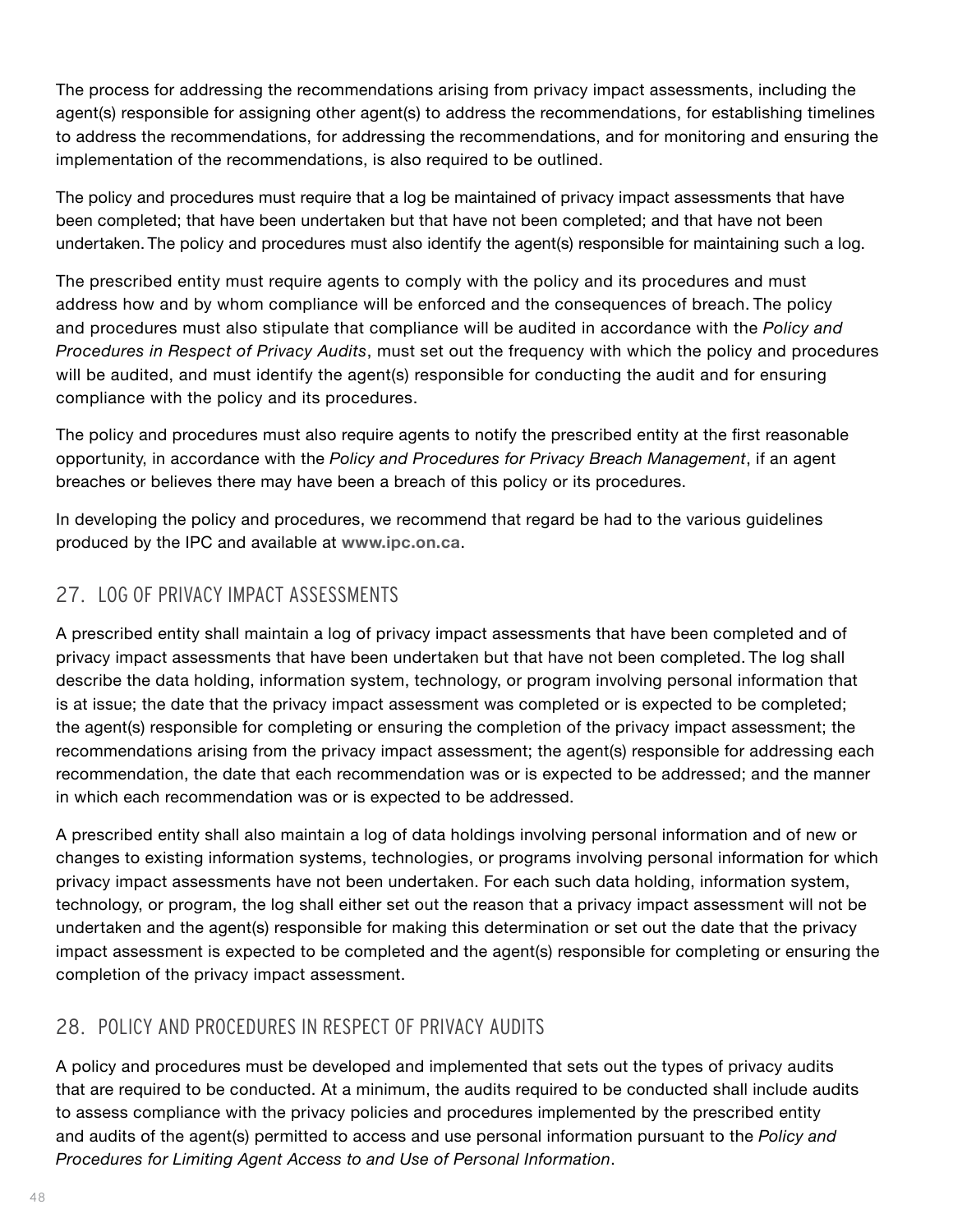With respect to each privacy audit that is required to be conducted, the policy and procedures must set out the purposes of the privacy audit; the nature and scope of the privacy audit (i.e. document reviews, interviews, site visits, inspections); the agent(s) responsible for conducting the privacy audit; and the frequency with which and the circumstances in which each privacy audit is required to be conducted. In this regard, the policy and procedures shall require a privacy audit schedule to be developed and shall identify the agent(s) responsible for developing the privacy audit schedule.

For each type of privacy audit that is required to be conducted, the policy and procedures shall also set out the process to be followed in conducting the audit. This is to include the criteria that must be considered in selecting the subject matter of the audit and whether or not notification will be provided of the audit, and if so, the nature and content of the notification and to whom the notification must be provided. The policy and procedures must further discuss the documentation that must be completed, provided, and/or executed in undertaking each privacy audit; the agent(s) responsible for completing, providing, and/or executing the documentation; the agent(s) to whom this documentation must be provided; and the required content of the documentation.

The role of agent(s) that have been delegated day-to-day authority to manage the privacy program and the security program shall also be identified.

The policy and procedures shall also set out the process that must be followed in addressing the recommendations arising from privacy audits, including the agent(s) responsible for assigning other agent(s) to address the recommendations, for establishing timelines to address the recommendations, for addressing the recommendations, and for monitoring and ensuring the implementation of the recommendations.

The policy and procedures must also set out the nature of the documentation that must be completed, provided, and/or executed at the conclusion of the privacy audit, including the agent(s) responsible for completing, providing, and/or executing the documentation, the agent(s) to whom the documentation must be provided, and the required content of the documentation.

The policy and procedures must also address the manner and format in which the findings of privacy audits, including the recommendations arising from the privacy audits and the status of addressing the recommendations, are communicated. This shall include a discussion of the agent(s) responsible for communicating the findings of the privacy audit; the mechanism and format for communicating the findings of the privacy audit; the time frame within which the findings of the privacy audit must be communicated; and to whom the findings of the privacy audit will be communicated, including the Chief Executive Officer or the Executive Director.

The policy and procedures must further require that a log be maintained of privacy audits and must identify the agent(s) responsible for maintaining the log and for tracking that the recommendations arising from the privacy audits are addressed within the identified time frame. They should further address where documentation related to privacy audits will be retained and the agent(s) responsible for retaining this documentation.

The policy and procedures must also require the agent(s) responsible for conducting the privacy audit to notify the prescribed entity, at the first reasonable opportunity, of a privacy breach or suspected privacy breach in accordance with the *Policy and Procedures for Privacy Breach Management* and of an information security breach or suspected information security breach in accordance with the *Policy and Procedures for Information Security Breach Management*.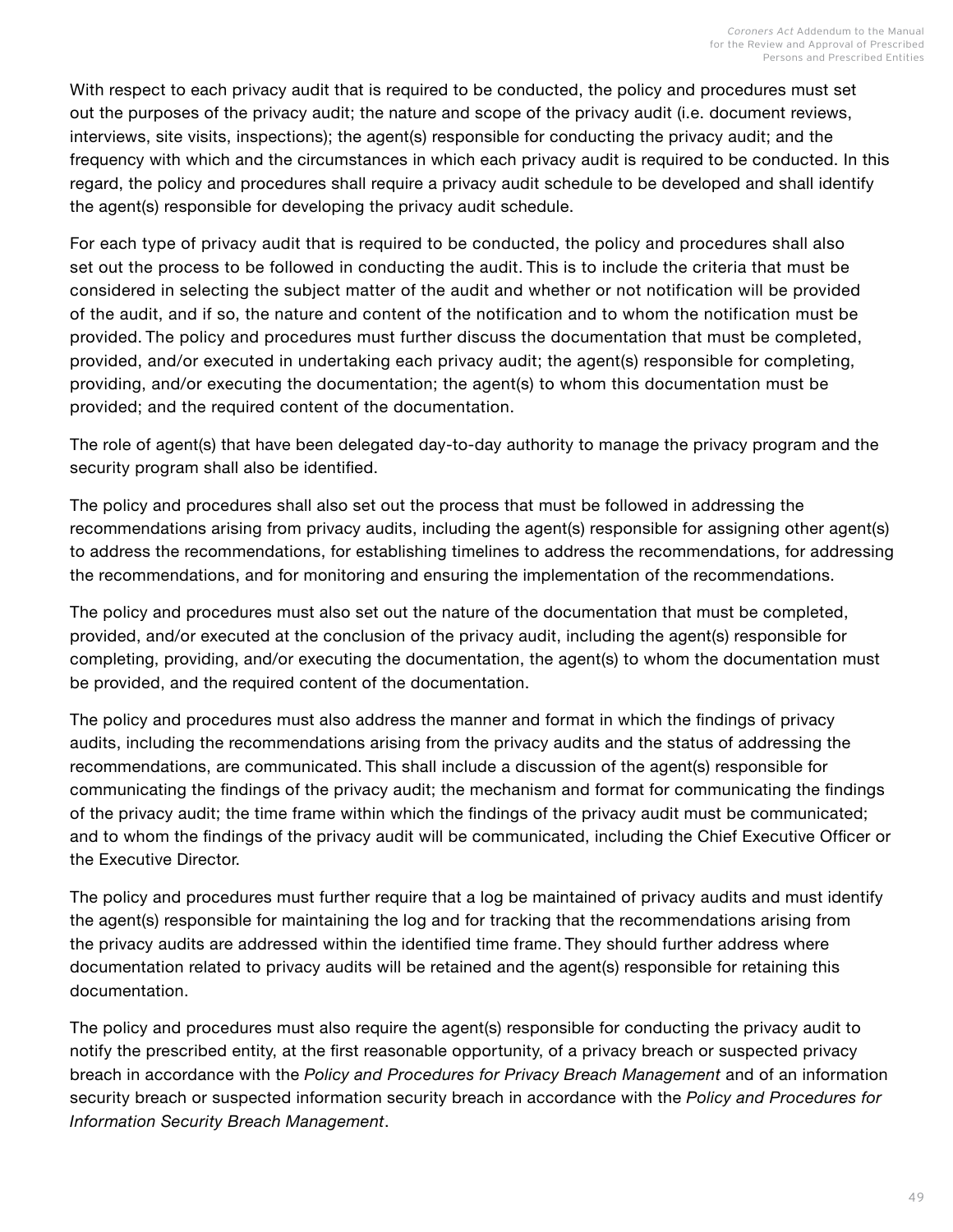## <span id="page-51-0"></span>29. LOG OF PRIVACY AUDITS

A prescribed entity shall maintain a log of privacy audits that have been completed. The log shall set out the nature and type of the privacy audit conducted; the date that the privacy audit was completed; the agent(s) responsible for completing the privacy audit; the recommendations arising from the privacy audit; the agent(s) responsible for addressing each recommendation; the date that each recommendation was or is expected to be addressed; and the manner in which each recommendation was or is expected to be addressed.

## 30. POLICY AND PROCEDURES FOR PRIVACY BREACH MANAGEMENT

A policy and procedures must be developed and implemented to address the identification, reporting, containment, notification, investigation, and remediation of privacy breaches.

The policy and procedures must provide a definition of the term "privacy breach." At a minimum, a privacy breach shall be defined to include:

- the collection, use, and disclosure of personal information that is not in compliance with the *Coroners Act* or its regulation;
- a contravention of the privacy policies and procedures implemented by the prescribed entity;
- a contravention of an Agreement, Research Agreement, Confidentiality Agreement, and an Agreement with a Third Party Service Provider retained by the prescribed entity; and
- circumstances where personal information is stolen, lost, or subject to unauthorized use or disclosure or where records of personal information are subject to unauthorized copying, modification, or disposal.

The policy and procedures shall impose a mandatory requirement on agents to notify the prescribed entity of a privacy breach or suspected privacy breach.

In this regard, the policy and procedures shall identify the agent(s) who must be notified of the privacy breach or suspected privacy breach and shall provide contact information for the agent(s) who must be notified. The policy and procedures shall further stipulate the time frame within which notification must be provided, whether the notification must be provided verbally and/or in writing, and the nature of the information that must be provided upon notification. The policy and procedures shall also address the documentation that must be completed, provided, and/or executed with respect to notification; the agent(s) responsible for completing, providing, and/or executing the documentation; the agent(s) to whom this documentation must be provided; and the required content of the documentation.

Upon notification, the policy and procedures shall require a determination to be made of whether a privacy breach has in fact occurred and if so, what, if any, personal information has been breached. The agent(s) responsible for making this determination must also be identified.

The policy and procedures must further address when senior management, including the Chief Executive Officer or the Executive Director, will be notified. This shall include a discussion of the agent(s) responsible for notifying senior management; the time frame within which notification must be provided; the manner in which this notification must be provided; and the nature of the information that must be provided to senior management upon notification.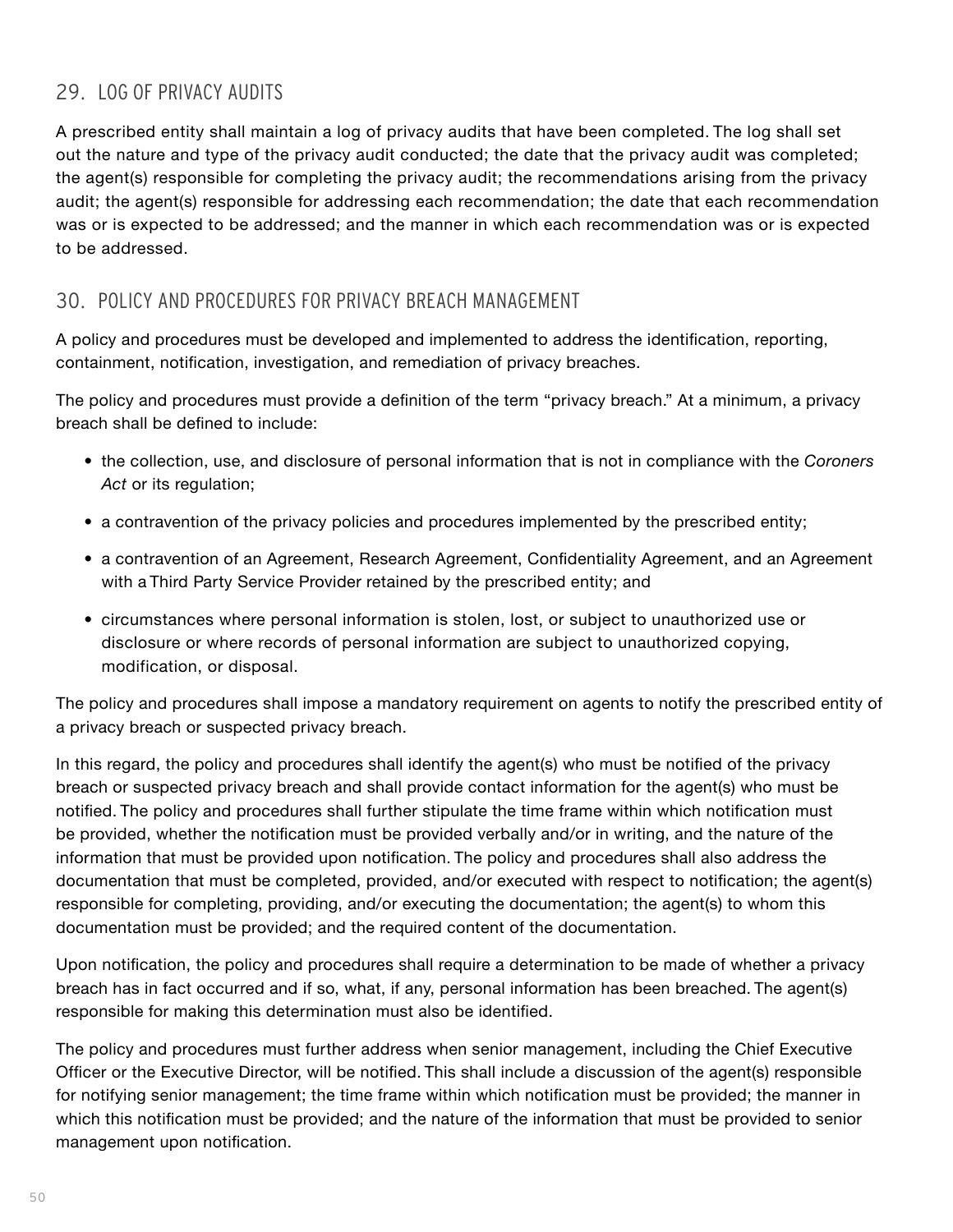The policy and procedures shall also require that containment be initiated immediately and shall identify the agent(s) responsible for containment and the procedure that must be followed in this regard, including any documentation that must be completed, provided, and/or executed by the agent(s) responsible for containing the breach and the required content of the documentation.

In undertaking containment, the policy and procedures must ensure that reasonable steps are taken in the circumstances to protect personal information from further theft, loss, or unauthorized use or disclosure and to protect records of personal information from further unauthorized copying, modification, or disposal. At a minimum, these steps shall include ensuring that no copies of the records of personal information have been made and ensuring that the records of personal information are either retrieved or disposed of in a secure manner. Where the records of personal information are securely disposed of, written confirmation should be obtained related to the date, time, and method of secure disposal. These steps shall also include ensuring that additional privacy breaches cannot occur through the same means and determining whether the privacy breach would allow unauthorized access to any other information and, if necessary, taking further action to prevent additional privacy breaches.

The agent(s) responsible and the process to be followed in reviewing the containment measures implemented and determining whether the privacy breach has been effectively contained or whether further containment measures are necessary, must be identified in the policy and procedures. The policy and procedures shall also address the documentation that must be completed, provided, and/or executed by the agent(s) responsible for reviewing the containment measures; the agent(s) to whom this documentation must be provided; and the required content of the documentation.

The policy and procedures must require the Chief Coroner or other person or organization that disclosed the personal information to the prescribed entity to be notified immediately whenever personal information that they provided is or is believed to be stolen, lost, or accessed by unauthorized persons and whenever required pursuant to the agreement with the Chief Coroner or other person or organization.

In particular, the policy and procedures shall set out the agent(s) responsible for notifying the Chief Coroner or other person or organization, the format of the notification, and the nature of the information that must be provided upon notification. At a minimum, the policy and procedures must require the Chief Coroner or other person or organization to be advised of the extent of the privacy breach, the nature of the personal information at issue, the measures implemented to contain the privacy breach, and further actions that will be undertaken with respect to the privacy breach, including investigation and remediation. As a secondary collector of personal information, a prescribed entity should not directly notify the individual to whom the personal information relates of a privacy breach. The required notification shall be provided by the Chief Coroner, if applicable.

The policy and procedures shall also set out whether any other persons or organizations must be notified of the privacy breach and shall set out the agent(s) responsible for notifying these other persons or organizations, the format of the notification, the nature of the information that must be provided upon notification, and the time frame for notification.

The policy and procedures must further identify the agent(s) responsible for investigating the privacy breach, the nature and scope of the investigation (i.e. document reviews, interviews, site visits, inspections), and the process that must be followed in investigating the privacy breach. This shall include a discussion of the documentation that must be completed, provided, and/or executed in undertaking the investigation; the agent(s) responsible for completing, providing, and/or executing the documentation; the agent(s) to whom this documentation must be provided; and the required content of the documentation. The role of agent(s)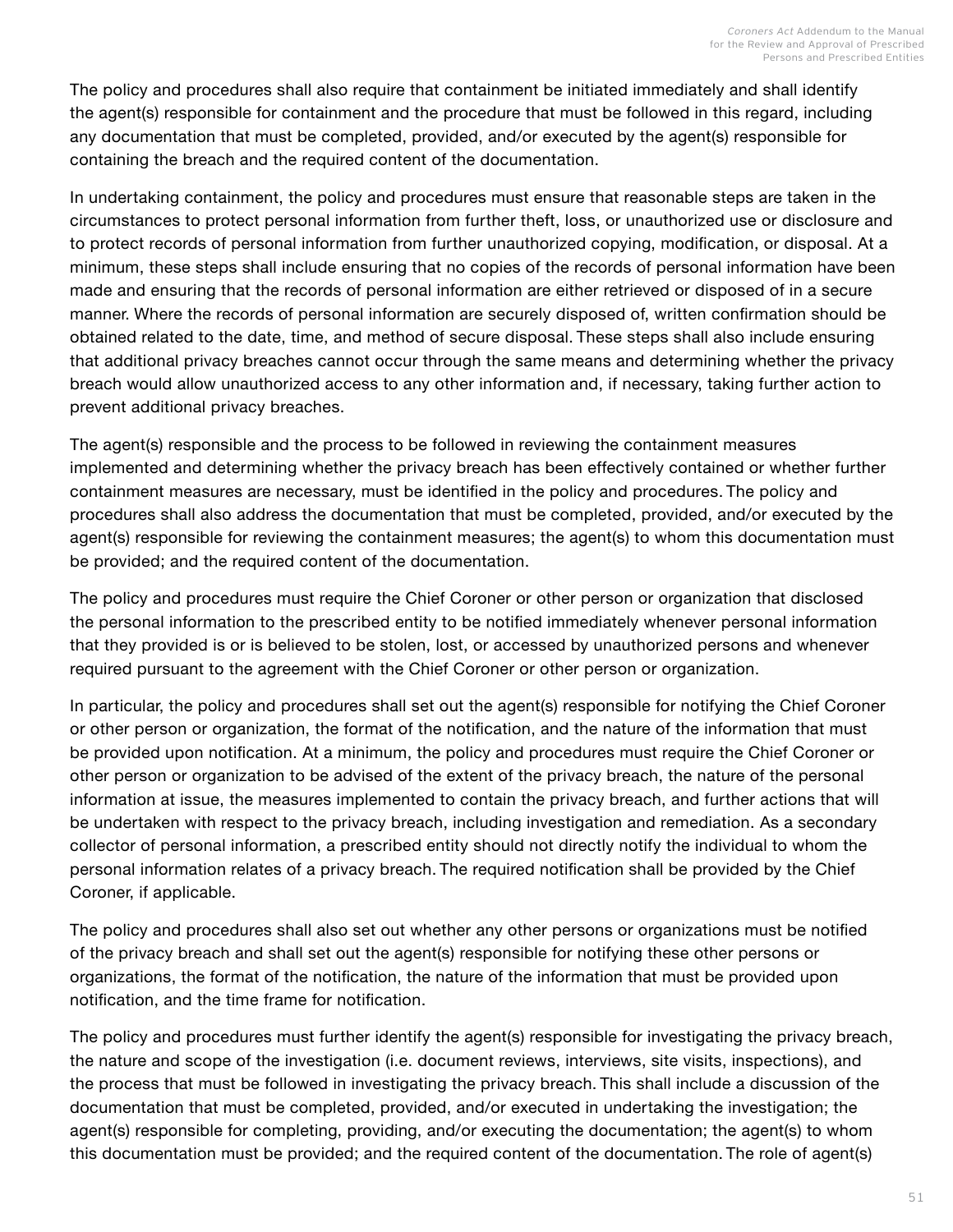that have been delegated day-to-day authority to manage the privacy program and the security program shall also be identified.

The policy and procedures shall also identify the agent(s) responsible for assigning other agent(s) to address the recommendations; for establishing timelines to address the recommendations; for addressing the recommendations; and for monitoring and ensuring that the recommendations are implemented within the stated timelines. The policy and procedures shall also set out the nature of the documentation that must be completed, provided, and/or executed at the conclusion of the investigation of the privacy breach, including the agent(s) responsible for completing, providing, and/or executing the documentation; the agent(s) to whom the documentation must be provided; and the required content of the documentation.

The policy and procedures must also address the manner and format in which the findings of the investigation of the privacy breach, including the recommendations arising from the investigation and the status of implementation of the recommendations, are communicated. This shall include a discussion of the agent(s) responsible for communicating the findings of the investigation; the mechanism and format for communicating the findings of the investigation; the time frame within which the findings of the investigation must be communicated; and to whom the findings of the investigation must be communicated, including the Chief Executive Officer or the Executive Director.

In addition, the policy and procedures shall address whether the process to be followed in identifying, reporting, containing, notifying, investigating, and remediating a privacy breach is different where the breach is both a privacy breach or suspected privacy breach, as well as an information security breach or suspected information security breach.

Further, the policy and procedures must require that a log be maintained of privacy breaches and must identify the agent(s) responsible for maintaining the log and for tracking that the recommendations arising from the investigation of privacy breaches are addressed within the identified timelines. They should further address where documentation related to the identification, reporting, containment, notification, investigation, and remediation of privacy breaches will be retained and the agent(s) responsible for retaining this documentation.

In addition, the policy and procedures must address the process to be followed by the prescribed entity when a researcher to whom the prescribed entity disclosed personal information under section 5 of the regulation notifies the prescribed entity of a breach under section  $5(1)(g)(vi)$  of the regulation.

The policy and procedures must require the prescribed entity to notify the Chief Coroner immediately, in writing, as required by section 5(2) of the regulation. In particular, the policy and procedures shall set out the agent(s) responsible for notifying the Chief Coroner, the format of the notification and the nature of the information that must be provided upon notification. At a minimum, the policy and procedures must require the Chief Coroner to be advised of the extent of the privacy breach, the nature of the personal information at issue, the measures implemented to contain the privacy breach, and further actions that will be undertaken with respect to the privacy breach, including investigation and remediation.

The prescribed entity must require agents to comply with the policy and its procedures and must address how and by whom compliance will be enforced and the consequences of breach. The policy and procedures must also stipulate that compliance will be audited in accordance with the *Policy and Procedures in Respect of Privacy Audits*, must set out the frequency with which the policy and procedures will be audited, and must identify the agent(s) responsible for conducting the audit and for ensuring compliance with the policy and its procedures.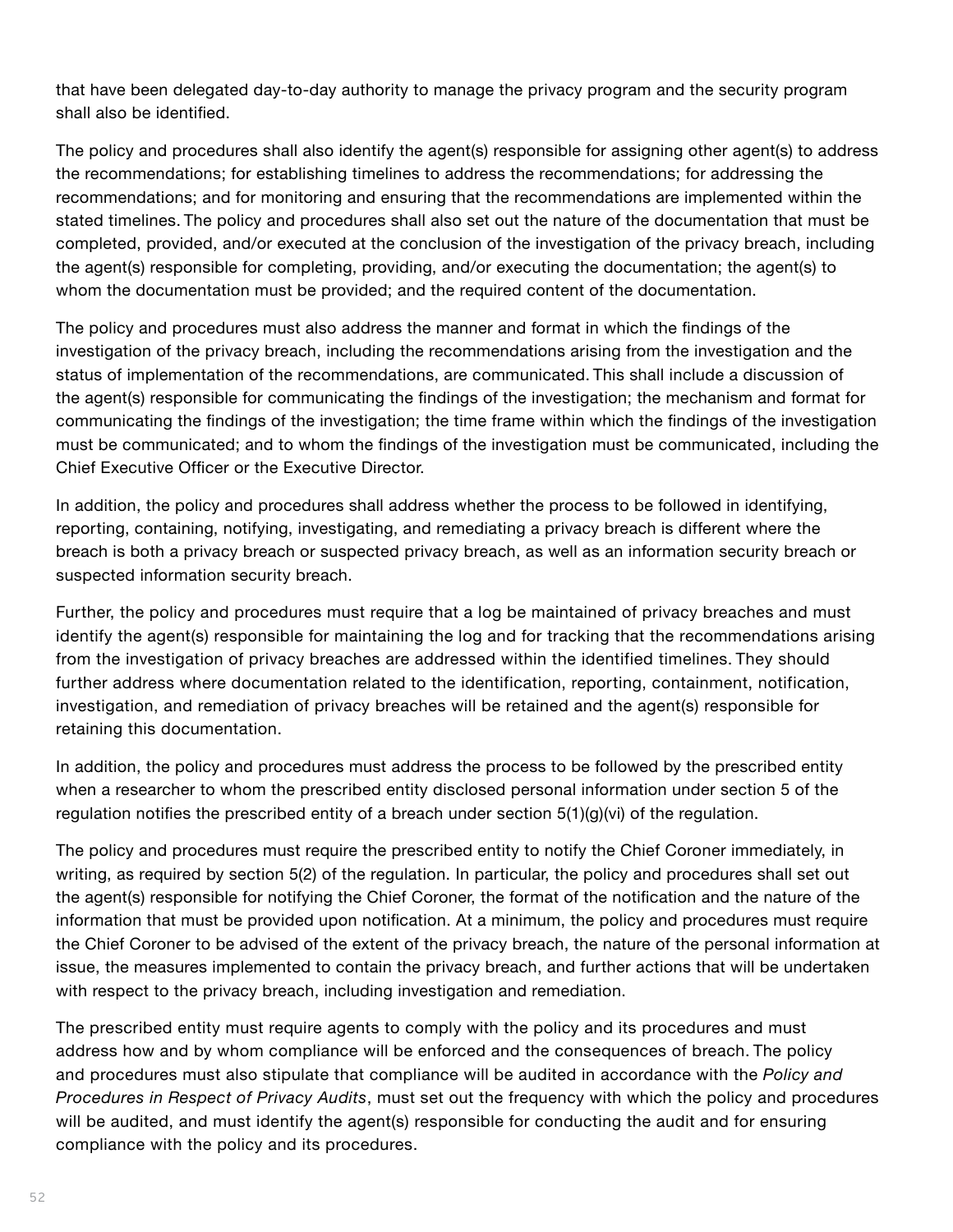<span id="page-54-0"></span>In developing the policy and procedures, we recommend that the prescribed entity have regard to the various guidelines produced by the IPC and available at **[www.ipc.on.ca](http://www.ipc.on.ca)**.

## 31. LOG OF PRIVACY BREACHES

A prescribed entity shall maintain a log of privacy breaches setting out:

- the date of the privacy breach;
- the date that the privacy breach was identified or suspected;
- whether the privacy breach was internal or external;
- the nature of the personal information that was the subject matter of the privacy breach and the nature and extent of the privacy breach;
- the date that the privacy breach was contained and the nature of the containment measures;
- the date that the Chief Coroner that disclosed the personal information to the prescribed entity was notified;
- the date that the investigation of the privacy breach was completed;
- the agent(s) responsible for conducting the investigation;
- the recommendations arising from the investigation;
- the agent(s) responsible for addressing each recommendation;
- the date each recommendation was or is expected to be addressed; and
- the manner in which each recommendation was or is expected to be addressed.

### 32. POLICY AND PROCEDURES FOR PRIVACY COMPLAINTS

A policy and procedures must be developed and implemented to address the process to be followed in receiving, documenting, tracking, investigating, remediating, and responding to privacy complaints. A definition of the term "privacy complaint" shall be provided that, at a minimum, includes concerns or complaints relating to the privacy policies and procedures implemented by the prescribed entity and relating to the compliance of the prescribed entity with the *Coroners Act* and its regulation.

The information that must be communicated to the public relating to the manner in which, to whom and where individuals may direct privacy concerns or complaints shall also be identified. At a minimum, the name and/or title, mailing address, and contact information of the agent(s) to whom concerns or complaints may be directed and information related to the manner in which and format in which privacy concerns or complaints may be directed to the prescribed entity should be made publicly available. We also recommend that individuals be advised that they may make a complaint to the IPC and be provided with the IPC's mailing address and contact information.

The policy and procedures must further establish the process to be followed in receiving privacy complaints. This shall include any documentation that must be completed, provided, and/or executed by the individual making the privacy complaint; the agent(s) responsible for receiving the privacy complaint; the required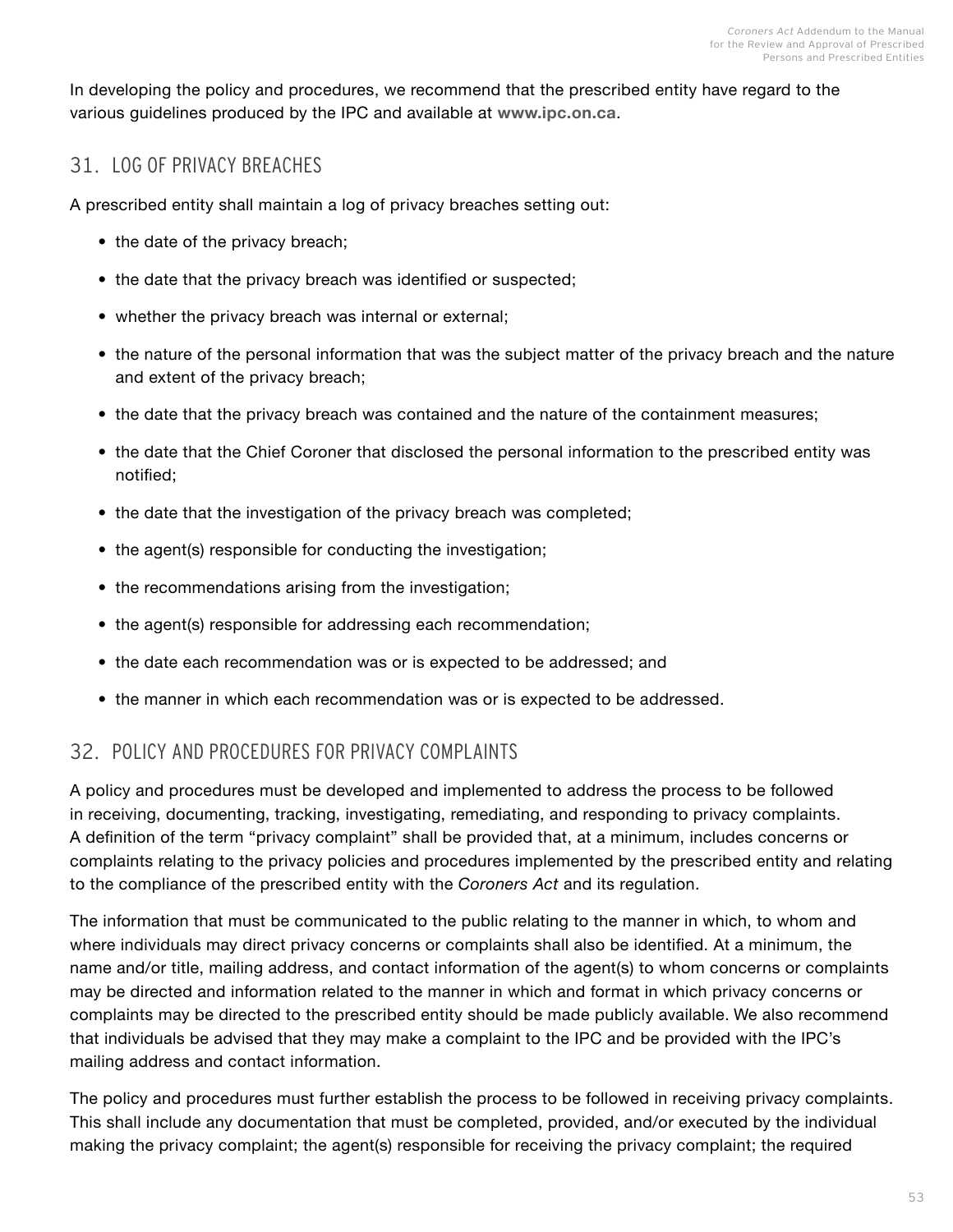content of the documentation, if any; and the nature of the information to be requested from the individual making the privacy complaint.

Upon receipt of a privacy complaint, the policy and procedures shall require a determination to be made of whether or not the privacy complaint will be investigated. In this regard, the policy and procedures shall identify the agent(s) responsible for making this determination, the time frame within which this determination must be made, and the process that must be followed and the criteria that must be used in making the determination, including any documentation that must be completed, provided, and/or executed and the required content of the documentation.

In the event that it is determined that an investigation will not be undertaken, the policy and procedures must require that a letter be provided to the individual making the privacy complaint acknowledging receipt of the privacy complaint; providing a response to the privacy complaint; advising that an investigation of the privacy complaint will not be undertaken; advising the individual that he or she may make a complaint to the IPC; and providing the IPC's contact information.

In the event that it is determined that an investigation will be undertaken, the policy and procedures must require that a letter be provided to the individual making the privacy complaint acknowledging receipt of the privacy complaint; advising that an investigation of the privacy complaint will be undertaken; explaining the privacy complaint investigation procedure; indicating whether the individual will be contacted for further information concerning the privacy complaint; setting out the projected time frame for completion of the investigation; and identifying the nature of the documentation that will be provided to the individual following the investigation.

The policy and procedures must identify the agent(s) responsible for sending the above noted letters to the individuals making privacy complaints and the time frame within which the letters will be sent to the individuals.

Where an investigation of a privacy complaint will be undertaken, the policy and procedures must identify the agent(s) responsible for investigating the privacy complaint, the nature and scope of the investigation (e.g., document reviews, interviews, site visits, inspections), and the process that must be followed in investigating the privacy complaint. This shall include a discussion of the documentation that must be completed, provided, and/or executed in undertaking the investigation; the agent(s) responsible for completing, providing, and/or executing the documentation; the agent(s) to whom this documentation must be provided; and the required content of the documentation.

The role of the agent(s) that have been delegated day-to-day authority to manage the privacy program and the security program shall also be identified in the policy and procedures.

The process for addressing the recommendations arising from the investigation of privacy complaints and the agent(s) responsible for assigning other agent(s) to address the recommendations, for establishing timelines to address the recommendations, and for monitoring and ensuring the implementation of the recommendations shall also be addressed in the policy and procedures. The policy and procedures must also set out the nature of the documentation that will be completed, provided, and/or executed at the conclusion of the investigation of the privacy complaint, including the agent(s) responsible for completing, preparing, and/or executing the documentation; the agent(s) to whom the documentation must be provided; and the required content of the documentation.

The policy and procedures must also address the manner and format in which the findings of the investigation of the privacy complaint, including recommendations arising from the investigation and the status of implementation of the recommendations, are communicated. This shall include a discussion of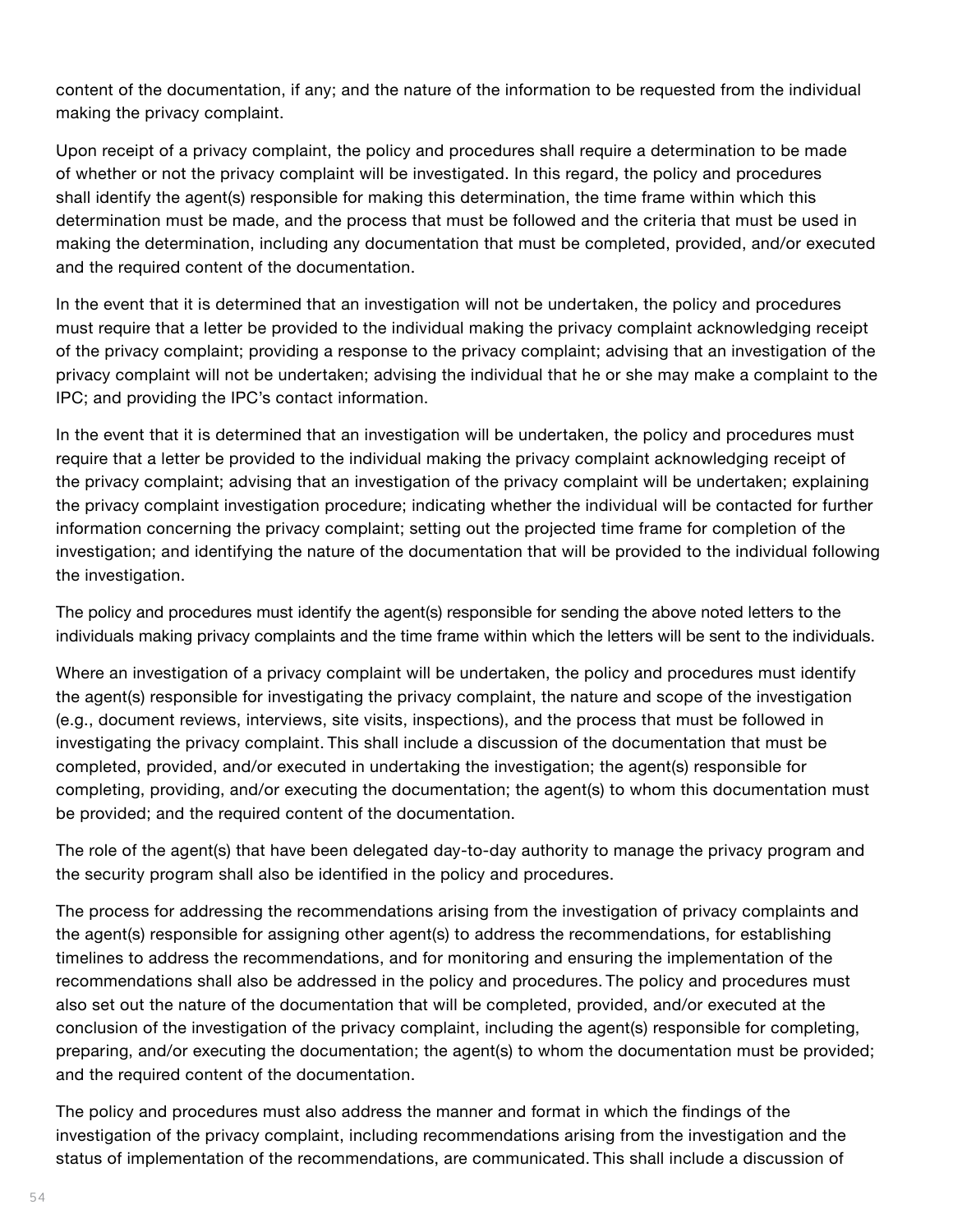<span id="page-56-0"></span>the agent(s) responsible for communicating the findings of the investigation; the mechanism and format for communicating the findings of the investigation; the time frame within which the findings of the investigation must be communicated; and to whom the findings must be communicated, including the Chief Executive Officer or the Executive Director.

The policy and procedures shall further require the individual making the privacy complaint to be notified, in writing, of the nature and findings of the investigation and of the measures taken, if any, in response to the privacy complaint. The individual making the privacy complaint shall also be advised that he or she may make a complaint to the IPC. The IPC's contact information shall also be provided. The agent(s) responsible for providing the written notification to the individual making the privacy complaint and the time frame within which the written notification must be provided, shall also be addressed.

The policy and procedures should also require that the Chief Coroner be notified of privacy complaints and the results of the investigation of privacy complaints. They should also address the manner by which, the format in which, and the time frame within which the notification must be provided and the agent(s) responsible for providing the notification.

Further, the policy and procedures must require that a log be maintained of privacy complaints and must identify the agent(s) responsible for maintaining the log and for tracking whether the recommendations arising from the investigation of privacy complaints are addressed within the identified timelines. They should further address where documentation related to the receipt, investigation, notification, and remediation of privacy complaints will be retained and the agent(s) responsible for retaining this documentation.

The prescribed entity must require agents to comply with the policy and its procedures and must address how and by whom compliance will be enforced and the consequences of breach. The policy and procedures must also stipulate that compliance will be audited in accordance with the *Policy and Procedures in Respect of Privacy Audits,* must set out the frequency with which the policy and procedures will be audited, and must identify the agent(s) responsible for conducting the audit and for ensuring compliance with the policy and its procedures. The relationship between this policy and its procedures and the *Policy and Procedures for Privacy Breach Management* shall also be addressed.

This policy and its associated procedures may either be a stand-alone document or may be combined with the *Policy and Procedures for Privacy Inquiries*.

## 33. LOG OF PRIVACY COMPLAINTS

A prescribed entity shall maintain a log of privacy complaints received that, at a minimum, sets out:

- the date that the privacy complaint was received and the nature of the privacy complaint;
- the determination as to whether or not the privacy complaint will be investigated and the date that the determination was made;
- the date that the individual making the complaint was advised that the complaint will not be investigated and was provided a response to the complaint;
- the date that the individual making the complaint was advised that the complaint will be investigated;
- the agent(s) responsible for conducting the investigation;
- the dates that the investigation was commenced and completed;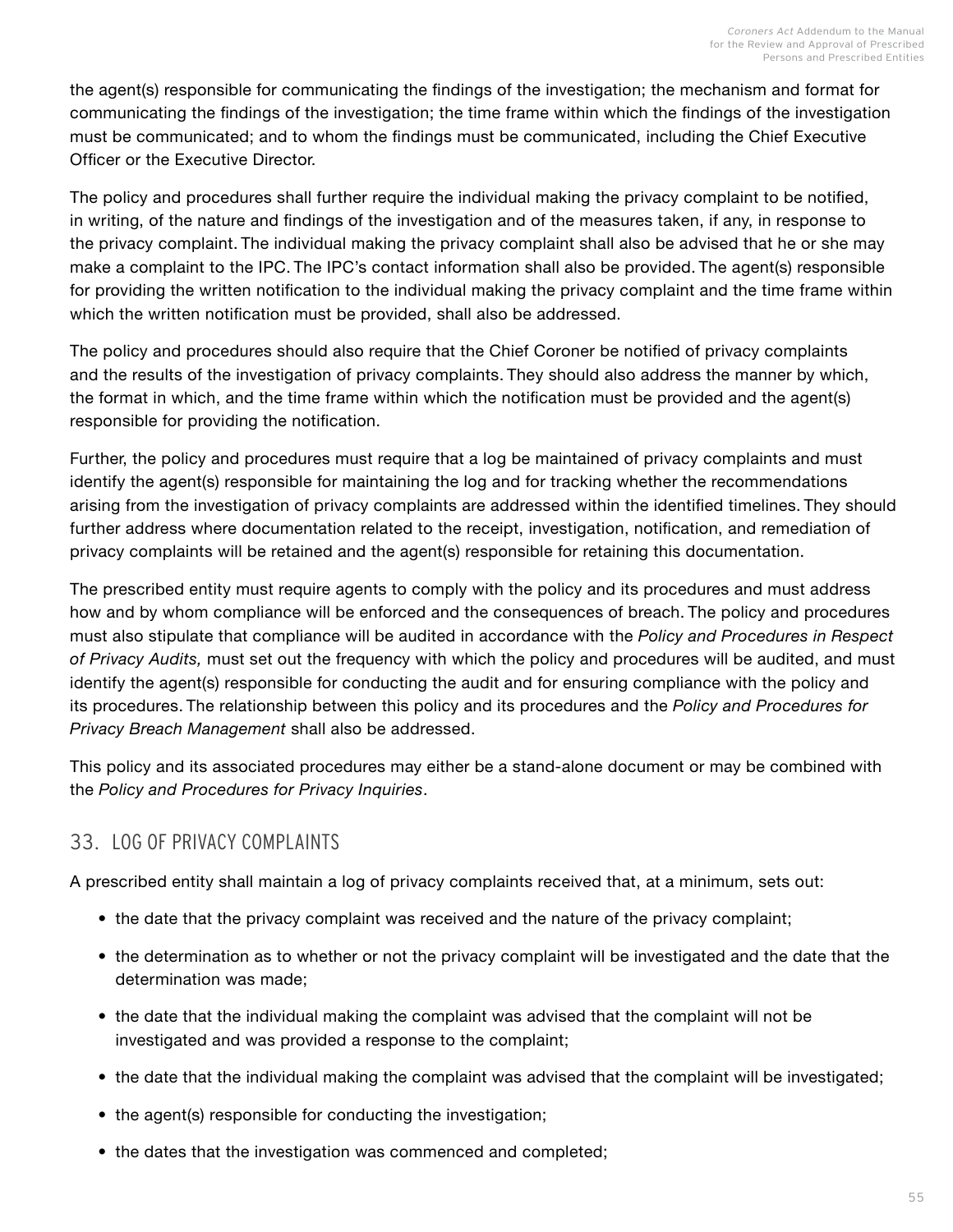- <span id="page-57-0"></span>• the recommendations arising from the investigation;
- the agent(s) responsible for addressing each recommendation;
- the date each recommendation was or is expected to be addressed;
- the manner in which each recommendation was or is expected to be addressed;
- the date that the individual making the privacy complaint was advised of the findings of the investigation and the measures taken, if any, in response to the privacy complaint; and
- the date the Chief Coroner was notified of the complaint and the results of the investigation.

### 34. POLICY AND PROCEDURES FOR PRIVACY INQUIRIES

A policy and procedures must be developed and implemented to address the process to be followed in receiving, documenting, tracking, and responding to privacy inquiries. A definition of the term "privacy inquiry" shall be provided that, at a minimum, includes inquiries relating to the privacy policies and procedures implemented by the prescribed entity and related to the compliance of the prescribed entity with the *Coroners Act* and its regulation.

The information that must be communicated to the public relating to the manner in which, to whom and where individuals may direct privacy inquiries shall also be identified. At a minimum, the information communicated to the public shall include the name and/or title, mailing address, and contact information of the agent(s) to whom privacy inquiries may be directed; information relating to the manner in which privacy inquiries may be directed to the prescribed entity; and information as to where individuals may obtain further information about the privacy policies and procedures implemented by the prescribed entity.

The policy and procedures must further establish the process to be followed in receiving and responding to privacy inquiries. This shall include the agent(s) responsible for receiving and responding to privacy inquiries; any documentation that must be completed, provided, and/or executed; the required content of the documentation; and the format and content of the response to the privacy inquiry. The role of the agent(s) that have been delegated day-to-day authority to manage the privacy program and the security program shall also be identified.

The prescribed entity must require agents to comply with the policy and its procedures and must address how and by whom compliance will be enforced and the consequences of breach. The policy and procedures must also stipulate that compliance will be audited in accordance with the *Policy and Procedures in Respect of Privacy Audits*, must set out the frequency with which the policy and procedures will be audited, and must identify the agent(s) responsible for conducting the audit and for ensuring compliance with the policy and its procedures. The relationship between this policy and its procedures and the *Policy and Procedures for Privacy Complaints* and the *Policy and Procedures for Privacy Breach Management* shall also be addressed.

This policy and its associated procedures may either be a stand-alone document or may be combined with the *Policy and Procedures for Privacy Complaints*.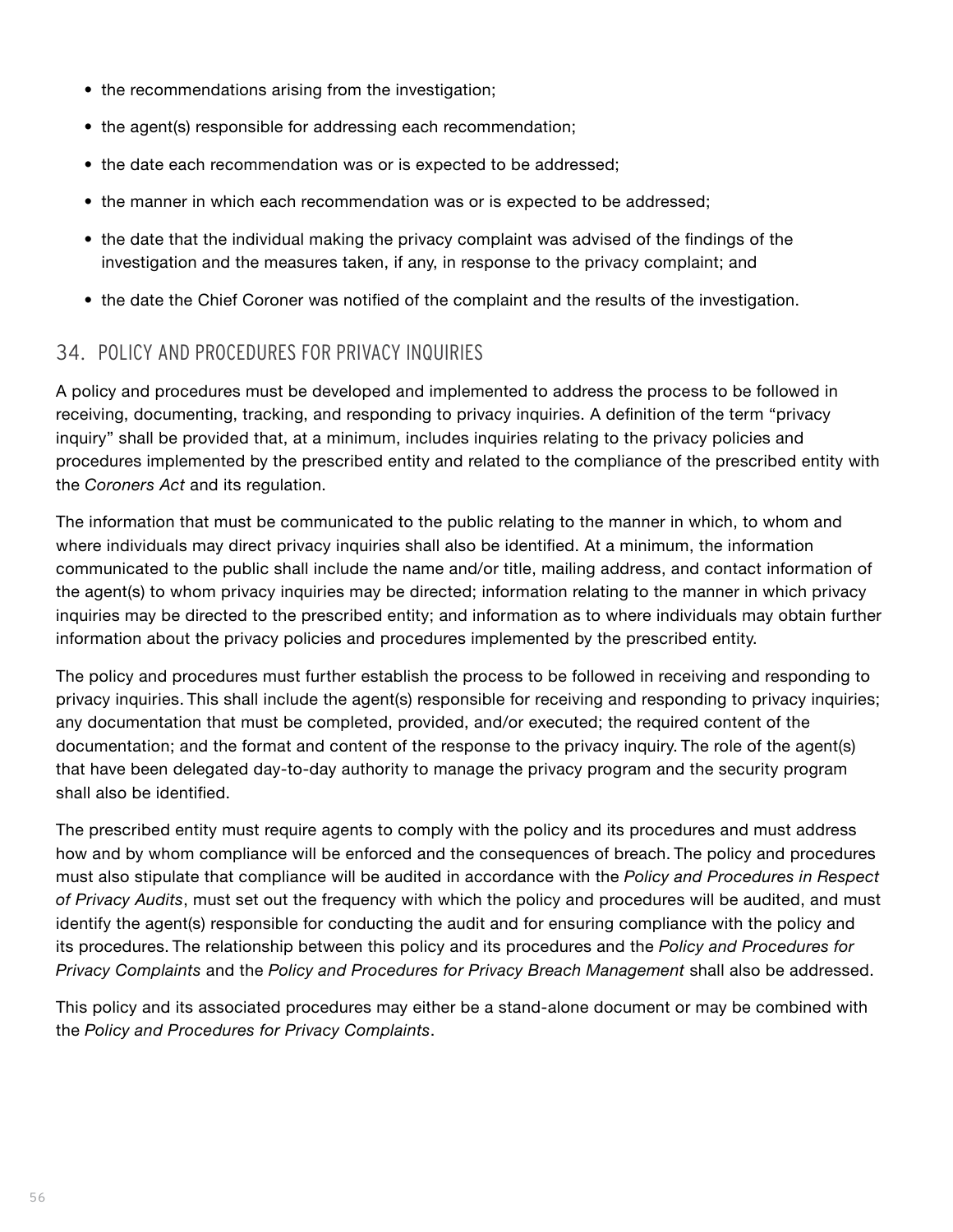## <span id="page-58-0"></span>PART 2 — ADDITIONAL REQUIREMENTS

The detailed requirements under this part of the *Coroners Act* Addendum are found in parts 2, 3, and 4 of Appendix "B" of the *PHIPA* Manual. These parts of the *PHIPA Manual* apply to prescribed entities under the *Coroners Act*, subject to the following changes:

- references to "the Act" must be read as "the *Coroners Act*"
- references to "personal health information" must be read as "personal information"
- references to "prescribed person or prescribed entity" must be read as "prescribed entity"
- references to "Health Information Custodian" must be read as "Chief Coroner"
- special regard must be given to the breach notification requirements in sections 3(5) and 5(2) of the regulation to the *Coroners Act*

To comply with Part 2 of Appendix "B" to the *Coroners Act* Addendum, stand-alone *Coroners Act* policies and procedures may not be necessary. Instead, a prescribed entity may create *Coroners Act* addenda to policies and procedures developed in accordance with parts 2, 3, and 4 of Appendix "B" of the *PHIPA* Manual.

Whichever approach is taken, a prescribed entity must have the necessary policies and procedures in place to ensure compliance.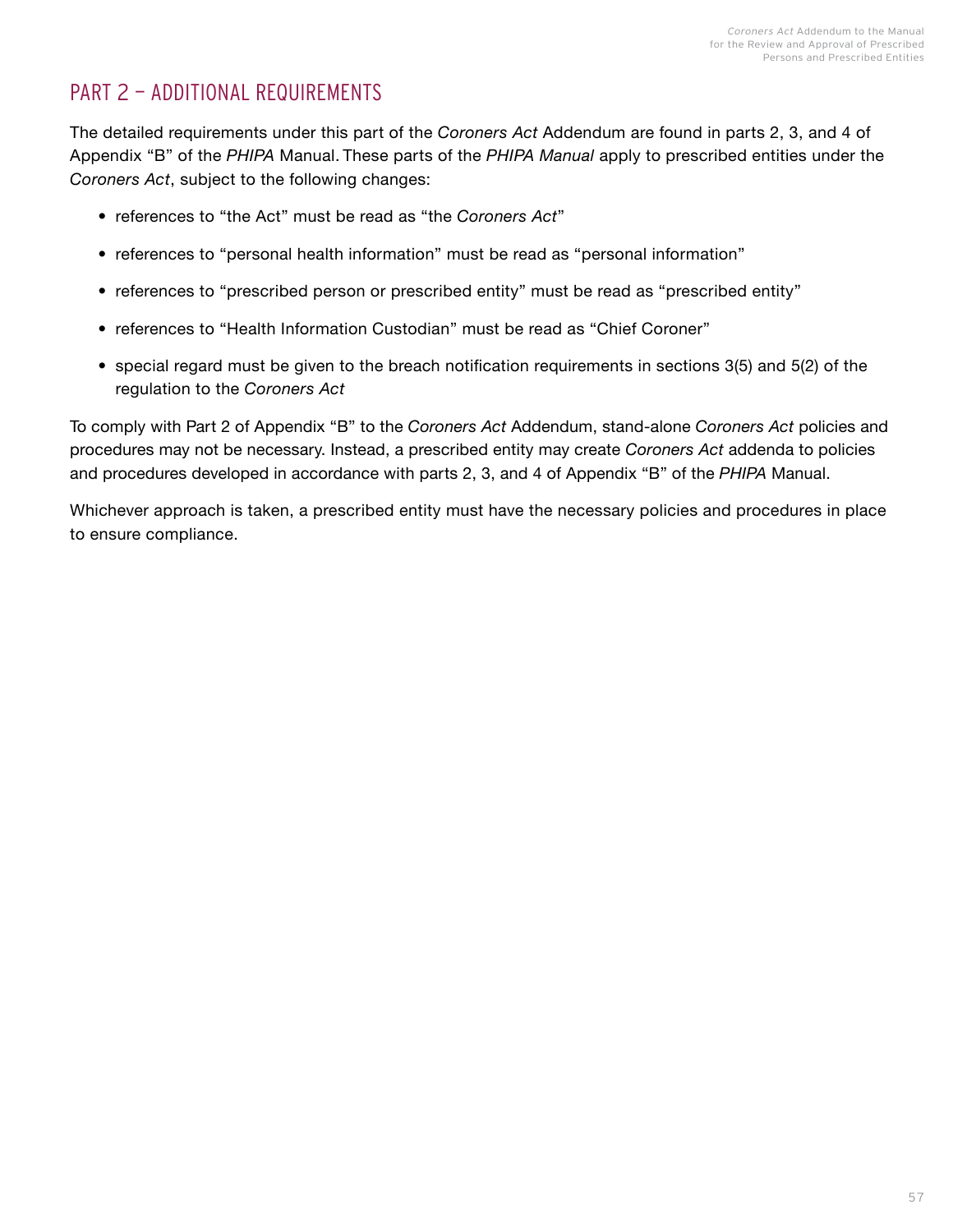# <span id="page-59-0"></span>APPENDIX "C"

## PRIVACY, SECURITY, AND OTHER INDICATORS

## PART 1 — PRIVACY INDICATORS

| <b>Categories</b>                                                  | <b>Privacy Indicators</b>                                                                                                                                                                                                                                                                                        |
|--------------------------------------------------------------------|------------------------------------------------------------------------------------------------------------------------------------------------------------------------------------------------------------------------------------------------------------------------------------------------------------------|
| <b>General Privacy</b><br><b>Policies and</b><br><b>Procedures</b> | The dates that the privacy policies and procedures were reviewed by the<br>$\bullet$<br>prescribed entity since the prior review of the IPC.                                                                                                                                                                     |
|                                                                    | Whether amendments were made to existing privacy policies and procedures as<br>$\bullet$<br>a result of the review, and if so, a list of the amended privacy policies and<br>procedures and, for each policy and procedure amended, a brief description of<br>the amendments made.                               |
|                                                                    | Whether new privacy policies and procedures were developed and implemented<br>$\bullet$<br>as a result of the review, and if so, a brief description of each of the policies and<br>procedures developed and implemented.                                                                                        |
|                                                                    | The date that each amended and newly developed privacy policy and procedure<br>$\bullet$<br>was communicated to agents and, for each amended and newly developed<br>privacy policy and procedure communicated to agents, the nature of the<br>communication.                                                     |
|                                                                    | Whether communication materials available to the public and other stakeholders<br>$\bullet$<br>were amended as a result of the review, and if so, a brief description of the<br>amendments.                                                                                                                      |
| <b>Collection</b>                                                  | The number of data holdings containing personal information maintained by the<br>$\bullet$<br>prescribed entity.                                                                                                                                                                                                 |
|                                                                    | The number of statements of purpose developed for data holdings containing<br>$\bullet$<br>personal information.                                                                                                                                                                                                 |
|                                                                    | The number and a list of the statements of purpose for data holdings containing<br>$\bullet$<br>personal information that were reviewed since the prior review by the IPC.                                                                                                                                       |
|                                                                    | Whether amendments were made to existing statements of purpose for data<br>$\bullet$<br>holdings containing personal information as a result of the review, and if so, a<br>list of the amended statements of purpose and, for each statement of purpose<br>amended, a brief description of the amendments made. |
|                                                                    | The number of section 52.1(1) Agreements executed with the Chief Coroner from<br>$\bullet$<br>whom personal information was collected since the prior review by the IPC.                                                                                                                                         |
| <b>Use</b>                                                         | The number of agents granted approval to access and use personal information<br>$\bullet$<br>for purposes other than research.                                                                                                                                                                                   |
|                                                                    | The number of requests received for the use of personal information for research<br>under section 52.1 of the Coroners Act since the prior review by the IPC.                                                                                                                                                    |
|                                                                    | The number of requests for the use of personal information for research<br>$\bullet$<br>purposes under section 52.1 of the Coroners Act that were granted and that<br>were denied since the prior review by the IPC.                                                                                             |
|                                                                    | The number of requests received for the use of personal information for research<br>$\bullet$<br>under section 4 of the regulation since the prior review by the IPC.                                                                                                                                            |
|                                                                    | The number of requests for the use of personal information for research<br>$\bullet$<br>purposes under section 4 of the regulation that were granted and that were<br>denied since the prior review by the IPC.                                                                                                  |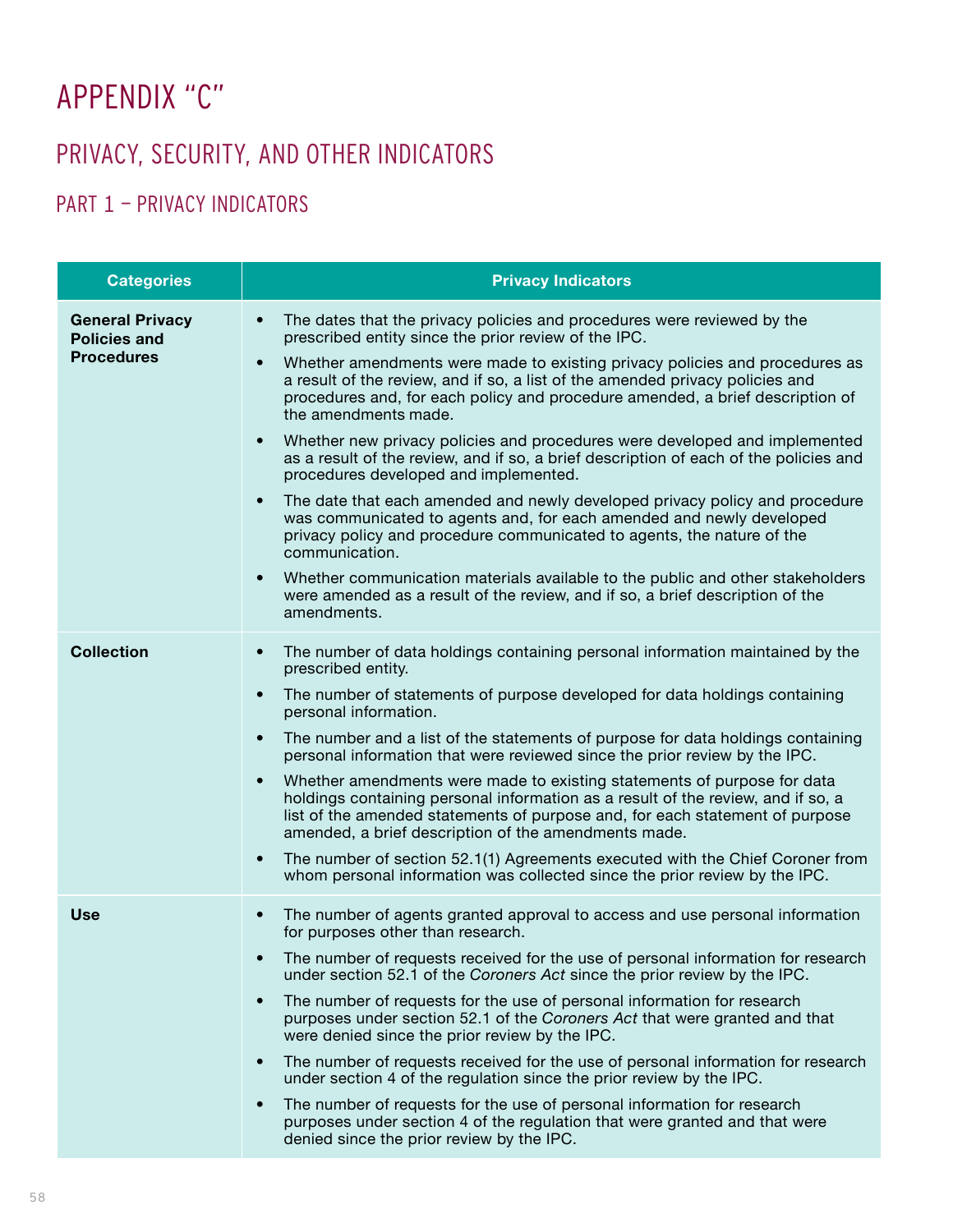| <b>Categories</b>                                                        | <b>Privacy Indicators</b>                                                                                                                                                                                                                                                                                   |
|--------------------------------------------------------------------------|-------------------------------------------------------------------------------------------------------------------------------------------------------------------------------------------------------------------------------------------------------------------------------------------------------------|
| <b>Disclosure</b>                                                        | The number of requests received for the disclosure of personal information for<br>$\bullet$<br>purposes other than research since the prior review by the IPC.                                                                                                                                              |
|                                                                          | The number of requests for the disclosure of personal information for purposes<br>$\bullet$<br>other than research that were granted and that were denied since the prior<br>review by the IPC.                                                                                                             |
|                                                                          | The number of requests received for the disclosure of personal information for<br>$\bullet$<br>research purposes since the prior review by the IPC.                                                                                                                                                         |
|                                                                          | The number of requests for the disclosure of personal information for research<br>$\bullet$<br>purposes that were granted and that were denied since the prior review by the<br>IPC.                                                                                                                        |
|                                                                          | The number of Research Agreements executed with researchers to whom<br>$\bullet$<br>personal information was disclosed since the prior review by the IPC.                                                                                                                                                   |
|                                                                          | The number of requests received for the disclosure of de-identified and/or<br>$\bullet$<br>aggregate information for both research and other purposes since the prior<br>review by the IPC.                                                                                                                 |
|                                                                          | The number of acknowledgements or agreements executed by persons to whom<br>$\bullet$<br>de-identified and/or aggregate information was disclosed for both research and<br>other purposes since the prior review by the IPC.                                                                                |
| <b>Agreements with</b><br><b>Third Party Service</b><br><b>Providers</b> | The number of agreements executed with third party service providers with<br>$\bullet$<br>access to personal information since the prior review by the IPC.                                                                                                                                                 |
| Data Linkage                                                             | The number and a list of data linkages of personal information approved since<br>$\bullet$<br>the prior review by the IPC.                                                                                                                                                                                  |
| <b>Privacy Impact</b><br><b>Assessments</b>                              | The number and a list of privacy impact assessments completed since the prior<br>$\bullet$<br>review by the IPC and for each privacy impact assessment:                                                                                                                                                     |
|                                                                          | the data holding, information system, technology, or program,<br>$\circ$                                                                                                                                                                                                                                    |
|                                                                          | the date of completion of the privacy impact assessment,<br>$\circ$                                                                                                                                                                                                                                         |
|                                                                          | a brief description of each recommendation,<br>$\circ$                                                                                                                                                                                                                                                      |
|                                                                          | o the date each recommendation was addressed or is proposed to be<br>addressed, and                                                                                                                                                                                                                         |
|                                                                          | the manner in which each recommendation was addressed or is proposed<br>$\circ$<br>to be addressed.                                                                                                                                                                                                         |
|                                                                          | The number and a list of privacy impact assessments undertaken but not<br>$\bullet$<br>completed since the prior review by the IPC and the proposed date of<br>completion.                                                                                                                                  |
|                                                                          | The number and a list of privacy impact assessments that were not undertaken<br>$\bullet$<br>but for which privacy impact assessments will be completed and the proposed<br>date of completion.                                                                                                             |
|                                                                          | The number of determinations made since the prior review by the IPC that a<br>$\bullet$<br>privacy impact assessment is not required and, for each determination, the data<br>holding, information system, technology, or program at issue and a brief<br>description of the reasons for the determination. |
|                                                                          | The number and a list of privacy impact assessments reviewed since the prior<br>$\bullet$<br>review by the IPC and a brief description of any amendments made.                                                                                                                                              |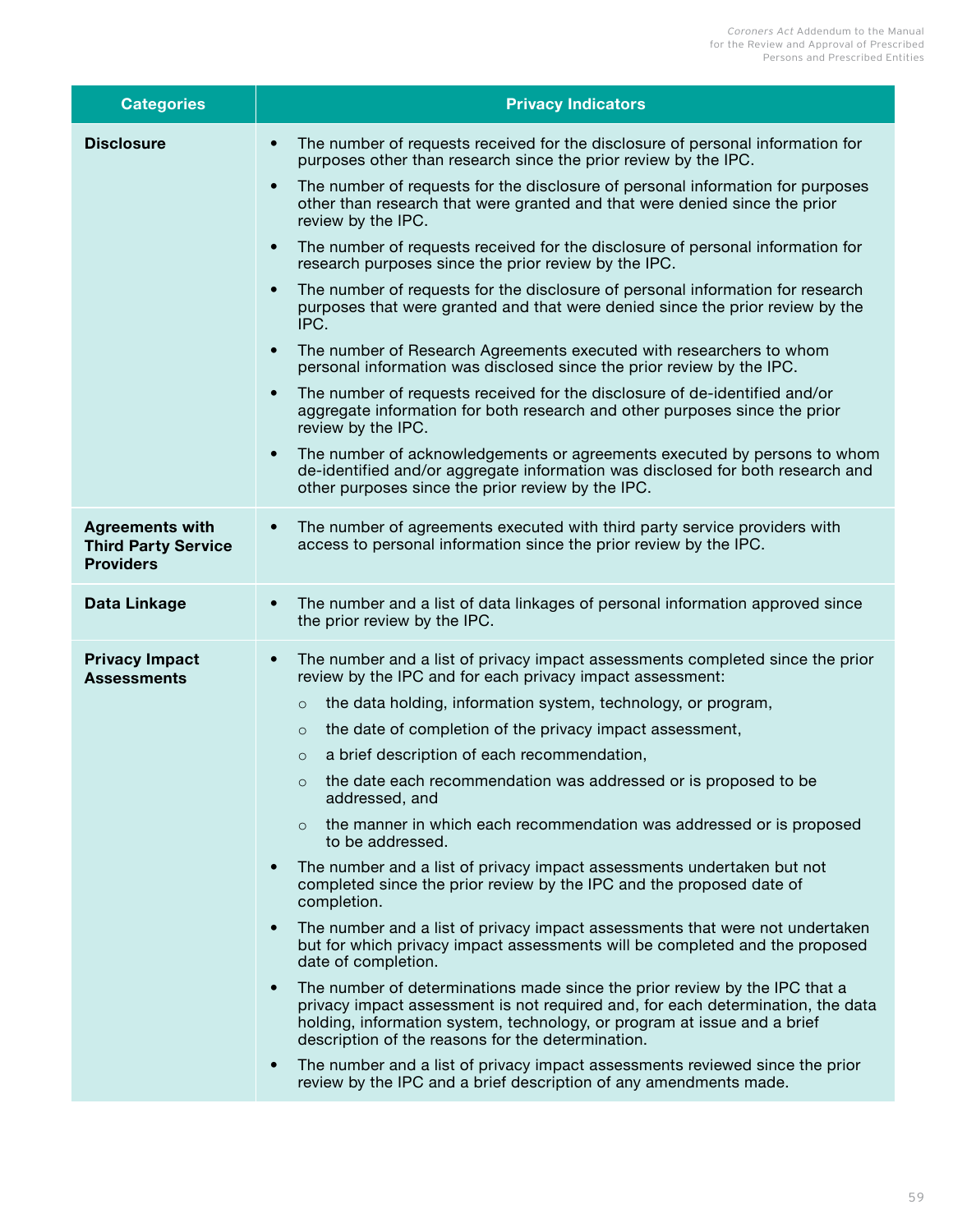| <b>Categories</b>               | <b>Privacy Indicators</b>                                                                                                                                                                                                                                                                                                                                                                                                                                                                                                                                                                                                                                                                                                                                                                                                                                                                                                                                                                                                                                                                                                                                                                                                             |
|---------------------------------|---------------------------------------------------------------------------------------------------------------------------------------------------------------------------------------------------------------------------------------------------------------------------------------------------------------------------------------------------------------------------------------------------------------------------------------------------------------------------------------------------------------------------------------------------------------------------------------------------------------------------------------------------------------------------------------------------------------------------------------------------------------------------------------------------------------------------------------------------------------------------------------------------------------------------------------------------------------------------------------------------------------------------------------------------------------------------------------------------------------------------------------------------------------------------------------------------------------------------------------|
| <b>Privacy Audit</b><br>Program | The dates of audits of agents granted approval to access and use personal<br>$\bullet$<br>information since the prior review by the IPC and for each audit conducted:<br>a brief description of each recommendation made,<br>$\circ$<br>the date each recommendation was addressed or is proposed to be<br>$\circ$<br>addressed, and<br>the manner in which each recommendation was addressed or is proposed<br>$\Omega$<br>to be addressed.<br>The number and a list of all other privacy audits completed since the prior<br>$\bullet$<br>review by the IPC and for each audit:<br>a description of the nature and type of audit conducted,<br>$\circ$<br>the date of completion of the audit,<br>$\circ$<br>a brief description of each recommendation made,<br>$\circ$<br>the date each recommendation was addressed or is proposed to be<br>$\circ$<br>addressed, and<br>the manner in which each recommendation was addressed or is proposed<br>$\circ$<br>to be addressed.                                                                                                                                                                                                                                                     |
| <b>Privacy Breaches</b>         | The number of notifications of privacy breaches or suspected privacy breaches<br>$\bullet$<br>received by the prescribed entity since the prior review by the IPC.<br>With respect to each privacy breach or suspected privacy breach:<br>$\bullet$<br>the date that the notification was received,<br>$\circ$<br>the extent of the privacy breach or suspected privacy breach,<br>$\circ$<br>whether it was internal or external,<br>$\circ$<br>the nature and extent of personal information at issue,<br>$\circ$<br>the date that senior management was notified,<br>$\circ$<br>the containment measures implemented,<br>$\circ$<br>the date(s) that the containment measures were implemented,<br>$\circ$<br>the date(s) that notification was provided to the Chief Coroner or any other<br>$\circ$<br>persons or organizations,<br>the date that the investigation was commenced,<br>$\circ$<br>the date that the investigation was completed,<br>$\circ$<br>a brief description of each recommendation made,<br>$\circ$<br>the date each recommendation was addressed or is proposed to be<br>$\circ$<br>addressed, and<br>the manner in which each recommendation was addressed or is proposed<br>$\circ$<br>to be addressed. |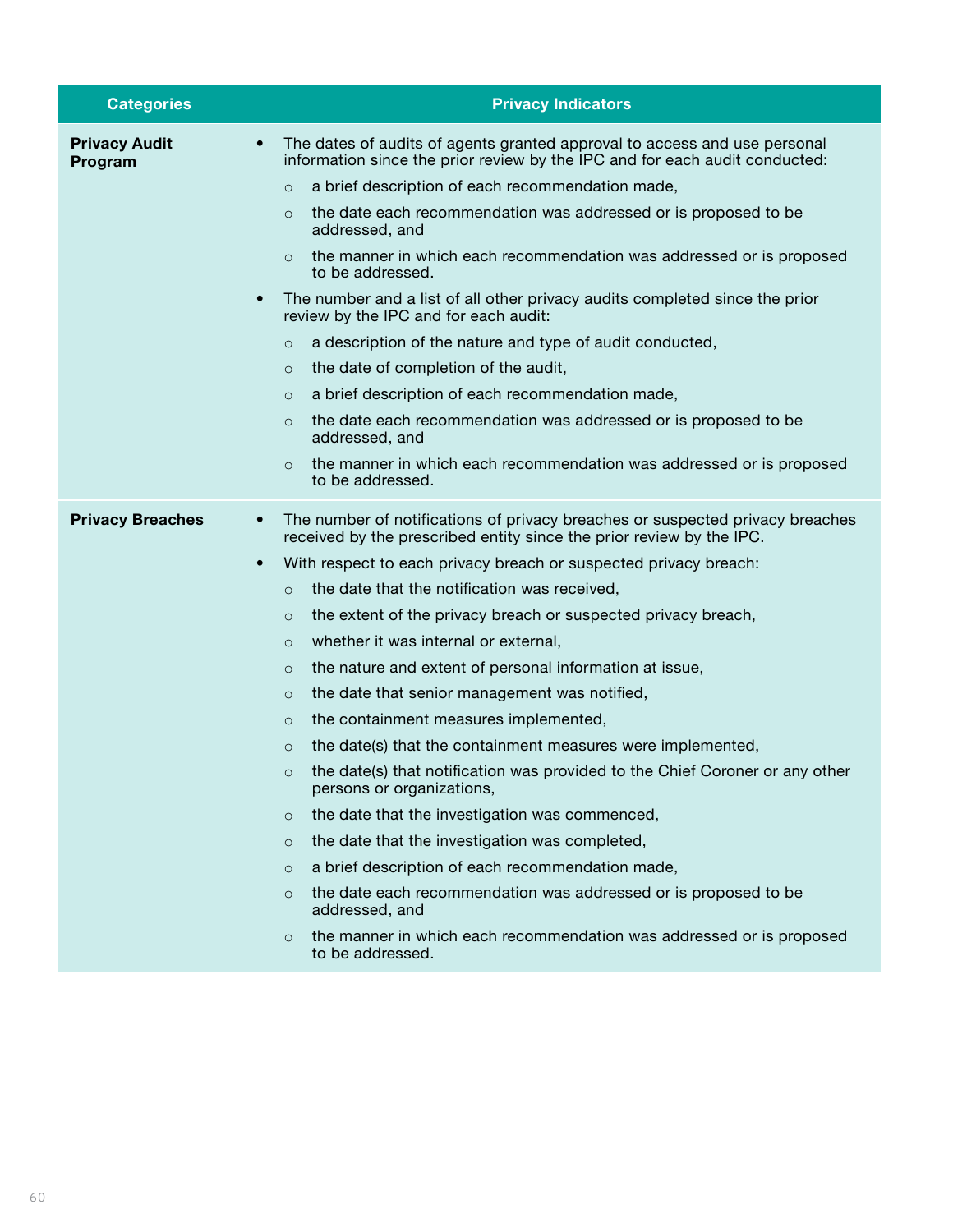<span id="page-62-0"></span>

| <b>Categories</b>         | <b>Privacy Indicators</b>                                                                                                                                                                                                                                                                                                                                                                                                                                                                                                                                                                                                                                                                                                                                                                                                                                                                                                                                                                                                                                                                                                                                                                                                                                                                                                                                                                                                                                                                           |
|---------------------------|-----------------------------------------------------------------------------------------------------------------------------------------------------------------------------------------------------------------------------------------------------------------------------------------------------------------------------------------------------------------------------------------------------------------------------------------------------------------------------------------------------------------------------------------------------------------------------------------------------------------------------------------------------------------------------------------------------------------------------------------------------------------------------------------------------------------------------------------------------------------------------------------------------------------------------------------------------------------------------------------------------------------------------------------------------------------------------------------------------------------------------------------------------------------------------------------------------------------------------------------------------------------------------------------------------------------------------------------------------------------------------------------------------------------------------------------------------------------------------------------------------|
| <b>Privacy Complaints</b> | The number of privacy complaints received since the prior review by the IPC.<br>$\bullet$<br>Of the privacy complaints received, the number of privacy complaints<br>$\bullet$<br>investigated since the prior review by the IPC and with respect to each privacy<br>complaint investigated:<br>the date that the privacy complaint was received,<br>$\circ$<br>the nature of the privacy complaint,<br>$\circ$<br>the date that the investigation was commenced,<br>$\circ$<br>the date of the letter to the individual who made the privacy complaint in<br>$\circ$<br>relation to the commencement of the investigation,<br>the date that the investigation was completed,<br>$\circ$<br>a brief description of each recommendation made,<br>$\circ$<br>the date each recommendation was addressed or is proposed to be<br>$\circ$<br>addressed,<br>the manner in which each recommendation was addressed or is proposed<br>$\Omega$<br>to be addressed,<br>the date of the letter to the individual who made the privacy complaint<br>$\circ$<br>describing the nature and findings of the investigation and the measures<br>taken in response to the complaint, and<br>the date the Chief Coroner was notified of the complaint and the results of<br>$\circ$<br>the investigation.<br>Of the privacy complaints received, the number of privacy complaints not<br>$\bullet$<br>investigated since the prior review by the IPC and with respect to each privacy<br>complaint not investigated: |
|                           | the date that the privacy complaint was received,<br>$\circ$<br>the nature of the privacy complaint, and<br>$\circ$<br>the date of the letter to the individual who made the privacy complaint and<br>$\circ$<br>a brief description of the content of the letter.                                                                                                                                                                                                                                                                                                                                                                                                                                                                                                                                                                                                                                                                                                                                                                                                                                                                                                                                                                                                                                                                                                                                                                                                                                  |
|                           |                                                                                                                                                                                                                                                                                                                                                                                                                                                                                                                                                                                                                                                                                                                                                                                                                                                                                                                                                                                                                                                                                                                                                                                                                                                                                                                                                                                                                                                                                                     |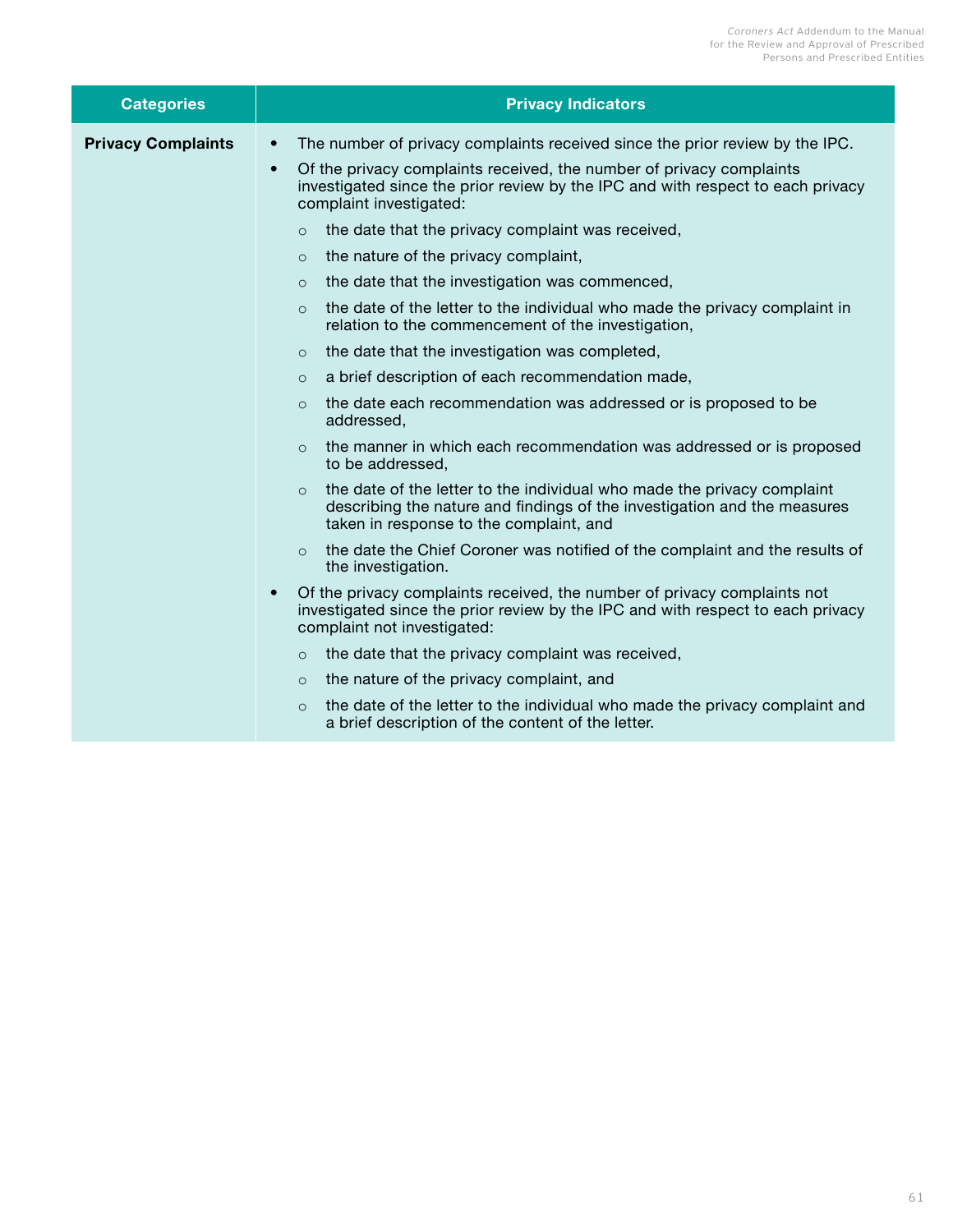## PART 2 — SECURITY INDICATORS

| <b>Categories</b>                                                   | <b>Security Indicators</b>                                                                                                                                                                                                                                                           |
|---------------------------------------------------------------------|--------------------------------------------------------------------------------------------------------------------------------------------------------------------------------------------------------------------------------------------------------------------------------------|
| <b>General Security</b><br><b>Policies and</b><br><b>Procedures</b> | The dates that the security policies and procedures were reviewed by the<br>$\bullet$<br>prescribed entity since the prior review of the IPC.                                                                                                                                        |
|                                                                     | Whether amendments were made to existing security policies and procedures<br>$\bullet$<br>as a result of the review and, if so, a list of the amended security policies and<br>procedures and, for each policy and procedure amended, a brief description of<br>the amendments made. |
|                                                                     | Whether new security policies and procedures were developed and implemented<br>$\bullet$<br>as a result of the review, and if so, a brief description of each of the policies and<br>procedures developed and implemented.                                                           |
|                                                                     | The dates that each amended and newly developed security policy and<br>$\bullet$<br>procedure was communicated to agents and, for each amended and newly<br>developed security policy and procedure communicated to agents, the nature of<br>the communication.                      |
|                                                                     | Whether communication materials available to the public and other stakeholders<br>$\bullet$<br>were amended as a result of the review, and if so, a brief description of the<br>amendments.                                                                                          |
| <b>Physical Security</b>                                            | The dates of audits of agents granted approval to access the premises and<br>$\bullet$<br>locations within the premises where records of personal information are retained<br>since the prior review by the IPC and for each audit:                                                  |
|                                                                     | a brief description of each recommendation made,<br>$\circ$                                                                                                                                                                                                                          |
|                                                                     | the date each recommendation was addressed or is proposed to be<br>$\circ$<br>addressed, and                                                                                                                                                                                         |
|                                                                     | the manner in which each recommendation was addressed or is proposed<br>$\Omega$<br>to be addressed.                                                                                                                                                                                 |
| <b>Security Audit</b><br>Program                                    | The dates of the review of system control and audit logs since the prior review<br>$\bullet$<br>by the IPC and a general description of the findings, if any, arising from the<br>review of system control and audit logs.                                                           |
|                                                                     | The number and a list of security audits completed since the prior review by the<br>$\bullet$<br>IPC and for each audit:                                                                                                                                                             |
|                                                                     | a description of the nature and type of audit conducted,<br>$\circ$                                                                                                                                                                                                                  |
|                                                                     | the date of completion of the audit,<br>$\circ$                                                                                                                                                                                                                                      |
|                                                                     | a brief description of each recommendation made,<br>$\circ$                                                                                                                                                                                                                          |
|                                                                     | the date that each recommendation was addressed or is proposed to be<br>$\circ$<br>addressed, and                                                                                                                                                                                    |
|                                                                     | the manner in which each recommendation was addressed or is expected<br>$\circ$<br>to be addressed.                                                                                                                                                                                  |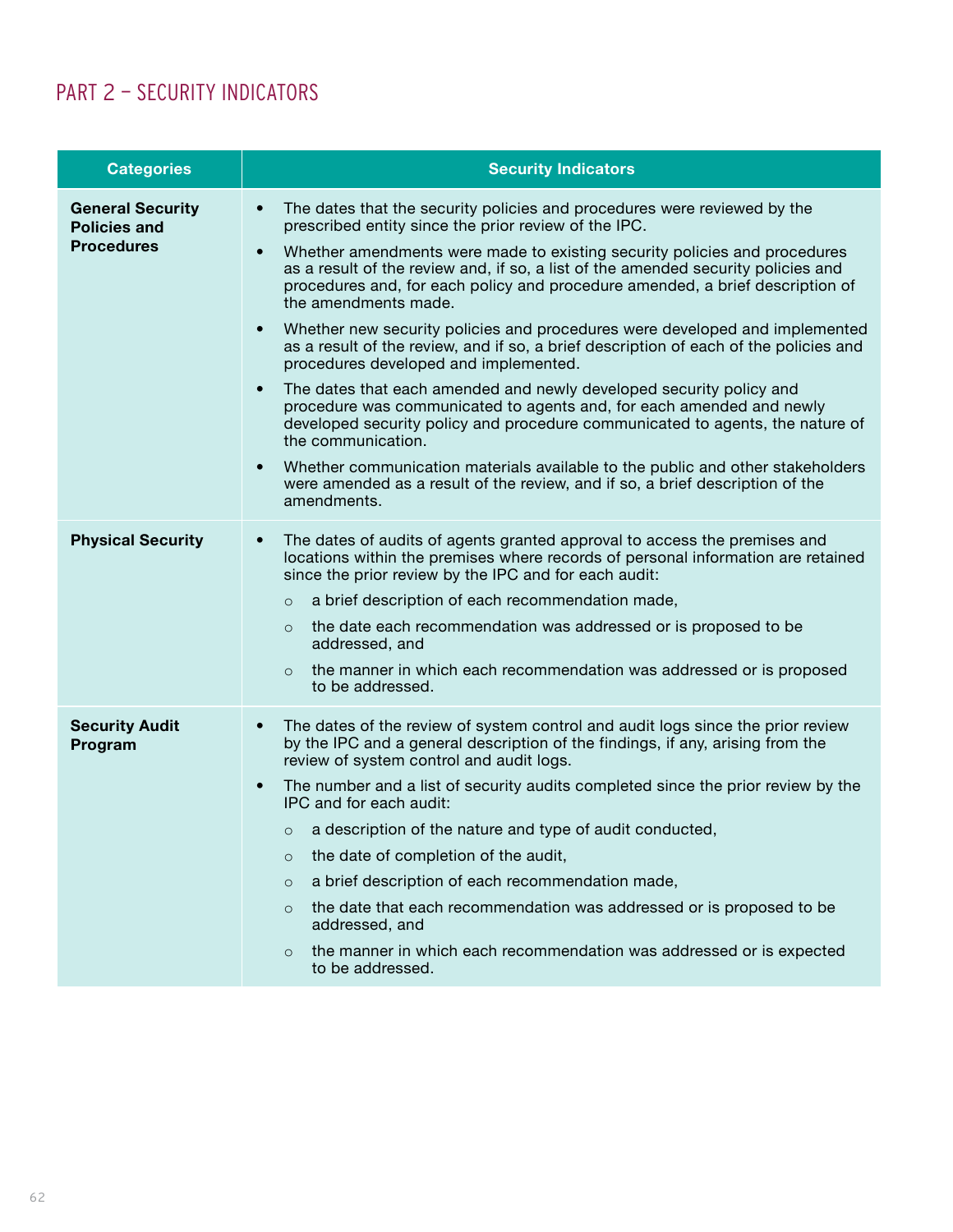<span id="page-64-0"></span>

| <b>Categories</b>                              | <b>Security Indicators</b>                                                                                                                                                                                                                                                                                                                                                                                                                                                                                                                                                                                                                                                                                                               |
|------------------------------------------------|------------------------------------------------------------------------------------------------------------------------------------------------------------------------------------------------------------------------------------------------------------------------------------------------------------------------------------------------------------------------------------------------------------------------------------------------------------------------------------------------------------------------------------------------------------------------------------------------------------------------------------------------------------------------------------------------------------------------------------------|
| <b>Information Security</b><br><b>Breaches</b> | The number of notifications of information security breaches or suspected<br>$\bullet$<br>information security breaches received by the prescribed entity since the prior<br>review by the IPC.<br>With respect to each information security breach or suspected information<br>$\bullet$<br>security breach:<br>the date that the notification was received,<br>$\Omega$<br>the extent of the information security breach or suspected information<br>$\Omega$<br>security breach,<br>the nature and extent of personal information at issue,<br>$\circ$<br>the date that senior management was notified,<br>$\circ$<br>the containment measures implemented,<br>$\circ$<br>the date(s) that the containment measures were implemented, |
|                                                | $\circ$<br>the date(s) that notification was provided to the Chief Coroner or to any<br>$\Omega$<br>other persons or organizations,<br>the date that the investigation was commenced,<br>$\circ$<br>the date that the investigation was completed,<br>$\circ$<br>a brief description of each recommendation made,<br>$\circ$<br>the date each recommendation was addressed or is proposed to be<br>$\Omega$<br>addressed, and<br>the manner in which each recommendation was addressed or is proposed<br>$\Omega$<br>to be addressed.                                                                                                                                                                                                    |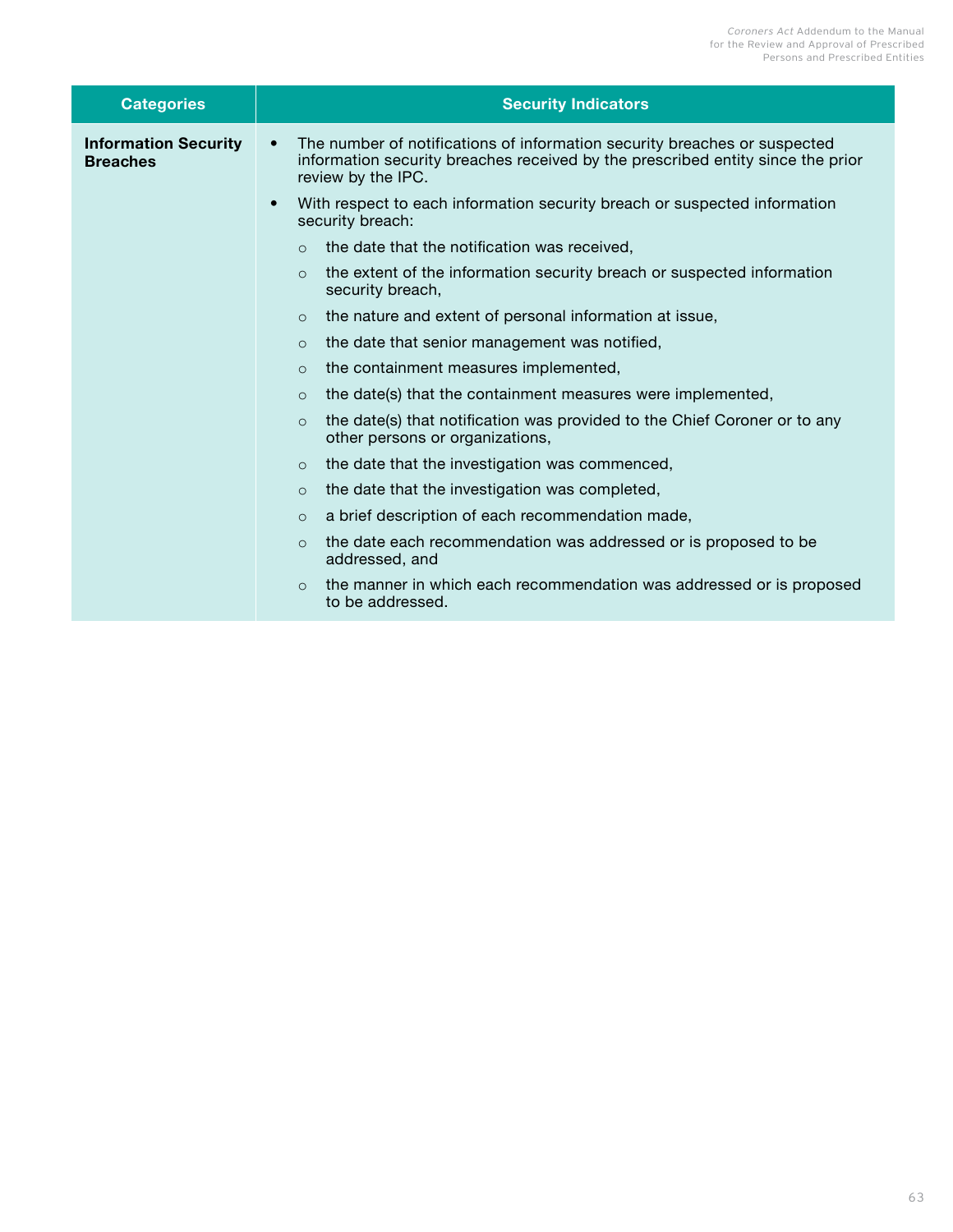## <span id="page-65-0"></span>PART 3 — HUMAN RESOURCES INDICATORS

| <b>Categories</b>                               | <b>Human Resources Indicators</b>                                                                                                                                                                                                         |
|-------------------------------------------------|-------------------------------------------------------------------------------------------------------------------------------------------------------------------------------------------------------------------------------------------|
| <b>Privacy Training and</b><br><b>Awareness</b> | The number of agents who have received and who have not received initial<br>$\bullet$<br>privacy orientation since the prior review by the IPC.                                                                                           |
|                                                 | The date of commencement of the employment, contractual, or other<br>$\bullet$<br>relationship for agents that have yet to receive initial privacy orientation and the<br>scheduled date of the initial privacy orientation.              |
|                                                 | The number of agents who have attended and who have not attended ongoing<br>$\bullet$<br>privacy training each year since the prior review by the IPC.                                                                                    |
|                                                 | The dates and number of communications to agents by the prescribed entity in<br>$\bullet$<br>relation to privacy since the prior review by the IPC and a brief description of<br>each communication.                                      |
| <b>Security Training</b><br>and Awareness       | The number of agents who have received and who have not received initial<br>$\bullet$<br>security orientation since the prior review by the IPC.                                                                                          |
|                                                 | The date of commencement of the employment, contractual, or other<br>$\bullet$<br>relationship for agents that have yet to receive initial security orientation and the<br>scheduled date of the initial security orientation.            |
|                                                 | The number of agents who have attended and who have not attended ongoing<br>$\bullet$<br>security training each year since the prior review by the IPC.                                                                                   |
|                                                 | The dates and number of communications to agents by the prescribed entity to<br>$\bullet$<br>agents in relation to information security since the prior review by the IPC.                                                                |
| <b>Confidentiality</b><br><b>Agreements</b>     | The number of agents who have executed and who have not executed<br>$\bullet$<br>Confidentiality Agreements each year since the prior review by the IPC.                                                                                  |
|                                                 | The date of commencement of the employment, contractual, or other<br>$\bullet$<br>relationship for agents that have yet to execute the Confidentiality Agreement<br>and the date by which the Confidentiality Agreement must be executed. |
| <b>Termination or</b><br><b>Cessation</b>       | The number of notifications received from agents since the prior review by the<br>$\bullet$<br>IPC related to termination of their employment, contractual, or other relationship<br>with the prescribed entity.                          |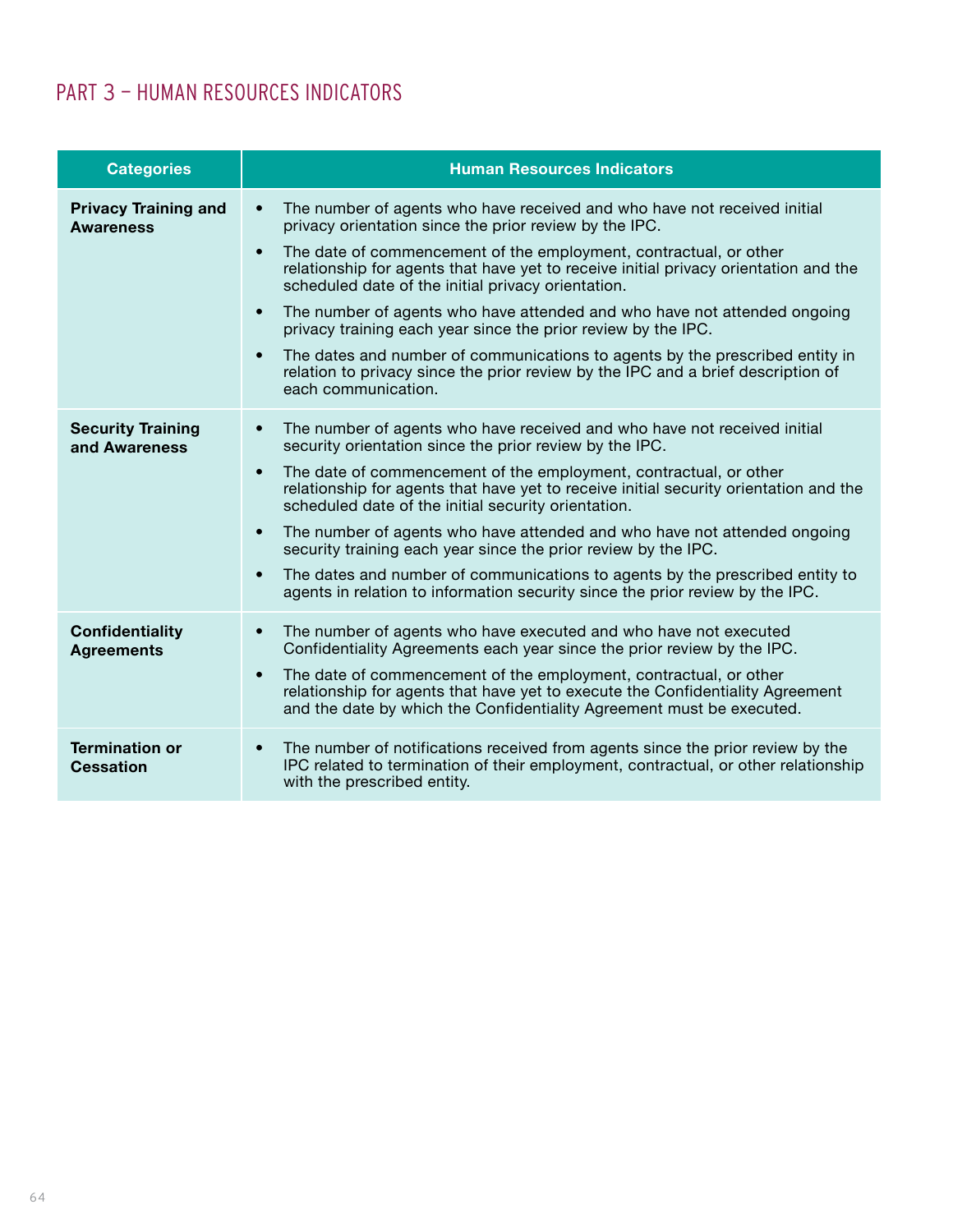## PART 4 — ORGANIZATIONAL INDICATORS

| <b>Categories</b>                                             | <b>Organizational Indicators</b>                                                                                                                                                                                                                                                                                 |
|---------------------------------------------------------------|------------------------------------------------------------------------------------------------------------------------------------------------------------------------------------------------------------------------------------------------------------------------------------------------------------------|
| <b>Risk Management</b>                                        | The dates that the corporate risk register was reviewed by the prescribed entity<br>$\bullet$<br>since the prior review by the IPC.<br>Whether amendments were made to the corporate risk register as a result of the<br>$\bullet$<br>review, and if so, a brief description of the amendments made.             |
| <b>Business Continuity</b><br>and Disaster<br><b>Recovery</b> | • The dates that the business continuity and disaster recovery plan was tested<br>since the prior review by the IPC.<br>Whether amendments were made to the business continuity and disaster<br>$\bullet$<br>recovery plan as a result of the testing, and if so, a brief description of the<br>amendments made. |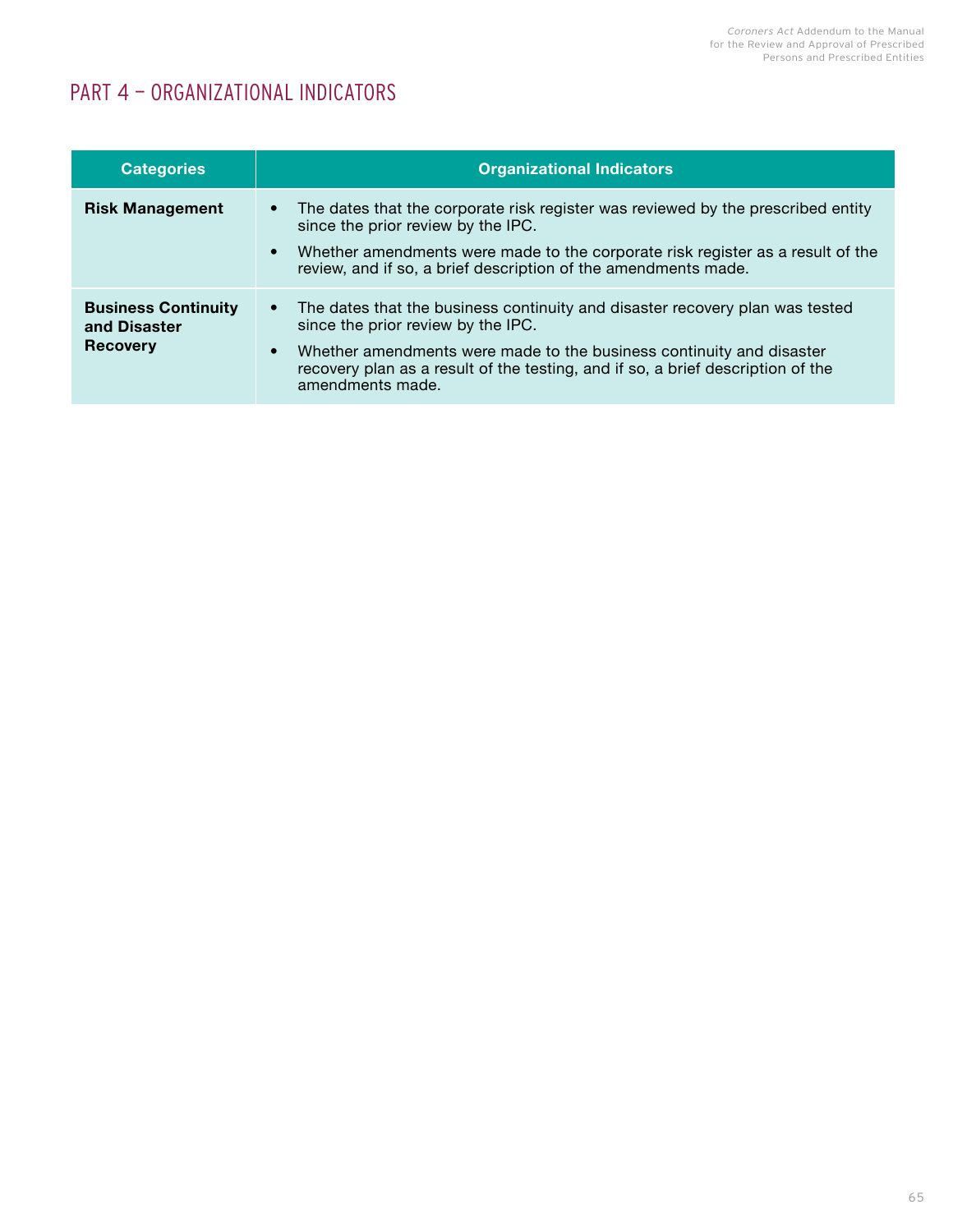# <span id="page-67-0"></span>APPENDIX "D"

## INITIAL REVIEW SWORN AFFIDAVIT

I, [INSERT NAME], the [INSERT TITLE] of [INSERT NAME OF PRESCRIBED ENTITY], MAKE OATH AND SAY:

> [INSERT NAME OF PRESCRIBED ENTITY] has policies, procedures, and practices in place to comply with "Part 2 – Additional Requirements" of Appendix "B" of the *Coroners Act Addendum to the Manual for the Review and Approval of Prescribed Persons and Prescribed Entities* that has been published by the Information and Privacy Commissioner of Ontario, as it may be amended from time to time.

### **SWORN (OR AFFIRMED) BEFORE ME)**

) at the City/Town/Etc. of  $\Box$ , in the ) County/Regional Municipality/Etc. of ) ) \_\_\_\_\_\_\_, on \_\_\_\_\_\_\_\_ 20\_\_\_. )

[SIGNATURE OF DEPONENT]

Commissioner for Taking Affidavits

 $\overline{a}$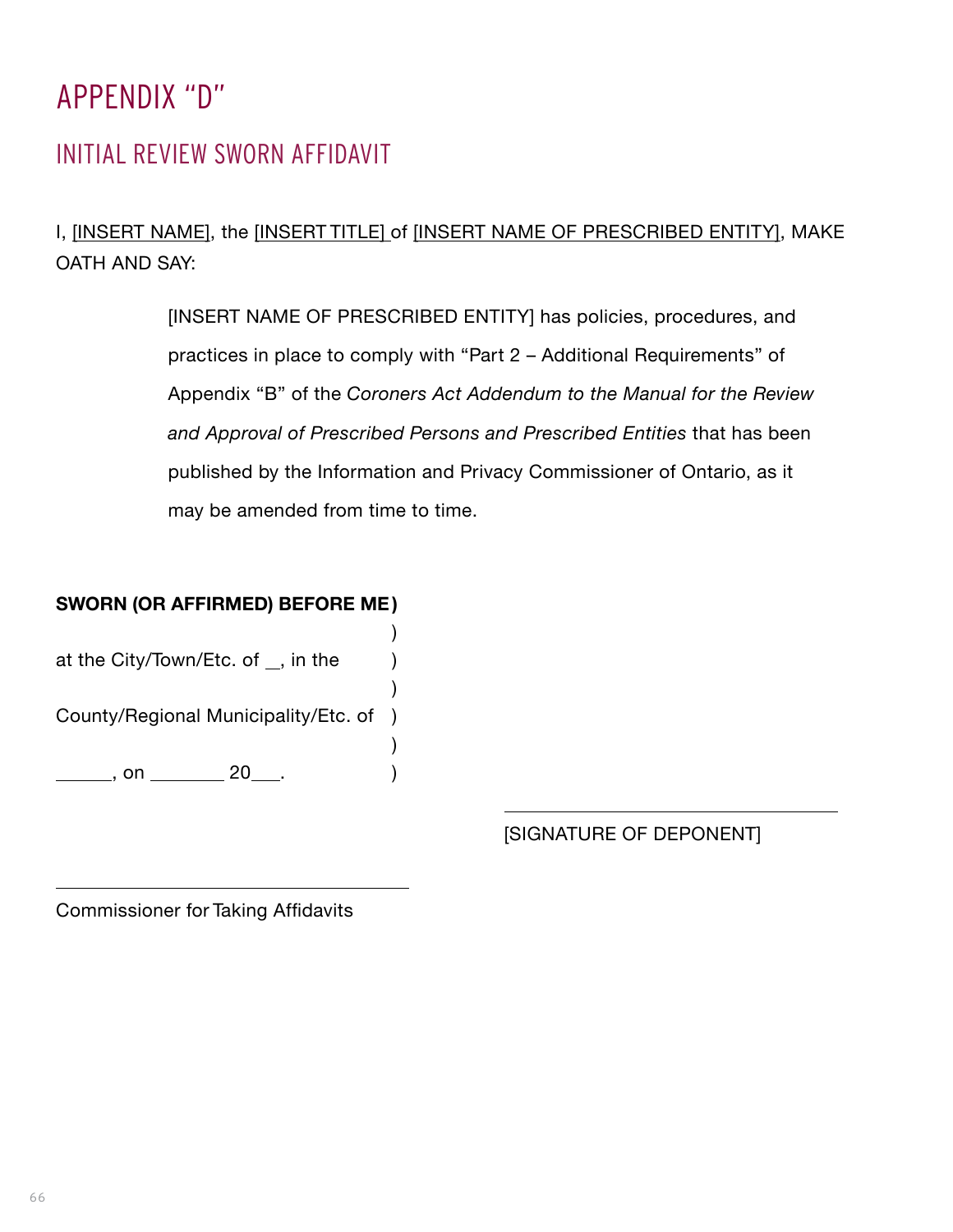# APPENDIX "E"

## THREE-YEAR REVIEW SWORN AFFIDAVIT

## I, [INSERT NAME], the [INSERT TITLE] of [INSERT NAME OF PRESCRIBED ENTITY], MAKE OATH AND SAY:

- 1. [INSERT NAME OF PRESCRIBED ENTITY] has in place policies, procedures, and practices to protect the privacy of individuals whose personal information is received and to maintain the confidentiality of that information.
- 2. The policies, procedures, and practices implemented by [INSERT NAME OF PRESCRIBED ENTITY] comply with the *Coroners Act* and the regulations thereto, as may be amended from time to time.
- 3. The policies, procedures, and practices implemented by [INSERT NAME OF PRESCRIBED ENTITY] comply with the *Coroners Act Addendum to the Manual for the Review and Approval of Prescribed Persons and Prescribed Entities* that has been published by the Information and Privacy Commissioner of Ontario, as it may be amended from time to time.
- 4. [INSERT NAME OF PRESCRIBED ENTITY] has submitted a written report to the Information and Privacy Commissioner of Ontario in compliance with the *Coroners Act Addendum to the Manual for the Review and Approval of Prescribed Persons and Prescribed Entities*.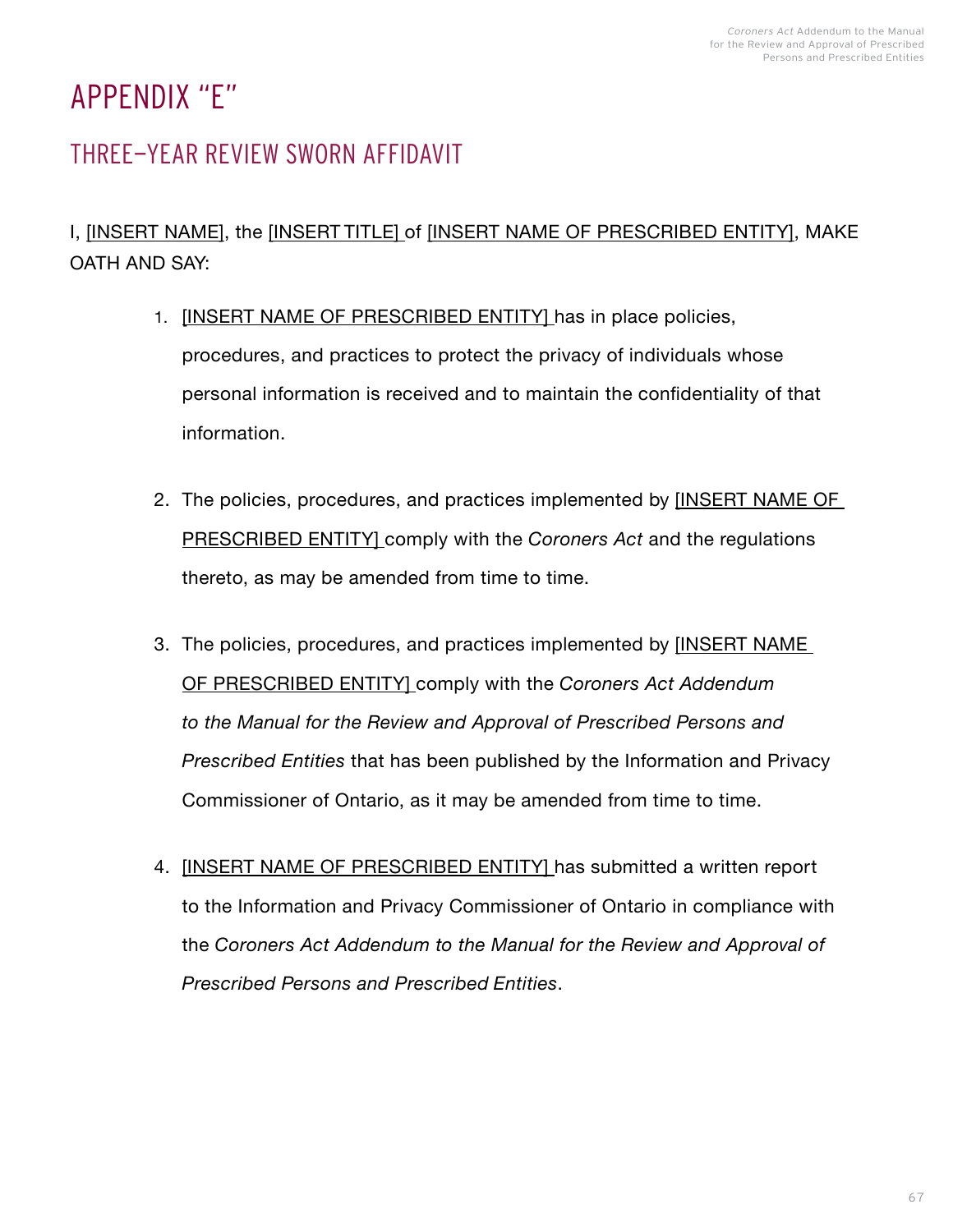5. [INSERT NAME OF PRESCRIBED ENTITY] has taken steps that are reasonable in the circumstances to ensure compliance with the policies, procedures, and practices implemented and to ensure that the personal information received is protected against theft, loss, and unauthorized use or disclosure and to ensure that records containing personal information are protected against unauthorized copying, modification, or disposal.

)

)

)

### **SWORN (OR AFFIRMED) BEFORE ME)**

at the City/Town/Etc. of  $\_,$  in the  $\)$ 

County/Regional Municipality/Etc. of )

<u>\_\_\_\_\_\_</u>, on \_\_\_\_\_\_\_ 20\_\_\_. )

[SIGNATURE OF DEPONENT]

Commissioner for Taking Affidavits

 $\overline{a}$